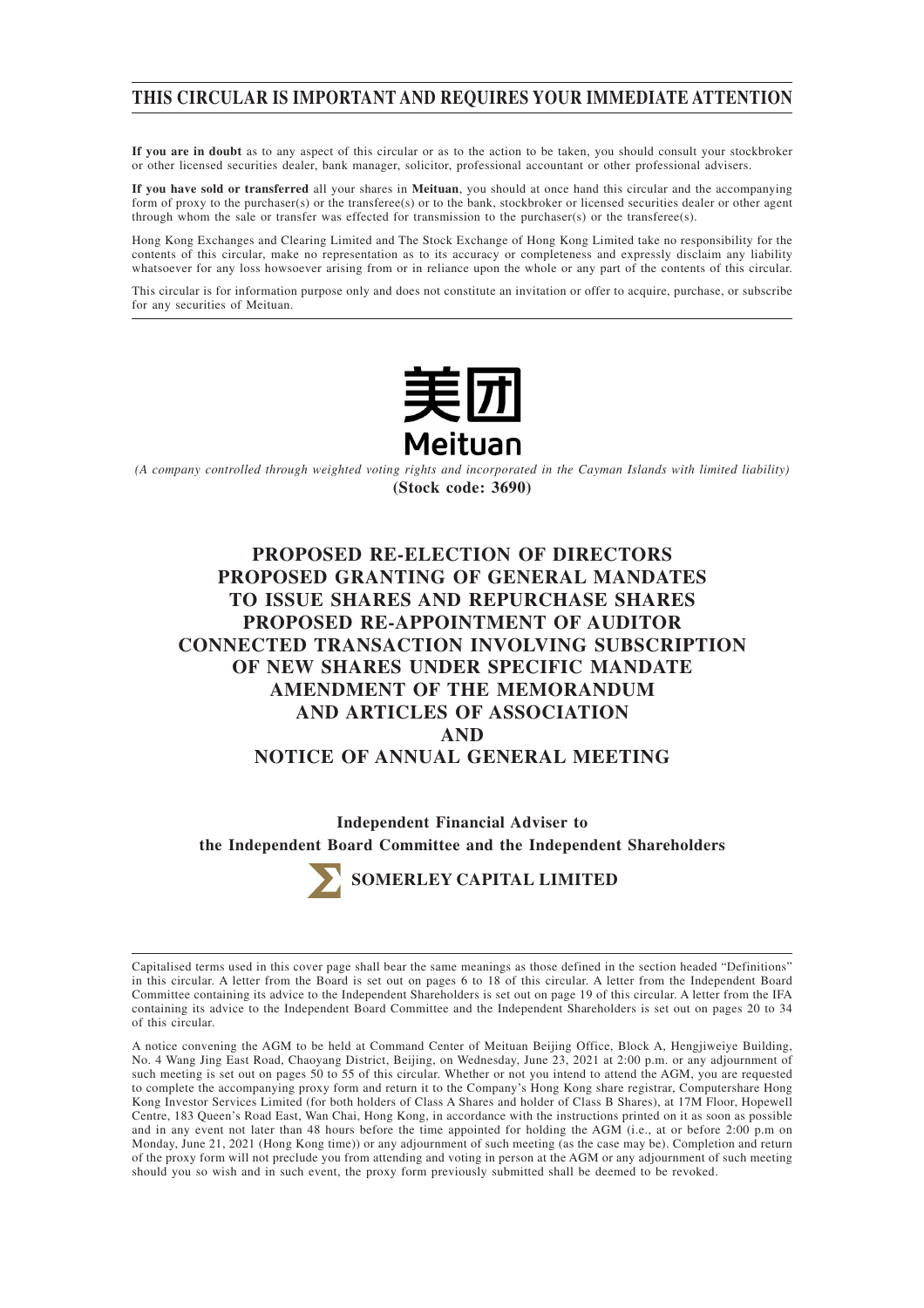# **CONTENTS**

## *Page*

|                   |                                                                | 1      |
|-------------------|----------------------------------------------------------------|--------|
|                   |                                                                | 6      |
| 1 <sub>1</sub>    |                                                                | 6      |
| 2.                | PROPOSED RE-ELECTION OF DIRECTORS                              | $\tau$ |
| 3.                | PROPOSED GRANTING OF GENERAL MANDATE TO ISSUE                  | 8      |
| 4.                | PROPOSED GRANTING OF GENERAL MANDATE TO REPURCHASE             | 8      |
| 5 <sub>1</sub>    | <b>PROPOSED RE-APPOINTMENT OF AUDITOR</b>                      | 9      |
| 6.                | CONNECTED TRANSACTION INVOLVING THE TENCENT                    | 9      |
|                   | 6.1. REASONS FOR THE TENCENT SUBSCRIPTION                      | 12     |
|                   |                                                                | 12     |
|                   | 6.3. FUND-RAISING ACTIVITIES OF THE COMPANY IN THE PAST 12     | 13     |
|                   | 6.4. CHANGES TO THE SHAREHOLDING AS A RESULT OF THE            | 14     |
|                   |                                                                | 15     |
| 7.                | AMENDMENT OF THE MEMORANDUM AND ARTICLES OF                    | 16     |
| 8.                |                                                                | 16     |
| 9.                | CLOSURE OF REGISTER OF MEMBERS                                 | 17     |
| 10 <sub>1</sub>   |                                                                | 18     |
| 11.               |                                                                | 18     |
|                   | LETTER FROM THE INDEPENDENT BOARD COMMITTEE                    | 19     |
|                   | LETTER FROM THE INDEPENDENT FINANCIAL ADVISER                  | 20     |
| <b>APPENDIX I</b> | <b>GENERAL INFORMATION</b>                                     | 35     |
|                   | DETAILS OF DIRECTORS PROPOSED FOR<br>APPENDIX II               | 42     |
|                   | <b>EXPLANATORY STATEMENT ON THE REPURCHASE</b><br>APPENDIX III | 47     |
|                   |                                                                | 50     |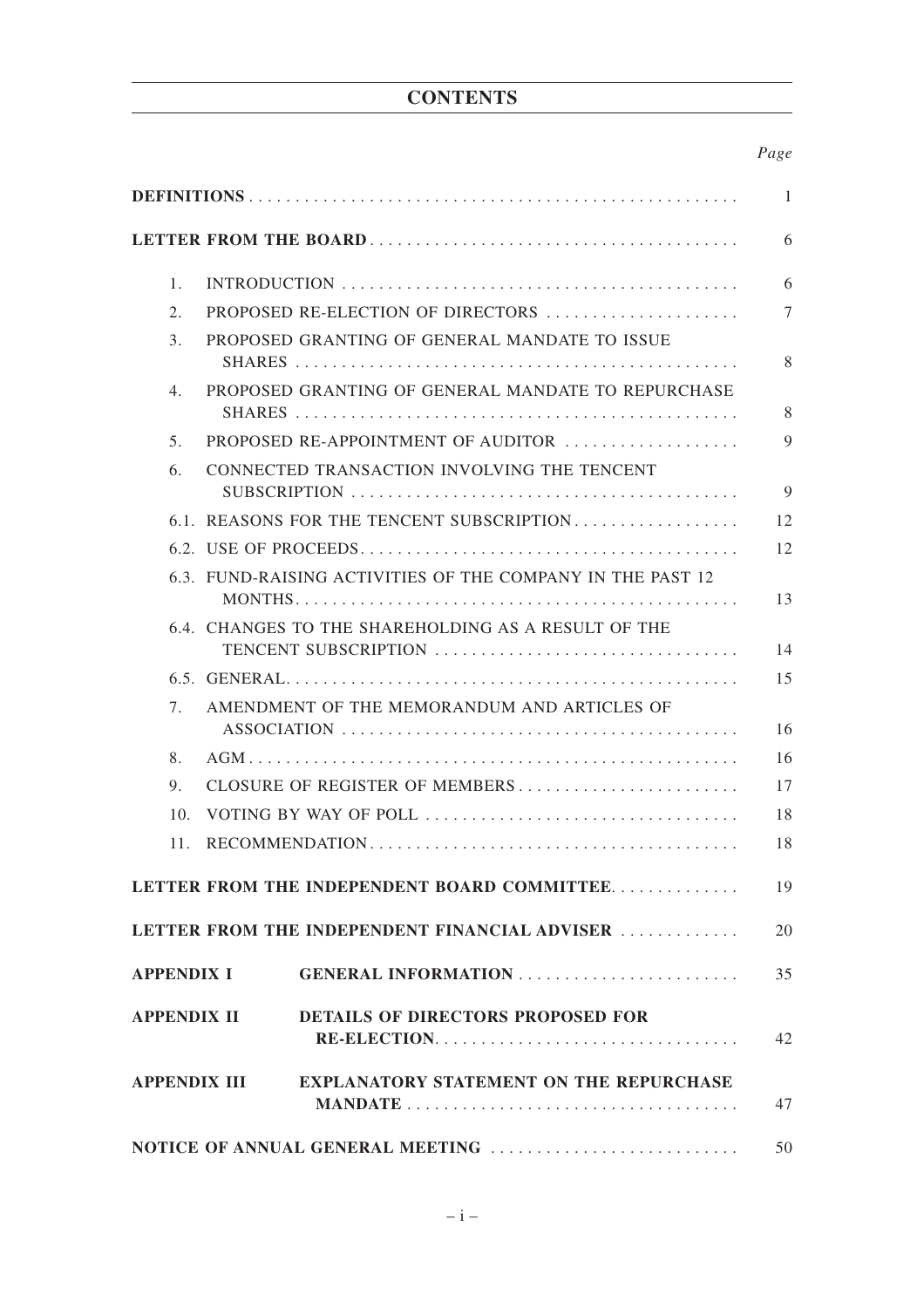*In this circular, unless the context otherwise requires, the following expressions have the following meanings:*

| "2027 Bonds"                               | the US\$1,483,600,000 Zero Coupon Convertible Bonds<br>due 2027 issued by the Company                                                                                                                                                                                                                                                                                                                                                    |
|--------------------------------------------|------------------------------------------------------------------------------------------------------------------------------------------------------------------------------------------------------------------------------------------------------------------------------------------------------------------------------------------------------------------------------------------------------------------------------------------|
| "2028 Bonds"                               | the US\$1,500,000,000 Zero Coupon Convertible Bonds<br>due 2028 issued by the Company                                                                                                                                                                                                                                                                                                                                                    |
| "AGM"                                      | the annual general meeting of the Company to be held at<br>Command Center of Meituan Beijing Office, Block A,<br>Hengjiweiye Building, No. 4 Wang Jing East Road,<br>Chaoyang District, Beijing, on Wednesday, June 23, 2021<br>at 2:00 p.m. to consider and, if appropriate, to approve<br>the resolutions contained in the notice of the meeting<br>which is set out on pages 50 to 55 of this circular, or any<br>adjournment thereof |
| "Articles" or "Articles of<br>Association" | the articles of association of the Company adopted on<br>August 30, 2018 with effect from the Listing Date                                                                                                                                                                                                                                                                                                                               |
| "Announcement"                             | the announcement of the Company dated April 20, 2021<br>in relation to, among others, the Tencent Subscription<br>Agreement and the transactions thereunder                                                                                                                                                                                                                                                                              |
| "Board"                                    | the board of Directors of the Company                                                                                                                                                                                                                                                                                                                                                                                                    |
| "Bonds"                                    | the 2027 Bonds and the 2028 Bonds                                                                                                                                                                                                                                                                                                                                                                                                        |
| "Business Day"                             | any day (excluding a Saturday) on which banks are<br>generally open for business in Hong Kong                                                                                                                                                                                                                                                                                                                                            |
| "Cayman Companies Law"                     | the Companies Law (2020 Revision) of the Cayman<br>Islands                                                                                                                                                                                                                                                                                                                                                                               |
| "Class A Shares"                           | Class A ordinary shares in the share capital of the<br>Company with a par value of US\$0.00001 each,<br>conferring weighted voting rights in the Company such<br>that a holder of a Class A Share is entitled to ten votes per<br>share on any resolution tabled at the Company's general<br>meetings, save for resolutions with respect to any<br>Reserved Matters, in which case they shall be entitled to<br>one vote per share       |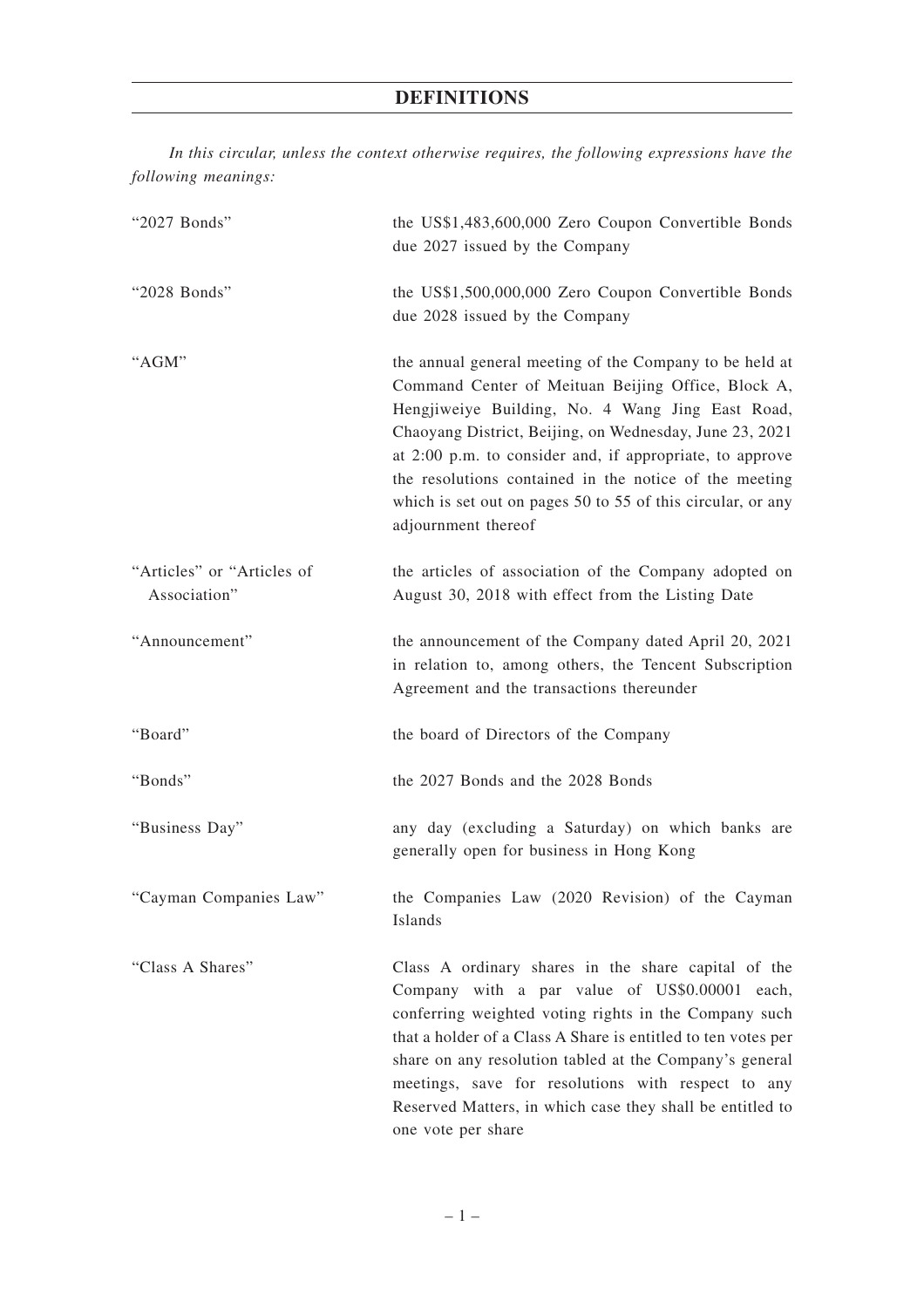| "Class B Shares"                                          | Class B ordinary shares in the share capital of the<br>Company with a par value of US\$0.00001 each,<br>conferring a holder of a Class B Share one vote per share<br>on any resolution tabled at the Company's general<br>meetings                                                                                                                                                                         |
|-----------------------------------------------------------|------------------------------------------------------------------------------------------------------------------------------------------------------------------------------------------------------------------------------------------------------------------------------------------------------------------------------------------------------------------------------------------------------------|
| "Company"                                                 | Meituan $(\check{\#}\mathbb{Z})$ , an exempted company with limited<br>liability incorporated under the laws of the Cayman<br>Islands on September 25, 2015, the Class B Shares of<br>which are listed on the Main Board of the Stock<br>Exchange (Stock code: 3690)                                                                                                                                       |
| "connected person(s)"                                     | has the meaning ascribed to it under the Listing Rules                                                                                                                                                                                                                                                                                                                                                     |
| "controlling shareholder(s)"                              | has the meaning ascribed to it under the Listing Rules                                                                                                                                                                                                                                                                                                                                                     |
| " $Directory$ "                                           | the director(s) of the Company                                                                                                                                                                                                                                                                                                                                                                             |
| "Group"                                                   | the Company, its subsidiaries and its consolidated<br>affiliated entities                                                                                                                                                                                                                                                                                                                                  |
| "HK\$"                                                    | Hong Kong dollars, the lawful currency of Hong Kong                                                                                                                                                                                                                                                                                                                                                        |
| "Hong Kong"                                               | the Hong Kong Special Administrative Region of the<br><b>PRC</b>                                                                                                                                                                                                                                                                                                                                           |
| "Incentive Schemes"                                       | (i) the Pre-IPO ESOP, (ii) the Post-IPO Share Award<br>Scheme and (iii) the post-IPO share option scheme<br>adopted by the Company on August 30, 2018                                                                                                                                                                                                                                                      |
| "Independent Board Committee"                             | independent Board committee comprising<br>all<br>the<br>Independent Non-executive Directors, to advise the<br>Independent Shareholders on the Tencent Subscription                                                                                                                                                                                                                                         |
| "IFA" or "Independent Financial<br>Adviser" or "Somerley" | Somerley Capital Limited, a corporation licensed by the<br>Securities and Futures Commission to carry out Type 1<br>(dealing in securities) and Type 6 (advising on corporate<br>finance) regulated activities under the SFO, being the<br>independent financial adviser appointed to advise the<br>Independent Board Committee and the Independent<br>Shareholders in respect of the Tencent Subscription |
| "Independent Shareholders"                                | the Shareholders other than Tencent and its associates                                                                                                                                                                                                                                                                                                                                                     |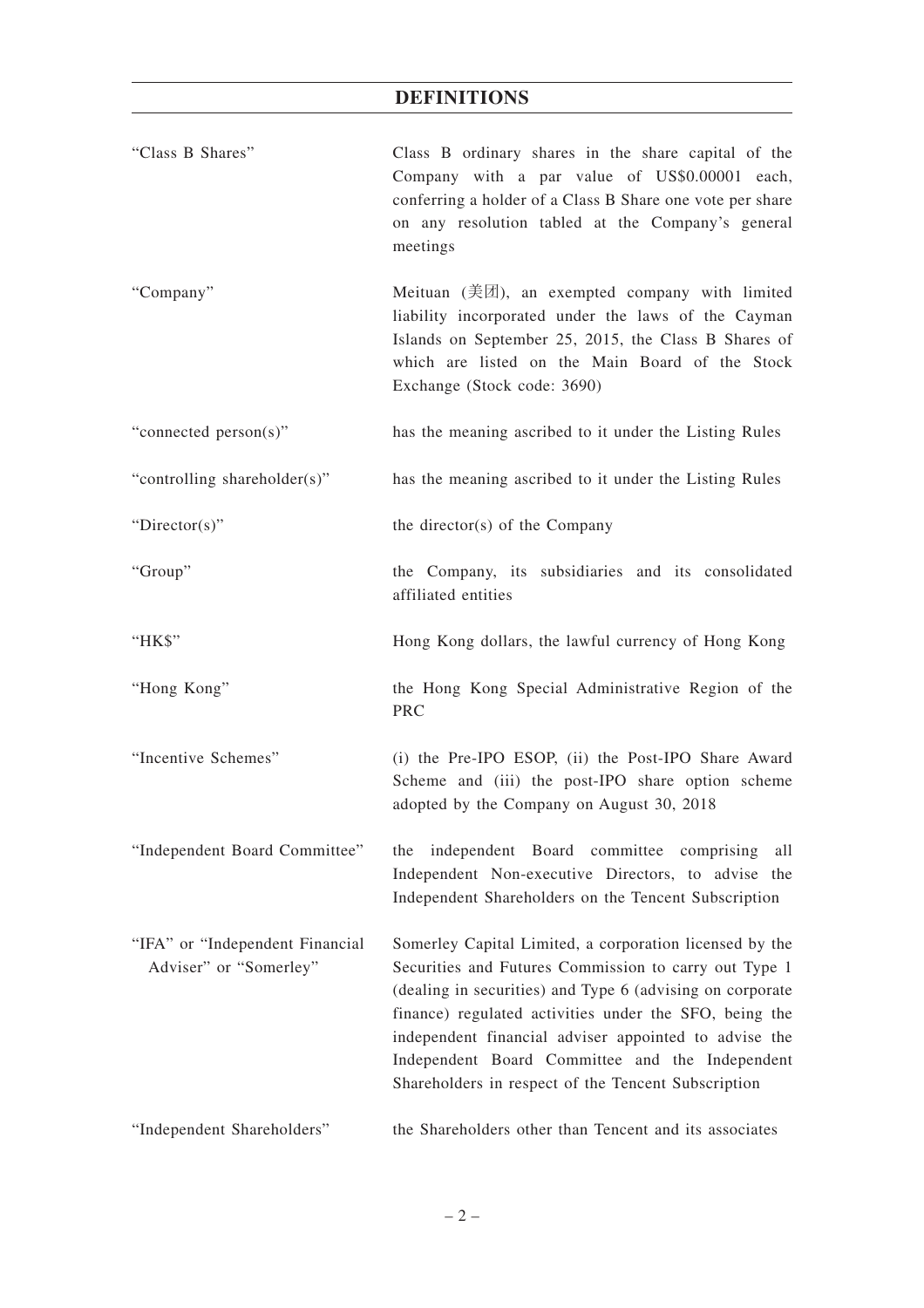| "Latest Practicable Date"     | May 18, 2021, being the latest practicable date prior to<br>the printing of this circular for the purpose of<br>ascertaining the information contained in this circular                                                                                                                               |
|-------------------------------|-------------------------------------------------------------------------------------------------------------------------------------------------------------------------------------------------------------------------------------------------------------------------------------------------------|
| "Last Trading Date"           | April 19, 2021, being the last trading day prior to the<br>signing of the Tencent Subscription Agreement, which<br>took place after trading hours                                                                                                                                                     |
| "Listing Committee"           | the listing committee of the Stock Exchange for<br>considering applications for listing and the granting of<br>listing                                                                                                                                                                                |
| "Listing Date"                | September 20, 2018, being the date of the listing of the<br>Company's Class B Shares on the Stock Exchange                                                                                                                                                                                            |
| "Listing Rules"               | the Rules Governing the Listing of Securities on the<br>Stock Exchange of Hong Kong Limited, as amended and<br>supplemented from time to time                                                                                                                                                         |
| "Placing"                     | the placement of 187,000,000 Placing Shares to<br>independent investors at the Placing Price of HK\$273.80,<br>as set out in the Announcement                                                                                                                                                         |
| "Placing Price"               | HK\$273.80                                                                                                                                                                                                                                                                                            |
| "Placees"                     | the placees under the Placing                                                                                                                                                                                                                                                                         |
| "Post-IPO Share Award Scheme" | the Post-IPO share award scheme adopted by the<br>Company on August 30, 2018, the principal terms of<br>which are set out in the section headed "Statutory and<br>General Information – F. Post-IPO Share Award Scheme"<br>in Appendix IV of the prospectus of the Company dated<br>September 7, 2018 |
| "PRC"                         | the People's Republic of China which, for the purposes of<br>this circular, excludes Hong Kong, the Macao Special<br>Administrative Region of the People's Republic of China<br>and Taiwan                                                                                                            |
| "Pre-IPO ESOP"                | the pre-IPO employee stock incentive scheme adopted by<br>the Company dated October 6, 2015 as amended from<br>time to time, the principal terms of which are set out in<br>the section headed "Statutory and General Information -<br>D. Pre-IPO ESOP" in Appendix IV of the Prospectus              |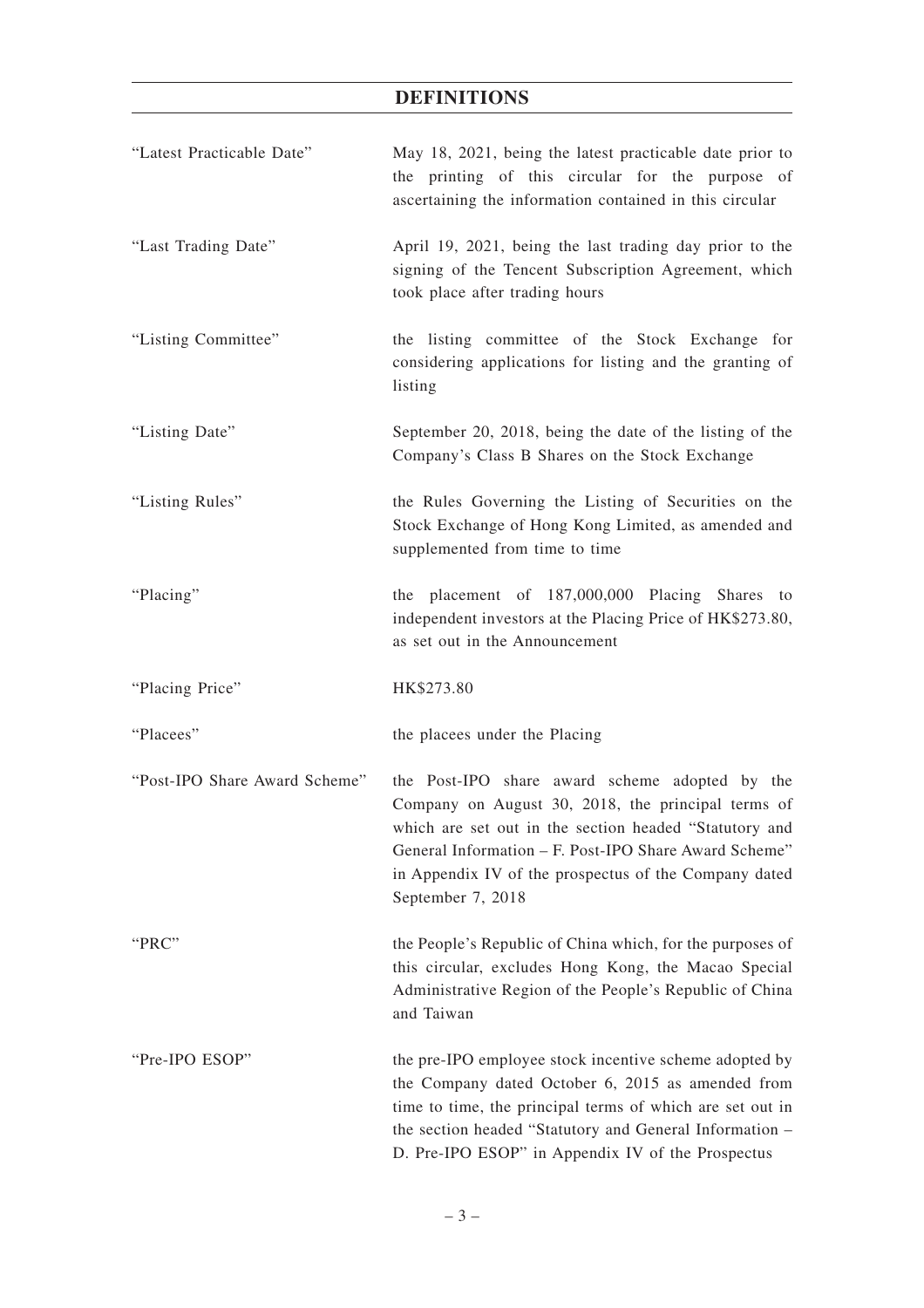| "Prospectus"           | prospectus of the Company dated September 7, 2018                                                                                                                                                                                                                                                                                                                                                                                                                                                                                               |
|------------------------|-------------------------------------------------------------------------------------------------------------------------------------------------------------------------------------------------------------------------------------------------------------------------------------------------------------------------------------------------------------------------------------------------------------------------------------------------------------------------------------------------------------------------------------------------|
| "PwC"                  | PricewaterhouseCoopers                                                                                                                                                                                                                                                                                                                                                                                                                                                                                                                          |
| "Reserved Matters"     | those matters resolutions with respect to which each<br>Class A Share is entitled to one vote at general meetings<br>of the Company pursuant to its articles of association,<br>being (i) any amendment to its constitutional documents,<br>including the variation of the rights attached to any class<br>of shares, (ii) the appointment, election or removal of any<br>independent non-executive Director, (iii) the appointment<br>or removal of the Company's auditors, and (iv) the<br>voluntary liquidation or winding-up of the Company |
| "RMB" or "Renminbi"    | Renminbi, the lawful currency of China                                                                                                                                                                                                                                                                                                                                                                                                                                                                                                          |
| " $RSU(s)$ "           | restricted share unit(s)                                                                                                                                                                                                                                                                                                                                                                                                                                                                                                                        |
| "SFO"                  | the Securities and Futures Ordinance (Chapter 571 of the<br>Laws of Hong Kong)                                                                                                                                                                                                                                                                                                                                                                                                                                                                  |
| "Shares"               | the Class A Shares and the Class B Shares in the share<br>capital of the Company, as the context so requires                                                                                                                                                                                                                                                                                                                                                                                                                                    |
| "Shareholders"         | holder(s) of Class A Shares and Class B Shares, as<br>context so requires                                                                                                                                                                                                                                                                                                                                                                                                                                                                       |
| "Stock Exchange"       | The Stock Exchange of Hong Kong Limited                                                                                                                                                                                                                                                                                                                                                                                                                                                                                                         |
| "Subscription"         | the subscription of the Subscription Shares by Tencent<br>pursuant to the Placing and Subscription Agreement                                                                                                                                                                                                                                                                                                                                                                                                                                    |
| "subsidiary"           | has the meaning ascribed to it in the Listing Rules                                                                                                                                                                                                                                                                                                                                                                                                                                                                                             |
| "Takeovers Code"       | the Code on Takeovers and Mergers approved by the<br>Securities and Futures Commission as amended from<br>time to time                                                                                                                                                                                                                                                                                                                                                                                                                          |
| "Tencent"              | Tencent Mobility Limited                                                                                                                                                                                                                                                                                                                                                                                                                                                                                                                        |
| "Tencent Holdings"     | Tencent Holdings Limited (HKEx Stock Code: 700)                                                                                                                                                                                                                                                                                                                                                                                                                                                                                                 |
| "Tencent Subscription" | the subscription of the Tencent Subscription Shares by<br>Tencent pursuant to the Tencent Subscription Agreement                                                                                                                                                                                                                                                                                                                                                                                                                                |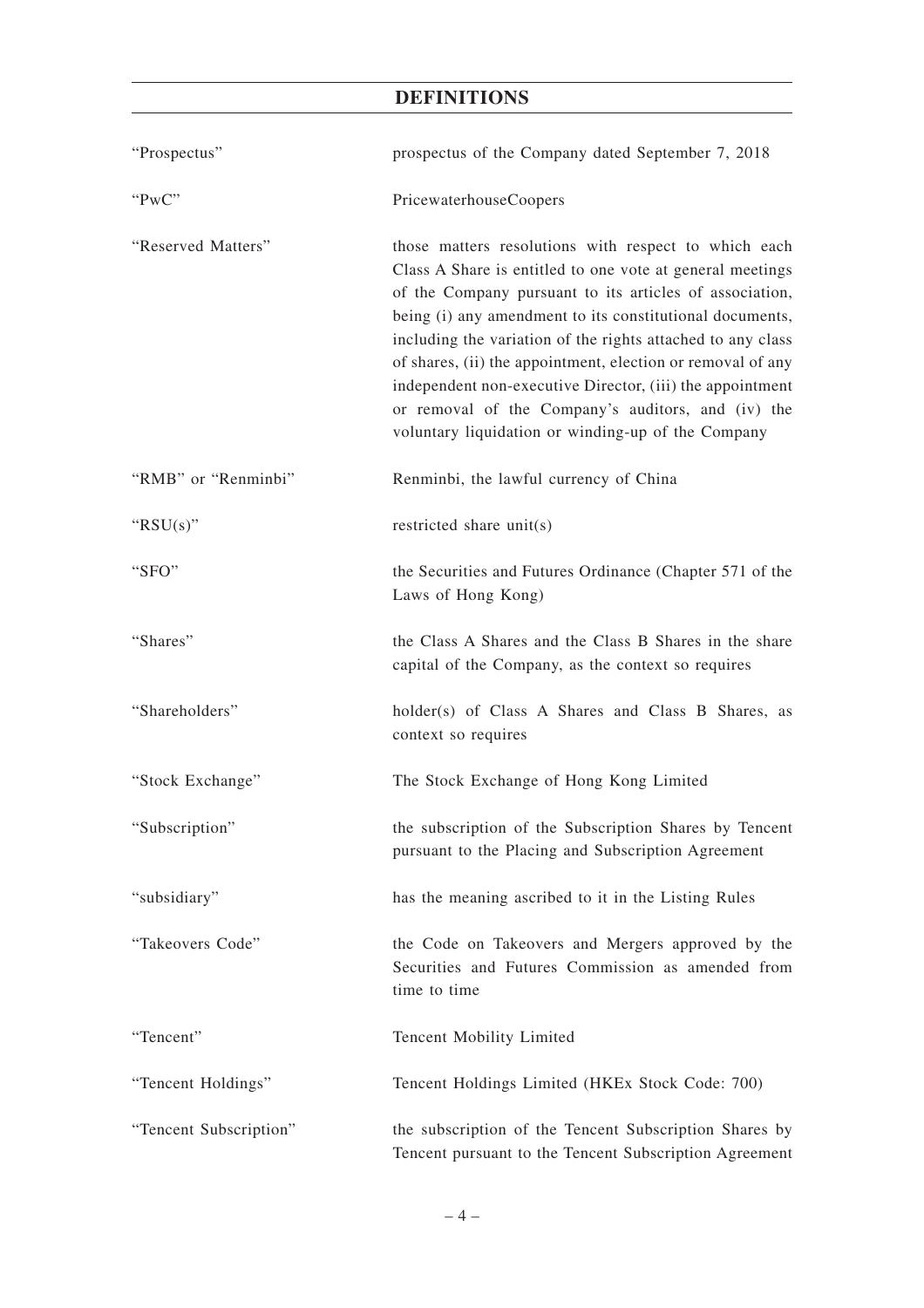| "Tencent Subscription<br>Agreement" | the subscription agreement entered into between the<br>Company, and Tencent dated April 19, 2021 in respect of<br>the Tencent Subscription        |
|-------------------------------------|---------------------------------------------------------------------------------------------------------------------------------------------------|
| "Tencent Subscription Price"        | HK\$273.80                                                                                                                                        |
| "Tencent Subscription Shares"       | an aggregate of 11,352,600 new Shares to be issued by<br>the Company and subscribed by Tencent under the<br><b>Tencent Subscription Agreement</b> |
| "U.S." or "United States"           | the United States of America, its territories and<br>possessions and all areas subject to its jurisdiction                                        |
| "US\$"                              | U.S. dollars, the lawful currency of the United States                                                                                            |
| "weighted voting rights"            | has the meaning ascribed to it in the Listing Rules                                                                                               |
| $\lq\lq q_0$ "                      | percent                                                                                                                                           |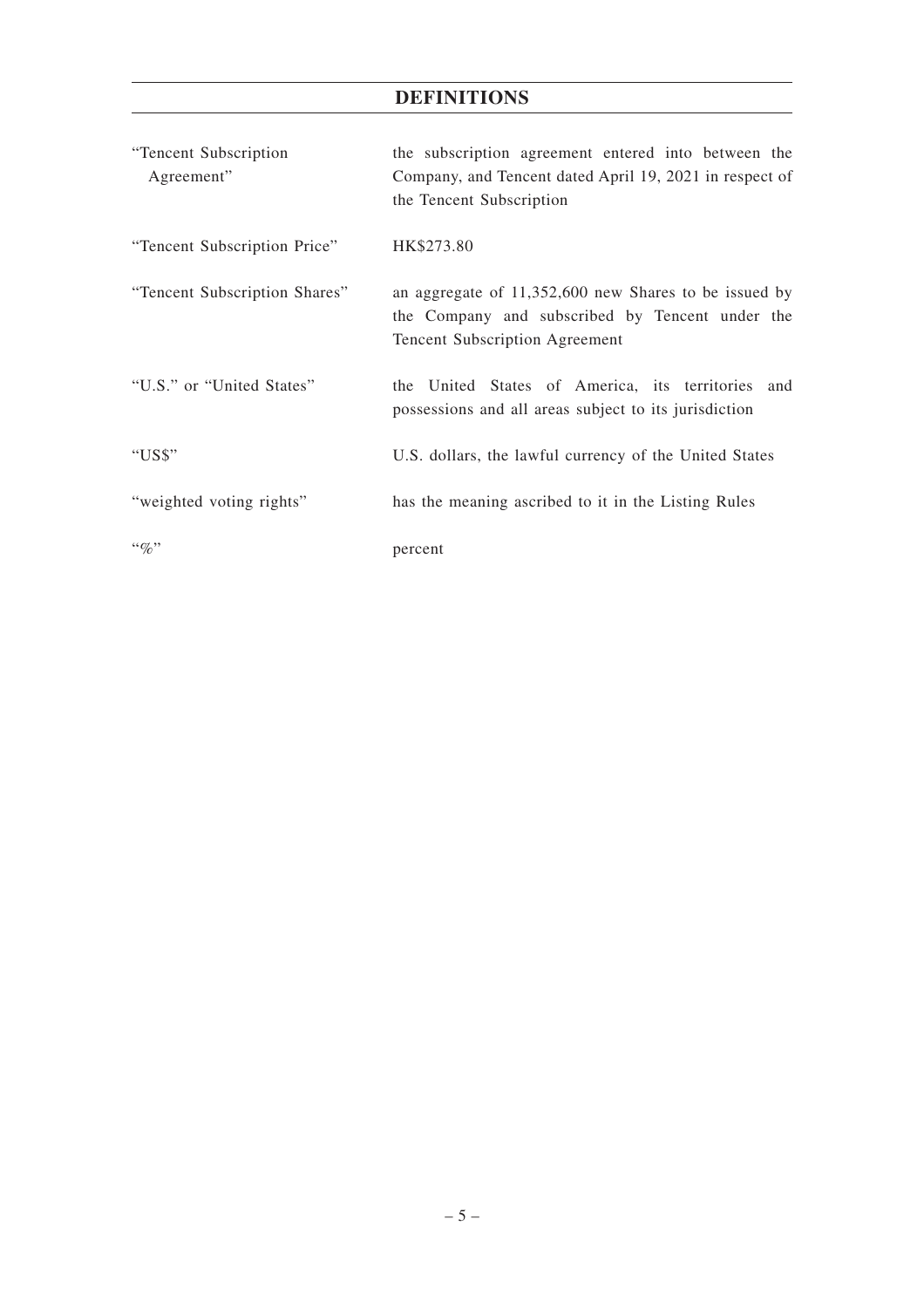

*(A company controlled through weighted voting rights and incorporated in the Cayman Islands with limited liability)* **(Stock code: 3690)**

Mr. Wang Xing *(Chairman, Executive Director)* Mr. Mu Rongjun *(Executive Director)* Mr. Wang Huiwen *(Executive Director)* Mr. Lau Chi Ping Martin *(Non-executive Director)* Mr. Neil Nanpeng Shen *(Non-executive Director)* Mr. Orr Gordon Robert Halyburton *(Independent Non-executive Director)* Mr. Leng Xuesong *(Independent Non-executive Director)* Dr. Shum Heung Yeung Harry *(Independent Non-executive Director)*

*Registered Office:* PO Box 309 Ugland House Grand Cayman, KY1-1104 Cayman Islands

*Principal place of business in the PRC:* Block B&C, Hengjiweiye Building No. 4 Wang Jing East Road Chaoyang District Beijing 100102 China

*Principal place of business in Hong Kong* Level 54, Hopewell Centre 183 Queen's Road East Hong Kong

May 24, 2021

*To the Shareholders*

Dear Sir or Madam,

## **PROPOSED RE-ELECTION OF DIRECTORS PROPOSED GRANTING OF GENERAL MANDATES TO ISSUE SHARES AND REPURCHASE SHARES PROPOSED RE-APPOINTMENT OF AUDITOR CONNECTED TRANSACTION INVOLVING SUBSCRIPTION OF NEW SHARES UNDER SPECIFIC MANDATE AMENDMENT OF THE MEMORANDUM AND ARTICLES OF ASSOCIATION AND NOTICE OF ANNUAL GENERAL MEETING**

## **1. INTRODUCTION**

Reference is made to the Announcement in relation to the Tencent Subscription.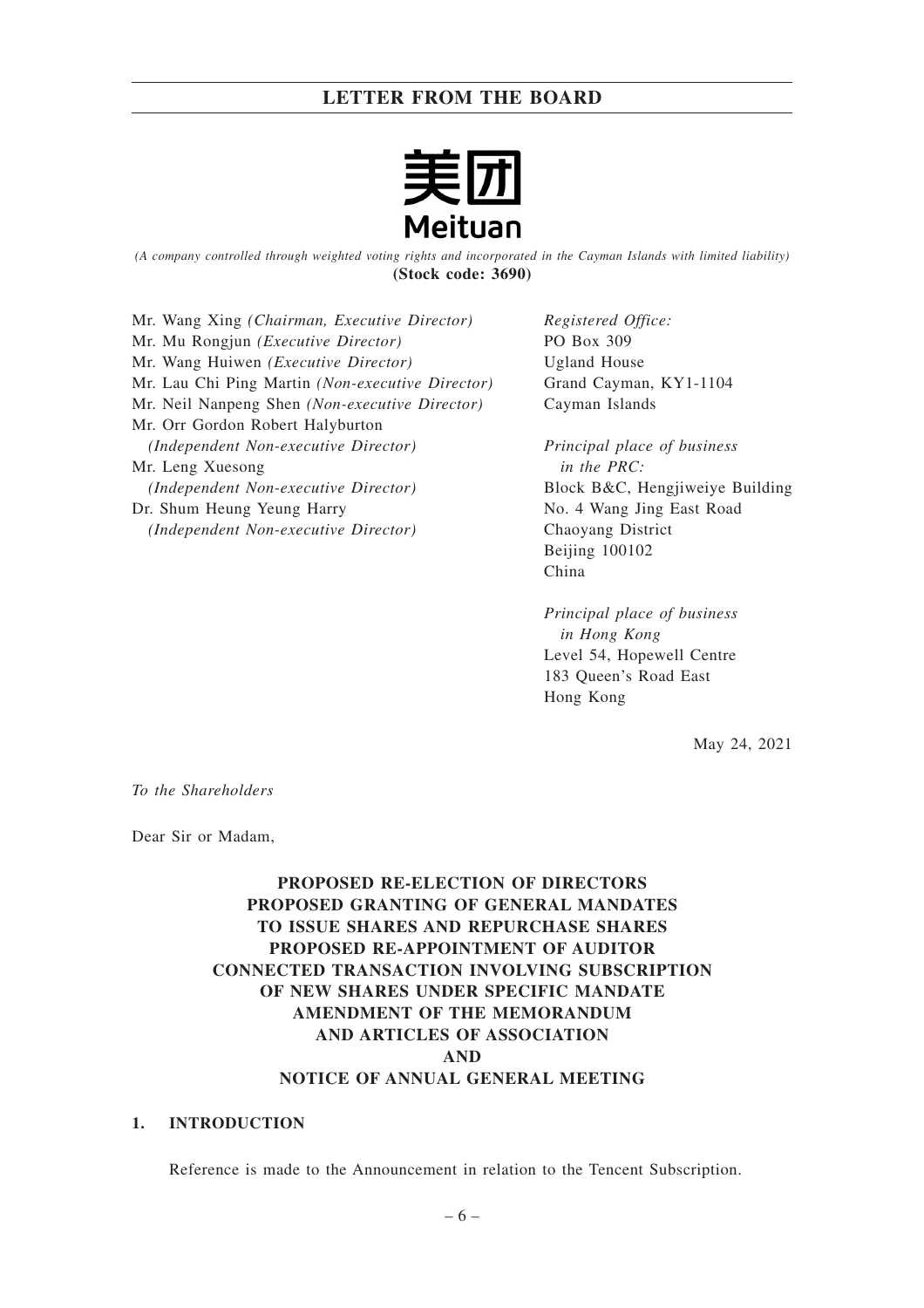On behalf of the Board, I would like to invite you to attend the AGM to be held at Command Center of Meituan Beijing Office, Block A, Hengjiweiye Building, No. 4 Wang Jing East Road, Chaoyang District, Beijing, on Wednesday, June 23, 2021 at 2:00 p.m. The purpose of this circular is to give you notice of the AGM and to provide you, among other things, information regarding the following proposals to be put forward at the AGM for the Shareholders' consideration:

- (I) the proposed re-election of Directors;
- (II) the proposed granting of general mandate to issue Shares;
- (III) the proposed granting of general mandate to repurchase Shares;
- (IV) the proposed re-appointment of auditor;
- (V) the connected transaction involving subscription of new shares under specific mandate including: (i) further details of the Tencent Subscription Agreement and the respective transaction contemplated thereunder; (ii) a letter from the Independent Board Committee containing its advice to the Independent Shareholders in respect of the Tencent Subscription Agreement and the connected transaction contemplated thereunder; and (iii) a letter from the IFA containing its advice to the Independent Board Committee and the Independent Shareholders in respect of the Tencent Subscription Agreement and the connected transaction contemplated thereunder; and

(VI) the amendment of the memorandum and articles of association.

## **2. PROPOSED RE-ELECTION OF DIRECTORS**

Pursuant to the Articles of Association, one-third of the Directors for the time being (or, if their number is not three or a multiple of three, then the number nearest to but not less than, one-third) shall retire from office by rotation and shall be eligible for re-election at every annual general meeting, provided that every Director shall be subject to retirement by rotation at least once every three years. Accordingly, Mr. Wang Huiwen, being executive Director, Mr. Lau Chi Ping Martin and Mr. Neil Nanpeng Shen, being non-executive Directors of the Company, shall retire by rotation at the Annual General Meeting. All of the above retiring Directors, being eligible, have offered themselves for re-election as Director at the Annual General Meeting.

The Nomination Committee has reviewed the structure and composition of the Board, the confirmations and disclosures given by the Directors, the qualifications, skills and experience, time commitment and contribution of the retiring Directors with reference to the nomination principles and criteria set out in the Company's Board Diversity Policy and Director Nomination Policy and the Company's corporate strategies. The Nomination Committee has recommended to the Board on re-election of all the retiring Directors at the Annual General Meeting. The Board is satisfied with all the retiring Directors' contribution to the Company, which will continue to bring valuable business experience, knowledge and professionalism to the Board for its efficient and effective functioning and diversity.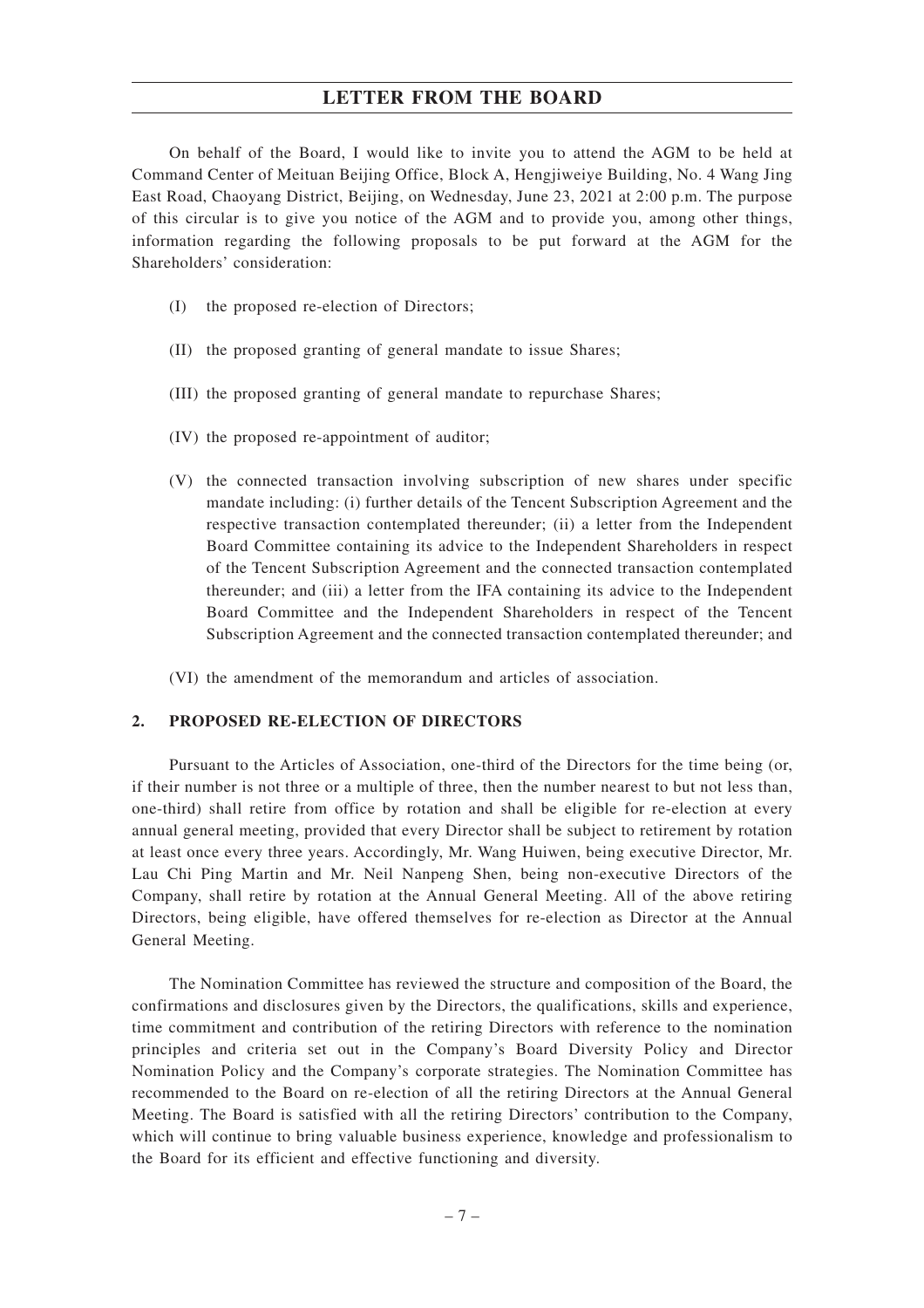Details of the above retiring Directors who are subject to re-election at the Annual General Meeting are set out in Appendix II to this circular in accordance with the relevant requirements of the Listing Rules.

## **3. PROPOSED GRANTING OF GENERAL MANDATE TO ISSUE SHARES**

On May 20, 2020, a resolution was passed by the then Shareholders to grant a general unconditional mandate to the Directors, exercisable on their behalf by Mr. Wang Xing, to allot, issue and deal with Class B Shares. Such mandate, to the extent not renewed, revoked or varied by the date of the Annual General Meeting, will lapse at the conclusion of the Annual General Meeting.

In order to give the Company the flexibility to issue Class B Shares if and when appropriate, an ordinary resolution will be proposed at the Annual General Meeting to approve the granting of a new general mandate to the Directors, exercisable on their behalf by Mr. Wang Xing, to allot, issue or deal with additional Class B Shares not exceeding 20% of the total number of issued Shares as at the date of passing of such resolution (the "**Issuance Mandate**").

As at the Latest Practicable Date, the issued share capital of the Company comprised 735,568,783 Class A Shares and 5,340,267,034 Class B Shares. Subject to the passing of the ordinary resolution 6 and on the basis that no further Shares are issued or repurchased after the Latest Practicable Date and up to the date of the Annual General Meeting, the Company will be allowed to issue a maximum of 1,215,167,163 Class B Shares. The Directors wish to state that they have no immediate plans to issue any new Shares pursuant to the Issuance Mandate.

In addition, subject to a separate approval of the ordinary resolution 8, the number of Shares purchased by the Company under ordinary resolution 7 will also be added to extend the Issuance Mandate as mentioned in ordinary resolution 6 provided that such additional amount shall represent up to 10% of the number of issued Shares as at the date of passing the resolutions in relation to the Issuance Mandate and Repurchase Mandate (as defined below).

### **4. PROPOSED GRANTING OF GENERAL MANDATE TO REPURCHASE SHARES**

On May 20, 2020, a resolution was passed by the then Shareholders to grant a general unconditional mandate to the Directors, exercisable on their behalf by Mr. Wang Xing, to exercise the powers of the Company to repurchase its own Shares. Such mandate, to the extent not renewed, revoked or varied by the date of the Annual General Meeting, will lapse at the conclusion of the Annual General Meeting.

In order to give the Company the flexibility to repurchase Shares if and when appropriate, an ordinary resolution will be proposed at the Annual General Meeting to approve the granting of a new general mandate to the Directors, exercisable on their behalf by Mr. Wang Xing, to exercise the powers of the Company to repurchase Shares representing up to 10% of the total number of issued Shares as at the date of passing of such resolution (the "**Repurchase Mandate**").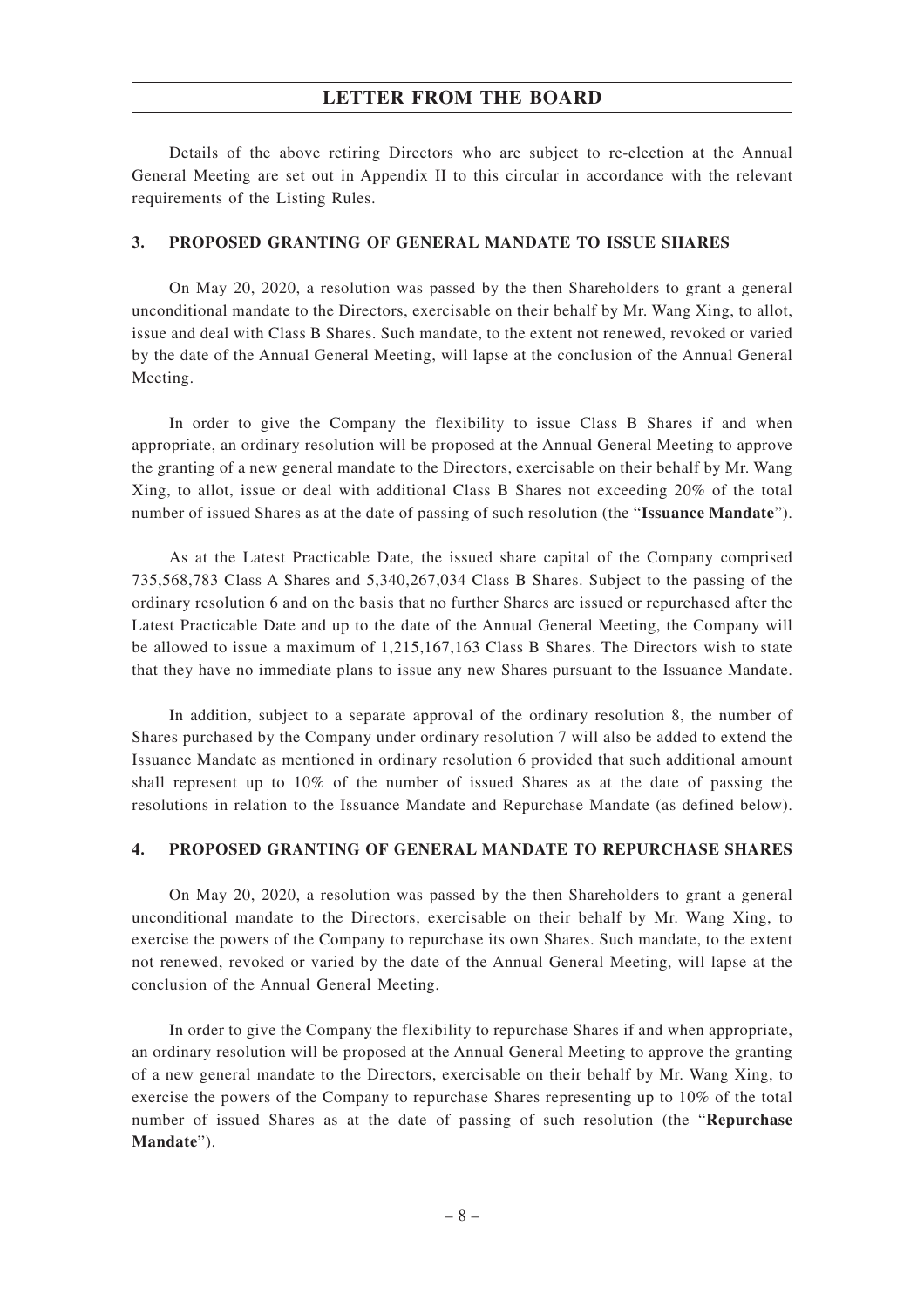As at the Latest Practicable Date, the issued share capital of the Company comprised 735,568,783 Class A Shares and 5,340,267,034 Class B Shares. Subject to the passing of the ordinary resolution 7 and on the basis that no further Shares are issued or repurchased after the Latest Practicable Date and up to the date of the Annual General Meeting, the Company will be allowed to repurchase a maximum of 607,583,581 Shares. The Directors wish to state that they have no immediate plans to repurchase any Shares pursuant to the Repurchase Mandate.

An explanatory statement required by the Listing Rules to be sent to the Shareholders in connection with the proposed Repurchase Mandate is set out in Appendix III to this circular. This explanatory statement contains all information reasonably necessary to enable the Shareholders to make an informed decision on whether to vote for or against the relevant resolution at the Annual General Meeting.

The Issuance Mandate (including the extended Issuance Mandate) and the Repurchase Mandate, if granted, shall continue to be in force during the period from the date of passing of the resolutions for the approval of the Issuance Mandate (including the extended Issuance Mandate) and the Repurchase Mandate up to (i) the conclusion of the next annual general meeting of the Company; (ii) the expiration of the period within which the next annual general meeting of the Company is required to be held by the Articles of Association or any applicable laws; or (iii) the date on which the authority set out in the Issuance Mandate (including the extended Issuance Mandate) or the Repurchase Mandate (as the case may be) is revoked or varied by an ordinary resolution of the Shareholders in general meeting, whichever occurs first.

#### **5. PROPOSED RE-APPOINTMENT OF AUDITOR**

Following the recommendation of the audit committee of the Board, the Board proposed to re-appoint PwC as the auditor of the Company with a term expiring upon the next annual general meeting of the Company; and the Board proposed it be authorized to fix the remuneration of the auditor.

An ordinary resolution in respect of the re-appointment of the auditor of the Company will be proposed at the AGM for consideration and approval by the Shareholders.

### **6. CONNECTED TRANSACTION INVOLVING THE TENCENT SUBSCRIPTION**

The Board is pleased to announce that on April 19, 2021 (after trading hours), the Company and Tencent entered into the Tencent Subscription Agreement, pursuant to which Tencent has agreed to subscribe for and the Company has agreed to allot and issue Tencent Subscription Shares at the Tencent Subscription Price of HK\$273.80 for each Tencent Subscription Share.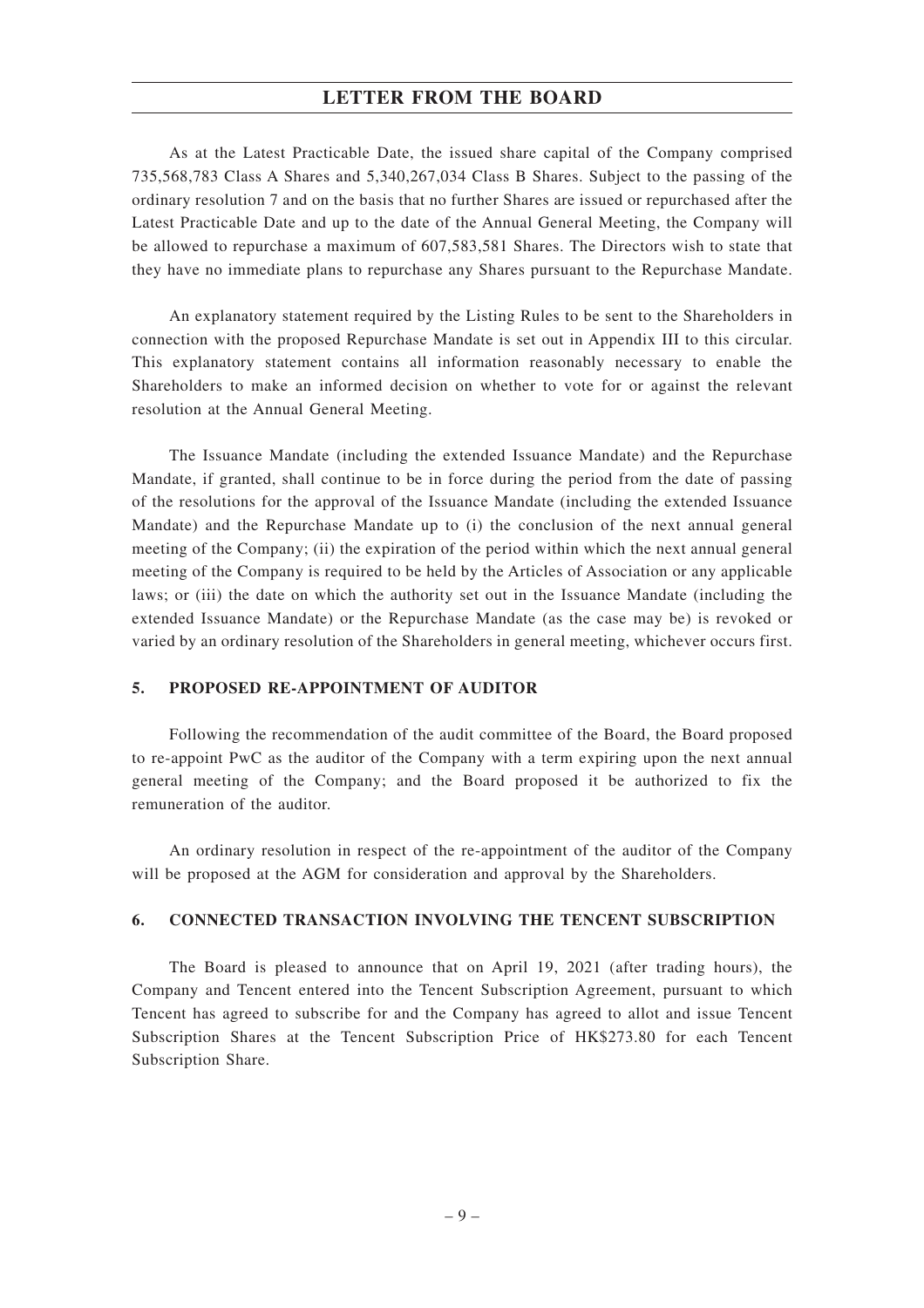#### **The Tencent Subscription Agreement**

*Date:*

April 19, 2021

#### *Parties:*

- (1) the Company; and
- (2) Tencent.

#### **Tencent Subscription Shares**

11,352,600 new Shares to be issued to Tencent, representing in aggregate approximately 0.2% of the existing issued share capital of the Company as at the date of the Announcement and approximately 0.2% of the issued share capital as enlarged by the allotment and issue of the Subscription Shares and the Tencent Subscription Shares (assuming that there is no change in the issued share capital of the Company from the date of the Announcement to the completion of the Subscription and the Tencent Subscription (including that no Bonds which are converted into Conversion Shares) save for the issue of the Subscription Shares, the Tencent Subscription Shares and the Placing Shares being placed in full).

#### **Subscription Price**

The subscription price per new Share is equivalent to the Placing Price of HK\$273.80 per Share and represents (i) a discount of approximately 5.3% to the closing price of HK\$289.20 per Share as quoted on the Stock Exchange on the Last Trading Date; (ii) a discount of approximately 4.0% to the average closing price of approximately HK\$285.24 per Share as quoted on the Stock Exchange for the last five consecutive Trading Days prior to and including the Last Trading Date; and (iii) a discount of approximately 8.8% to the average closing price of approximately HK\$300.30 per Share as quoted on the Stock Exchange for the last ten (10) consecutive Trading Days prior to and including the Last Trading Date. The aggregate market value of the Tencent Subscription Shares is approximately HK\$3.3 billion.

The Directors (including the independent non-executive Directors) consider that the terms of the Tencent Subscription are fair and reasonable under the current market conditions and are in the best interests of the Company and the Shareholders as a whole, and that the Tencent Subscription Agreement is entered into upon normal commercial terms following arm's length negotiations between the Company and Tencent.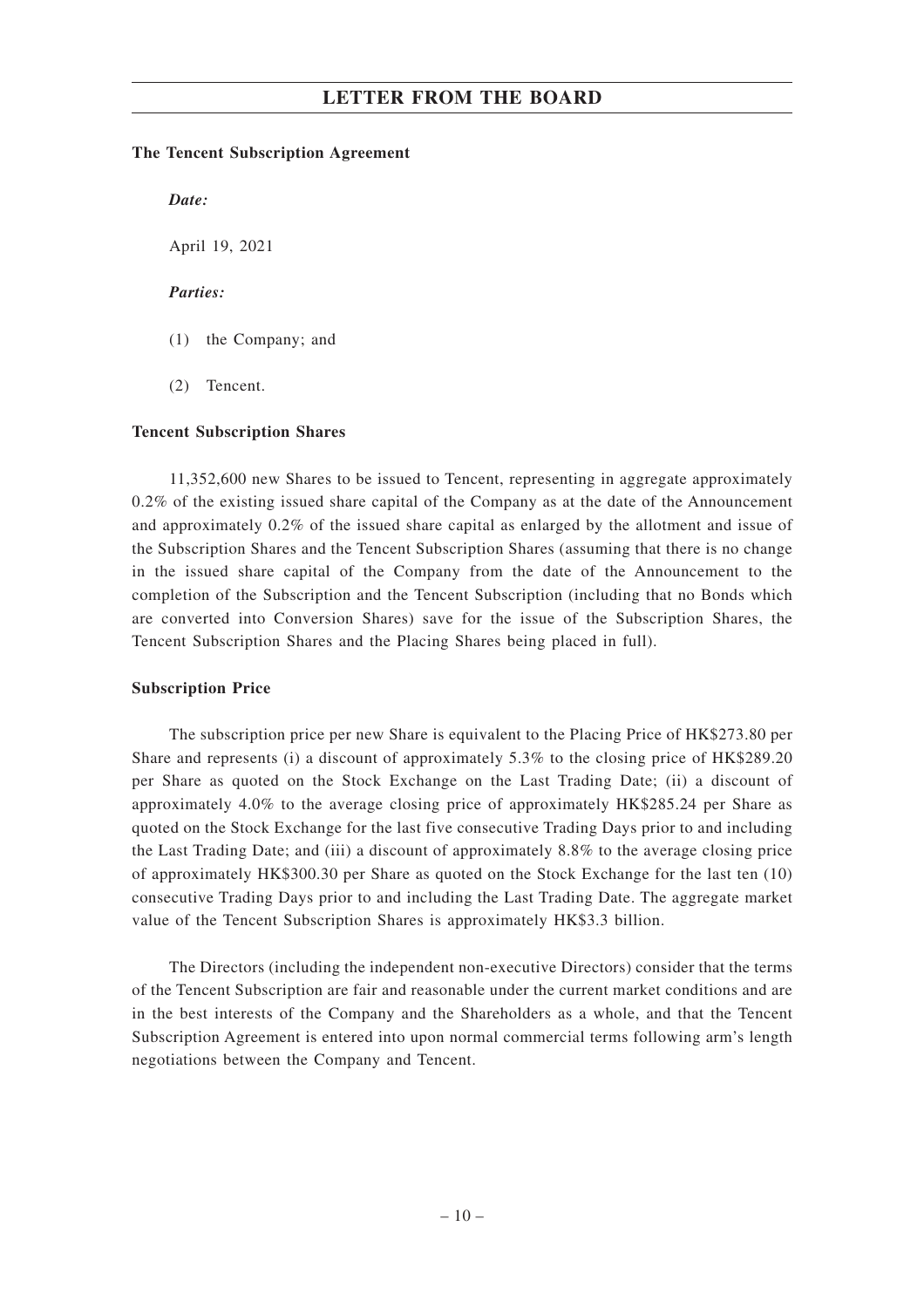#### **Ranking of the Tencent Subscription Shares**

The Tencent Subscription Shares, when fully paid, will rank *pari passu* in all respects with the other Shares in issue or to be issued by the Company on or prior to the date of completion of the Tencent Subscription including the rights to all dividends and other distributions declared, made or paid on or after the date of allotment of the Tencent Subscription Shares.

#### **Conditions of the Tencent Subscription**

The Tencent Subscription is conditional upon the fulfilment of, among others, the following conditions:

- (a) there not having occurred at any time before completion, (i) any material adverse change, or any development reasonably likely to have a material adverse effect, in the condition, financial or otherwise, or in the earnings, assets, business, operations or prospects of the Company and its subsidiaries taken as a whole; or (ii) the occurrence of any event or the existence of any circumstance which renders any of the warranties given by the Company pursuant to the Tencent Subscription Agreement untrue, inaccurate or misleading;
- (b) the listing of the Shares not having been revoked and the Shares continuing to be listed on the Stock Exchange before completion of the Tencent Subscription (save for any temporary suspension in trading pending the release of an announcement in connection with the Tencent Subscription Agreement);
- (c) if required by the Listing Rules or other applicable laws, the approval of the Tencent Subscription Agreement and the transactions contemplated thereunder at a general meeting of the Shareholders in accordance with the requirements of the Listing Rules;
- (d) the listing of and permission to deal in the Tencent Subscription Shares having been granted by the Stock Exchange (and such listing and permission not subsequently revoked prior to completion of the Tencent Subscription); and
- (e) all the authorisations, approvals, consents, waivers and permits of the relevant authorities of and filings with the relevant jurisdictions (including without limitation the Stock Exchange) which are necessary for the entering into of the Tencent Subscription Agreement and/or the performance of the obligations herein or otherwise to give effect to the Tencent Subscription as required by applicable laws having been granted, received, obtained and completed.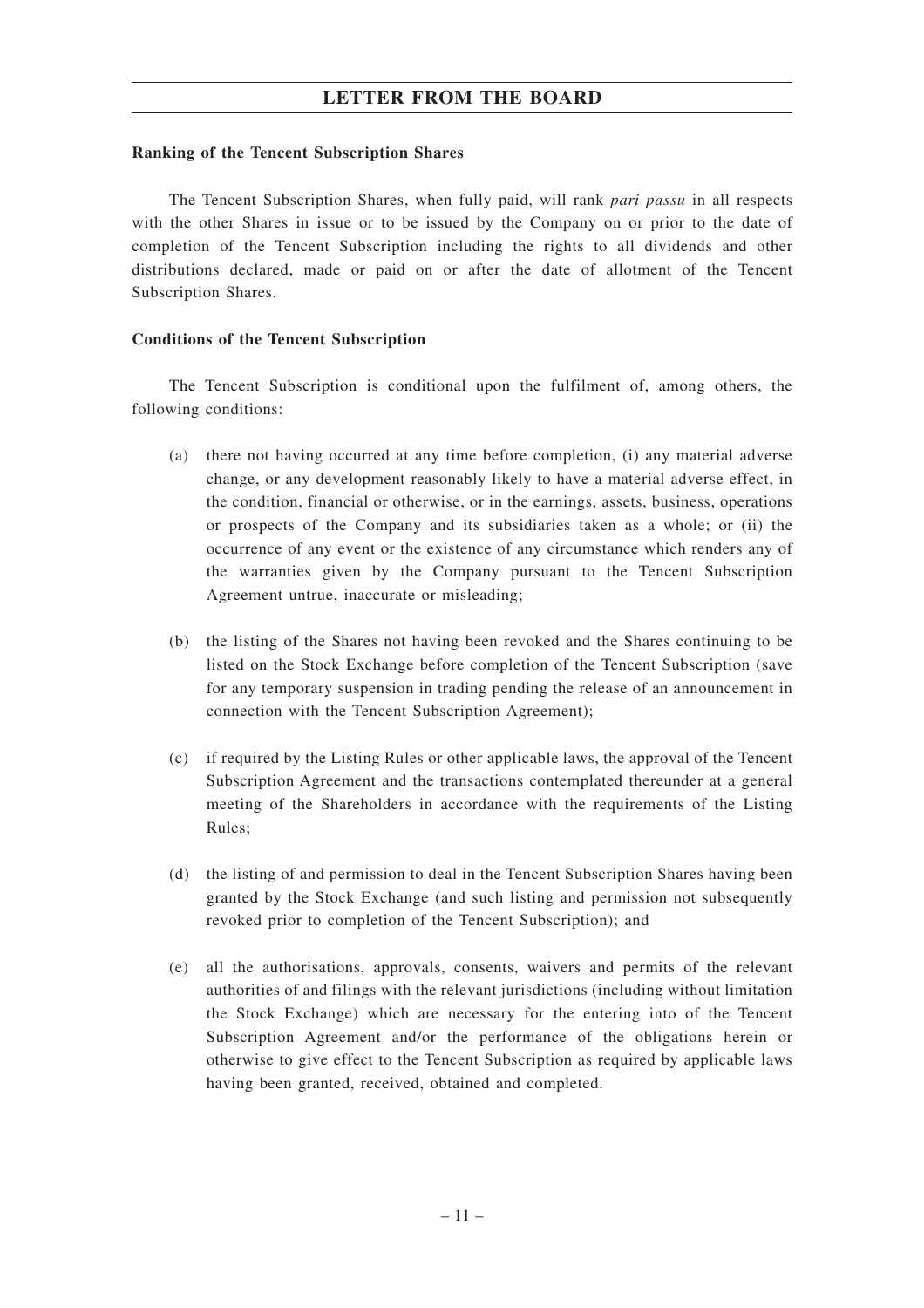Application will be made by the Company to the Listing Committee for the listing of, and the permission to deal in, the Tencent Subscription Shares. Tencent may in its absolute discretion at any time before completion waive any of the above conditions other than conditions (c) and (d).

In the event that the conditions in respect of the Tencent Subscription are not fulfilled or waived before September 30, 2021 (or such later date as may be agreed between the Company and Tencent), the Tencent Subscription Agreement shall be terminated.

#### **Closing of the Tencent Subscription**

Closing of the Tencent Subscription will take place on the third Business Day following the date upon which the last of the above conditions is fulfilled or waived. The Tencent Subscription Shares will not be subject to any lock-up restrictions.

#### **6.1. REASONS FOR THE TENCENT SUBSCRIPTION**

The Tencent Subscription is being undertaken to further enlarge the Shareholders' equity base of the Company, optimize the capital structure of the Company and support a healthy and sustainable development of the Company. The Tencent Subscription also demonstrates the confidence of Tencent in the Company's long term business development and represents the Company's and Tencent's mutual objective to further develop a strategic relationship. The Directors (including the independent non-executive Directors) also consider the terms of the Tencent Subscription Agreement to be fair and reasonable in the interests of the Company and the Shareholders as a whole and that the Tencent Subscription Agreement is entered into upon normal commercial terms following arm's length negotiations between the Company and Tencent.

#### **6.2. USE OF PROCEEDS**

The estimated net proceeds from the Tencent Subscription (after deducting all fees, costs and expenses properly incurred by Tencent and the Company to be borne by the Company, and other expenses incurred by the Company, in connection with the Tencent Subscription) are expected to be approximately US\$400 million. The estimated net Tencent Subscription Price, after deducting such fees, costs and expenses, is therefore approximately HK\$273.78 per Tencent Subscription Share.

The Company intends to use the net proceeds from the Tencent Subscription as follows:

• 50% of the net proceeds for technology innovations, including the research and development of autonomous delivery vehicles, drones delivery, and other cuttingedge technology. Such technology innovations include but are not limited to (1) perfecting unmanned distribution capabilities in all weather conditions; (2)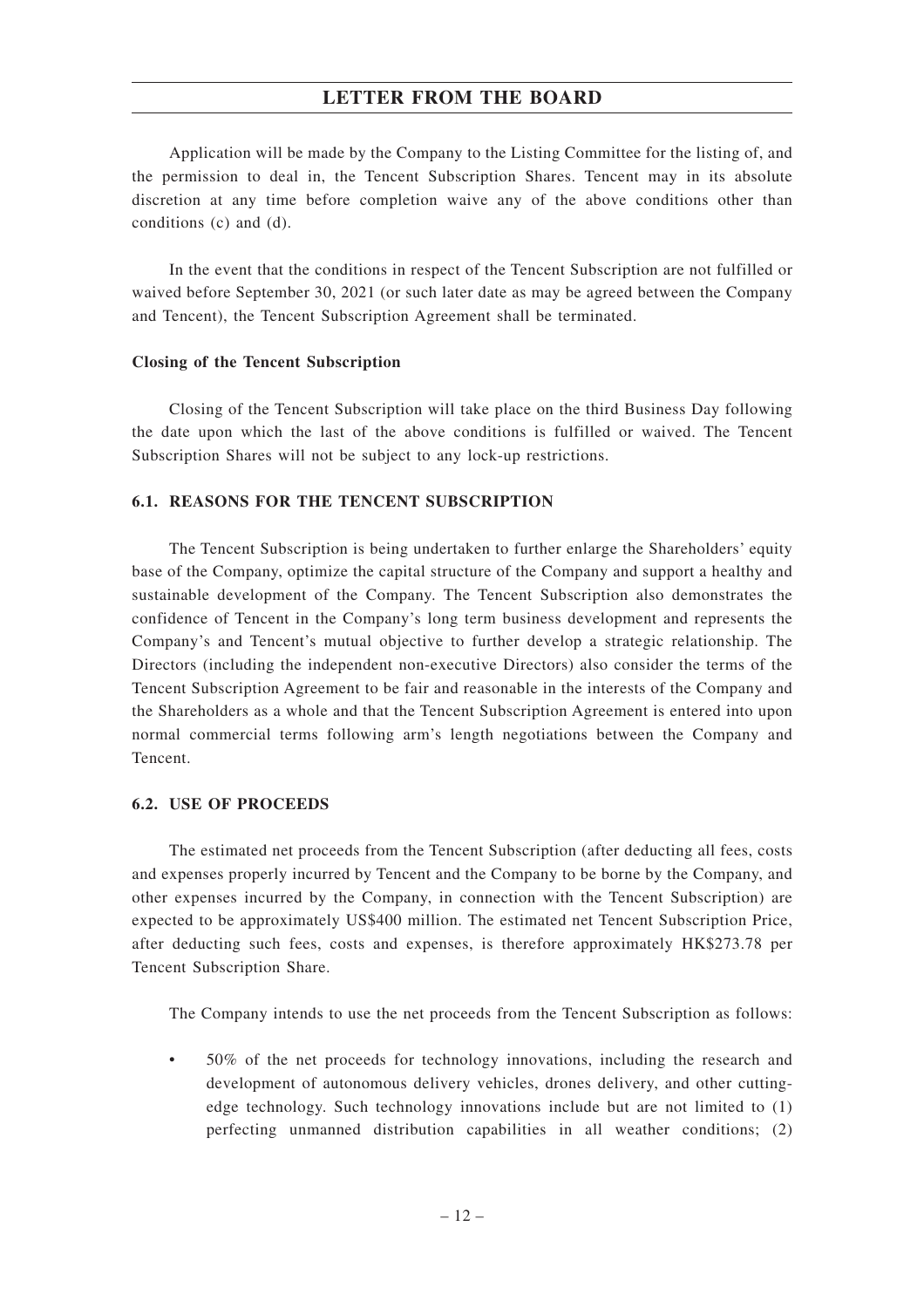optimizing and upscaling regional operation capabilities; (3) further development of delivery capabilities in during night-time and adverse weather conditions; and (4) opening up our platform to explore different distribution methods and enhance our existing products; and

• 50% of the net proceeds for general corporate purposes, which will mainly be used for supplementing the Company's working capital and payment of staff costs to develop new initiatives, especially in areas that we believed to have promising long-term growth potential and fit well into our "Food + Platform" strategy.

## **6.3. FUND-RAISING ACTIVITIES OF THE COMPANY IN THE PAST 12 MONTHS**

On October 29, 2020, the Company issued 2.125% senior notes due 2025 in the aggregate principal amount of US\$750 million (the "**2025 Notes**"), and 3.05% senior notes due 2030 in the aggregate principal amount of US\$1.25 billion (the "**2030 Notes**"). The 2025 Notes and 2030 Notes are listed on the Stock Exchange. For further details, please refer to the announcements of the Company dated October 19, 2020, October 22, 2020 and October 29, 2020.

On April 27, 2021, the Company issued zero coupon convertible bonds due 2027 in the aggregate principal amount of US\$1,483,600,000 at an initial conversion price of HK\$431.24 per Share (subject to adjustments) (the "**2027 Bonds**"), and zero coupon convertible bonds due 2028 in the aggregate principal amount of US\$1,500,000,000 at an initial conversion price of HK\$431.24 per Share (subject to adjustments) (the "**2028 Bonds**"). The 2027 Bonds and 2028 Bonds are listed on the Stock Exchange. For further details, please refer to the announcements of the Company dated April 20, 2021, April 27, 2021 and April 28, 2021.

The Company conducted a placing of existing shares and top-up subscription of new shares pursuant to a placing and subscription agreement dated April 19, 2021, the net proceeds of which were approximately US\$6.6 billion. For further details, please refer to the announcements of the Company dated April 20, 2021 and April 27, 2021.

Save as disclosed above, the Company has not raised any funds through any issue of equity or debt securities during the past 12 months immediately preceding the Latest Practicable Date.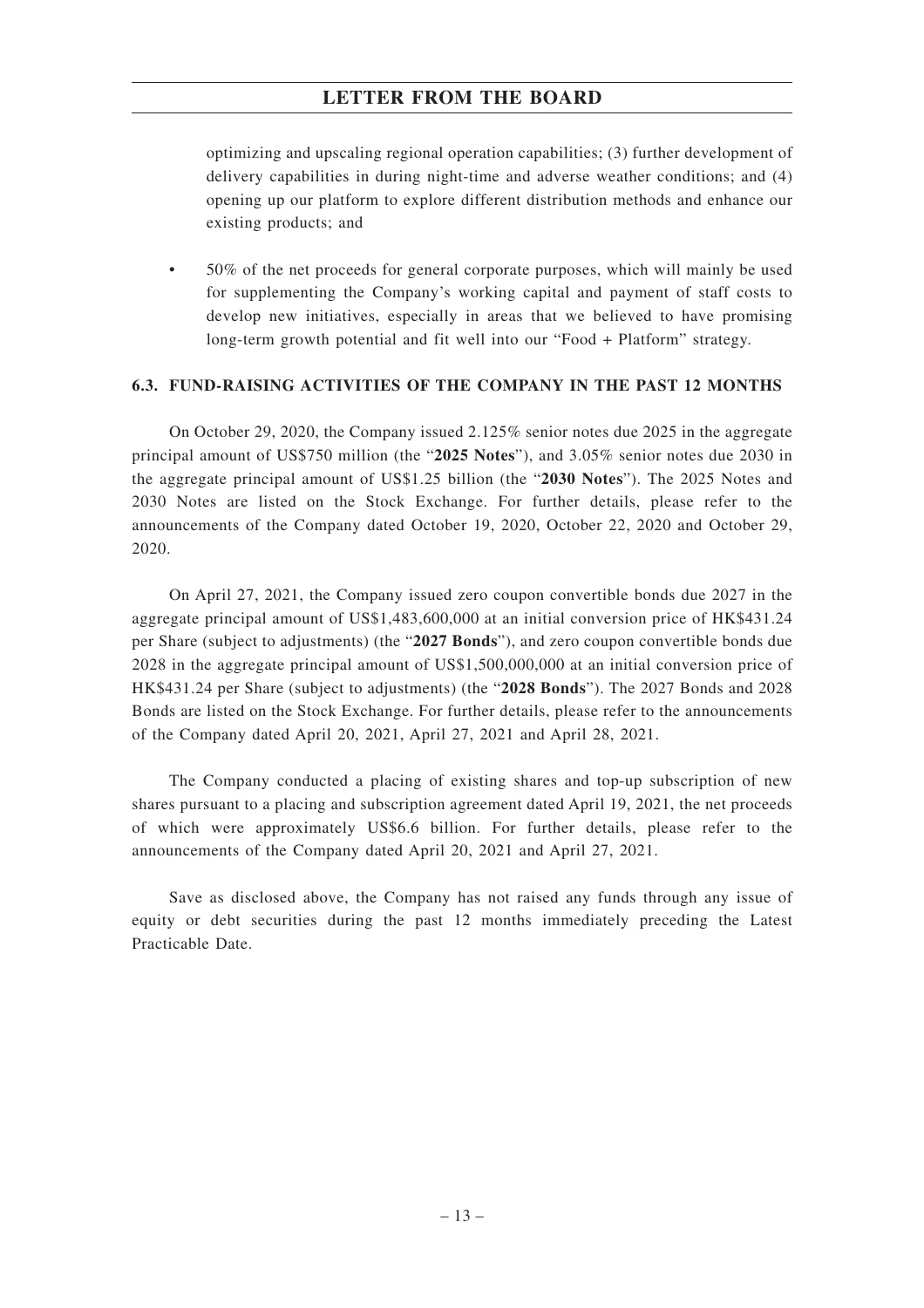| 6.4. CHANGES TO THE SHAREHOLDING                                                                                                                                                                                                                                                                                                                                                                                                                                                                                                                                                                      |                          |                                 |                                                                                 |      |                          | AS A RESULT OF THE TENCENT SUBSCRIPTION                                                                                  |                                          |                               |                                  |                          |                                                                                        |                         |
|-------------------------------------------------------------------------------------------------------------------------------------------------------------------------------------------------------------------------------------------------------------------------------------------------------------------------------------------------------------------------------------------------------------------------------------------------------------------------------------------------------------------------------------------------------------------------------------------------------|--------------------------|---------------------------------|---------------------------------------------------------------------------------|------|--------------------------|--------------------------------------------------------------------------------------------------------------------------|------------------------------------------|-------------------------------|----------------------------------|--------------------------|----------------------------------------------------------------------------------------|-------------------------|
| Set forth below is a table showing the shareholding structure of the Company (i) as at the date of the Announcement; (ii) after completion of<br>(iii) immediately after completion of both the Placing and the Subscription and the Tencent Subscription, in each case assuming that there is no<br>the Placing and the Subscription but without taking into account completion of the Tencent Subscription, and as at the Latest Practicable Date; and<br>further change in the issued share capital of the Company from the Latest Practicable Date to the completion of the Tencent Subscription: |                          |                                 |                                                                                 |      |                          |                                                                                                                          |                                          |                               |                                  |                          |                                                                                        |                         |
| Effect of the Tencent Subscription on shareholding structure of the Company                                                                                                                                                                                                                                                                                                                                                                                                                                                                                                                           |                          |                                 |                                                                                 |      |                          |                                                                                                                          |                                          |                               |                                  |                          |                                                                                        |                         |
|                                                                                                                                                                                                                                                                                                                                                                                                                                                                                                                                                                                                       |                          |                                 |                                                                                 |      |                          | After the completion of the Placing and Subscription, before<br>the completion of the Tencent Subscription and as at the |                                          |                               |                                  |                          | Immediately after the completion of the Placing and                                    |                         |
|                                                                                                                                                                                                                                                                                                                                                                                                                                                                                                                                                                                                       | <b>Shares</b><br>Class A | Class B<br><b>Shares</b>        | Total No. of Approximate<br>As at the date of the Announcement<br><b>Shares</b> | PS.  | <b>Shares</b><br>Class A | Class B<br><b>Shares</b>                                                                                                 | <b>Shares</b><br>Latest Practicable Date | Total No. of Approximate<br>o | <b>Shares</b><br>Class $\Lambda$ | Class B<br><b>Shares</b> | Total No. of Approximate<br>Subscription and the Tencent Subscription<br><b>Shares</b> | e<br>S                  |
| Tencent Holdings and its                                                                                                                                                                                                                                                                                                                                                                                                                                                                                                                                                                              |                          |                                 |                                                                                 |      |                          |                                                                                                                          |                                          |                               |                                  |                          |                                                                                        |                         |
| associates                                                                                                                                                                                                                                                                                                                                                                                                                                                                                                                                                                                            |                          | $0$ 1,042,754,848 1,042,754,848 |                                                                                 | 17.7 |                          | 1,042,817,781                                                                                                            | 1,042,817,781                            | 17.2                          |                                  | 1,054,170,381            | 1.054.170.381                                                                          | 17.3                    |
| Placees $(2)$                                                                                                                                                                                                                                                                                                                                                                                                                                                                                                                                                                                         |                          |                                 |                                                                                 | 0.0  |                          | 187,000,000                                                                                                              | 187,000,000                              |                               |                                  | 187,000,000              | 187,000,000                                                                            | 3.1                     |
| WANG Xing                                                                                                                                                                                                                                                                                                                                                                                                                                                                                                                                                                                             | 573,188,783              | 739                             | 573,189,522                                                                     | 9.7  | 573,188,783              | 739                                                                                                                      | 573,189,522                              | 9.4                           | 573,188,783                      | 739                      | 573,189,522                                                                            | $9.1$<br>$2.1$<br>$0.2$ |
| MU Rongjun                                                                                                                                                                                                                                                                                                                                                                                                                                                                                                                                                                                            | 125.980.000              | 500,001                         | 126,480,001                                                                     |      | 25,980,000               | 500,001                                                                                                                  | 26,480,001                               |                               | 125,980,000                      | 500,001                  | 126,480,001                                                                            |                         |
| WANG Huiwen                                                                                                                                                                                                                                                                                                                                                                                                                                                                                                                                                                                           | 36,400,000               | 7,455,995                       | 43,855,995                                                                      | 0.7  | 36,400,000               | 7,455,995                                                                                                                | 43,855,995                               |                               | 36,400,000                       | 7,455,995                | 43,855,995                                                                             |                         |
| Sequoia $^{(3)}$                                                                                                                                                                                                                                                                                                                                                                                                                                                                                                                                                                                      |                          | 397,189,092                     | 189,092<br>397,1                                                                | 6.7  |                          | 377,989,466                                                                                                              | 377,989,466                              | 6.2                           |                                  | 377,989,466              | 377,989,466                                                                            |                         |
| ORR Gordon Robert Halyburton                                                                                                                                                                                                                                                                                                                                                                                                                                                                                                                                                                          |                          | 37,500                          | 37,500                                                                          | 0.0  |                          | 37,500                                                                                                                   | 37,500                                   | $\overline{0.0}$              |                                  | 37,500                   | 37,500                                                                                 | 0.0                     |

|                               |               |                                    |                                                         |                    |               |               | and the contract of the contract of the contract of the contract of the contract of the contract of the contract of the contract of the contract of the contract of the contract of the contract of the contract of the contra |             |               |               | num Suram + am no mondum + ann faammann   |     |
|-------------------------------|---------------|------------------------------------|---------------------------------------------------------|--------------------|---------------|---------------|--------------------------------------------------------------------------------------------------------------------------------------------------------------------------------------------------------------------------------|-------------|---------------|---------------|-------------------------------------------|-----|
|                               |               | As at the date of the Announcement |                                                         |                    |               |               | Latest Practicable Date                                                                                                                                                                                                        |             |               |               | Subscription and the Tencent Subscription |     |
|                               | Class A       | Class B Total                      |                                                         | No. of Approximate | Class A       | Class B       | Total No. of                                                                                                                                                                                                                   | Approximate | Class $A$     | Class B       | Total No. of Approximate                  |     |
|                               | <b>Shares</b> | <b>Shares</b>                      | <b>Shares</b>                                           |                    | <b>Shares</b> | <b>Shares</b> | <b>Shares</b>                                                                                                                                                                                                                  |             | <b>Shares</b> | <b>Shares</b> | <b>Shares</b>                             |     |
| Tencent Holdings and its      |               |                                    |                                                         |                    |               |               |                                                                                                                                                                                                                                |             |               |               |                                           |     |
| associates                    |               | 0 1,042,754,848 1,042,754,848      |                                                         |                    |               | 1,042,817,781 | 1,042,817,781                                                                                                                                                                                                                  |             |               | 1,054,170,381 | ,054,170,381                              |     |
| $Places^{(2)}$                |               |                                    |                                                         |                    |               | 187,000,000   | 187,000,000                                                                                                                                                                                                                    |             |               | 87,000,000    | 187,000,000                               |     |
| <b>NANG Xing</b>              | 573,188,783   | 739                                |                                                         |                    | 73,188,78     |               | 573,189,522                                                                                                                                                                                                                    |             | 73,188,783    |               | 573,189,522                               |     |
| AU Rongjun                    | 25,980,000    | 500,001                            |                                                         |                    | 25,980,000    | 500,001       | 26,480,001                                                                                                                                                                                                                     |             | 25,980,000    | 500,001       | 126,480,001                               |     |
| VANG Huiwen                   | 36,400,000    | 7,455,995                          | 573,189,522<br>126,480,001<br>43,855,995<br>397,189,092 |                    | 6,400,000     | 7,455,995     | 43,855,995                                                                                                                                                                                                                     |             | 36,400,000    | 7,455,995     | 43,855,995                                |     |
| Sequoia <sup>(3)</sup>        |               | 397,189,092                        |                                                         |                    |               | 377,989,466   | 377,989,466                                                                                                                                                                                                                    |             |               | 77,989,466    | 177,989,466                               | 62  |
| JRR Gordon Robert Halyburton  |               | 37,500                             | 37,500                                                  |                    |               | 37,500        | 37,500                                                                                                                                                                                                                         |             |               | 37,500        | 37,500                                    | 0.0 |
| <b>ENG Xuesong</b>            |               | 37,500                             | 37,500                                                  |                    |               | 37,500        | 37,500                                                                                                                                                                                                                         |             |               | 37,500        | 37,500                                    | 0.0 |
| <b>SHUM Heung Yeung Harry</b> |               | 37,500                             | 37,500                                                  |                    |               | 37,500        |                                                                                                                                                                                                                                |             |               | 37,500        |                                           |     |
| Public Shareholders           |               | 3,704,978,650                      | 3,704,978,650                                           |                    |               | ,724,390,552  | ,724,390,552                                                                                                                                                                                                                   |             |               | 3,724,390,552 | 3,724,390,551                             |     |
| <b>Total</b>                  | 735,568,783   | 5,152,991,825 5,888,560,608        |                                                         | 100.0              | 735,568,783   | 5,340,267,034 | 6,075,835,817                                                                                                                                                                                                                  | 100.0       | 735,568,783   | 5,351,619,634 | 6,087,188,41                              |     |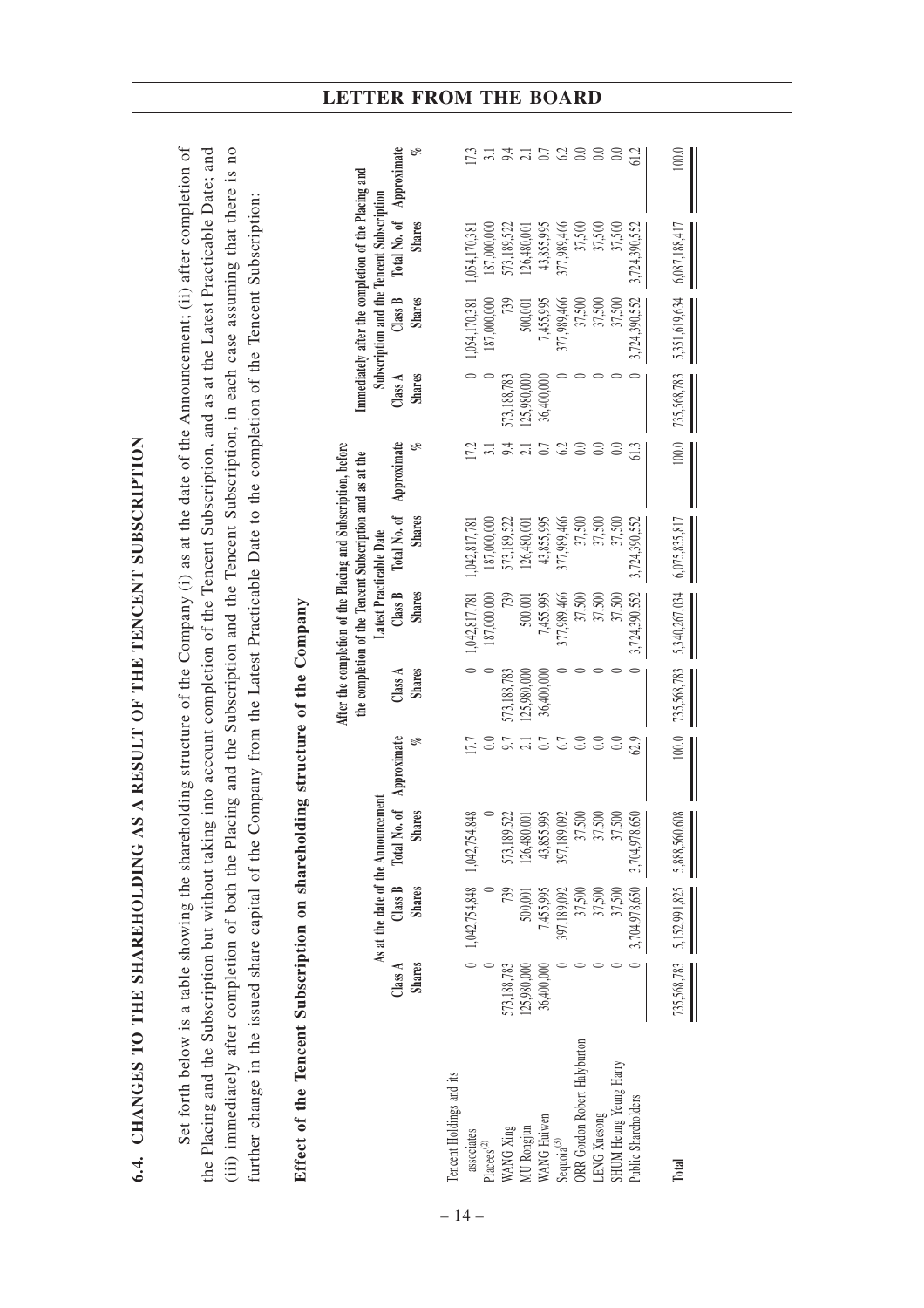#### *Notes:*

- (1) The above table assumes (i) no Shares will be issued pursuant to any Incentive Schemes of the Company or otherwise, no Shares will be purchased by the Company and (ii) no Shares will be issued pursuant to conversion of the Bonds. Certain figures and percentage figures included in the above table have been subject to rounding adjustments.
- (2) The number of shares held by Placees includes, among others, the purchase of the Company's placing shares (850,000 Class B Shares) by SCEP Master Fund. For further details of SCEP Master Fund, please refer to footnote (3).
- (3) Neil Nanpeng Shen is a non-executive director of the Company. His deemed interests and short positions in the Shares, underlying Shares and debentures of the Company for the purpose of disclosure of interest pursuant to Divisions 7 and 8 of Part XV of the SFO (including interests and short positions which were taken or deemed to have been taken under such provisions of the SFO), or which were recorded in the register required to be kept pursuant to section 352 of the SFO or as otherwise notified to the Company and the Stock Exchange pursuant to the Model Code as set out in Appendix 10 of the Listing Rules include his deemed interest for Shares held by Sequoia Capital China Funds, Sequoia Capital Global Growth Funds and his other controlled entities. For further details of Sequoia Capital China Funds, Sequoia Capital Global Growth Funds and other controlled entities of Neil Nanpeng Shen, please refer to the annual report 2020 of the Company. For the purpose of Part XV of the SFO, he is also deemed to be interested in the shares held by SCEP Master Fund through his deemed interests in the investment manager of SCEP Master Fund.

#### **6.5. GENERAL**

#### **Information of the parties**

The Company is China's leading e-commerce platform for services including food delivery services, consumer products and retail services.

Tencent is a subsidiary of Tencent Holdings, which is a leading provider of Internet value-added services in China, including communications and social, games, digital content, advertising, fintech and cloud services and its shares are listed on the Main Board of the Stock Exchange.

#### **Independent Shareholders' approval**

The Tencent Subscription is subject to Independent Shareholders' approval. The Subscription Shares will be allotted and issued under a specific mandate to be proposed for approval by the Independent Shareholders by way of an ordinary resolution at the AGM.

#### **Implications under the Listing Rules**

As at the Latest Practicable Date, Tencent is a substantial shareholder of the Company and hence a connected person of the Company under the Listing Rules. Accordingly, the Tencent Subscription constitutes a connected transaction of the Company and is subject to the announcement, circular, Independent Shareholders' approval and reporting requirements under Chapter 14A of the Listing Rules. Mr. Lau Chi Ping Martin has or is deemed to have a material interest in the Tencent Subscription Agreement or the respective transaction contemplated thereunder and has abstained from voting on the resolutions of the Board approving the same.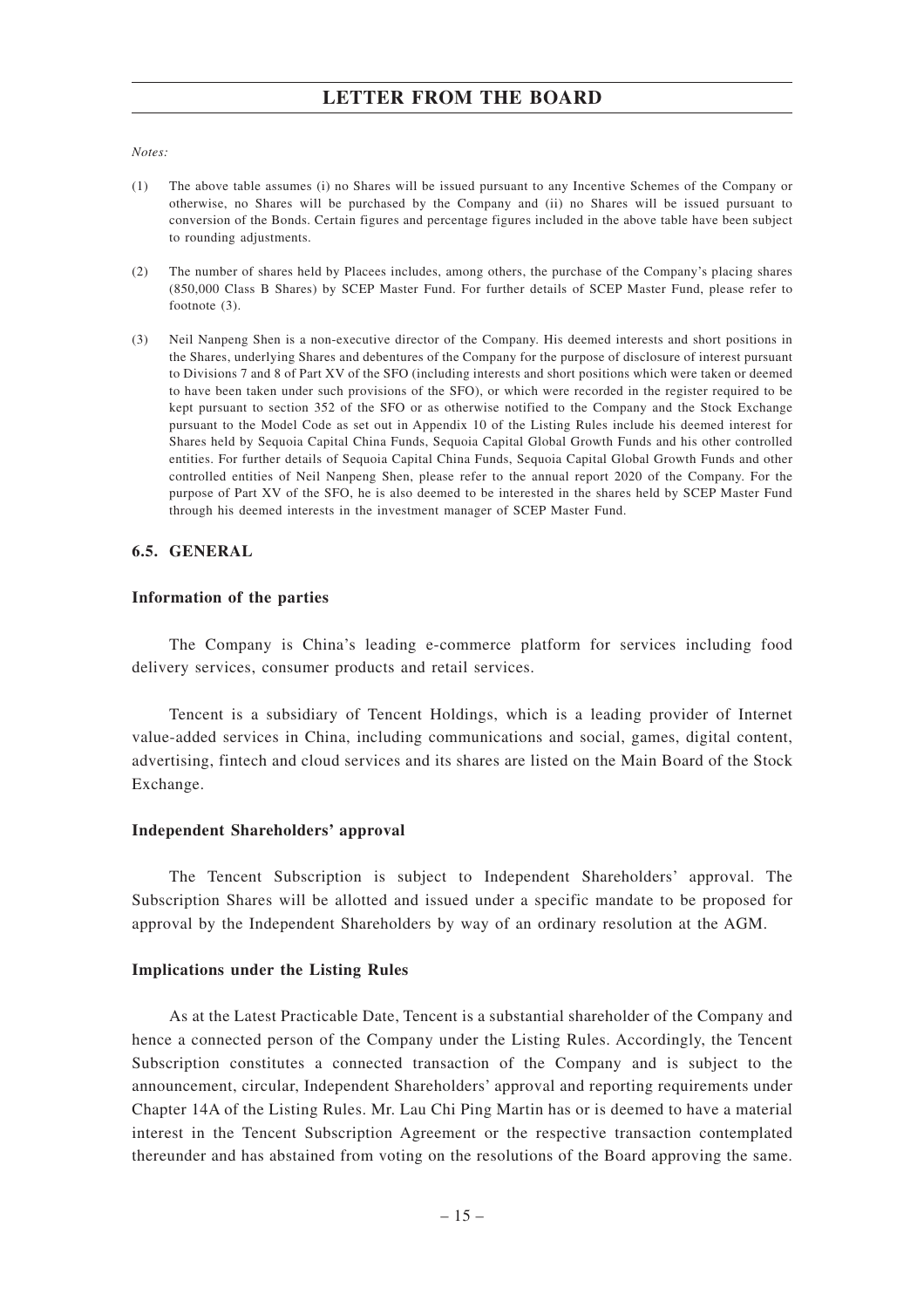#### **7. AMENDMENT OF THE MEMORANDUM AND ARTICLES OF ASSOCIATION**

On September 30, 2020, the Company has simplified its official name from "Meituan Dianping (美团点评)" to "Meituan (美团)". On October 20, 2020, the registration of the name of the Company has been changed from "Meituan Dianping 美團點評" to "Meituan 美團" in Hong Kong under Part 16 of the Companies Ordinance (Chapter 622 of the Laws of Hong Kong).

The Chinese stock short name for trading in the shares of the Company on the Stock Exchange was changed from "美團點評-W" to "美團-W" with effect from 9:00 a.m. on October 29, 2020. The English short name for trading in the shares of the Company on the Stock Exchange remains unchanged as "MEITUAN-W". The stock code of the Company will remain unchanged as "3690".

As a result, the Company proposes to update its official name in the Memorandum and Articles of Association from "Meituan Dianping" to "Meituan" to be consistent with the above changes.

An extraordinary resolution in respect of the amendment of the Memorandum and Articles of Association of the Company will be proposed at the AGM for consideration and approval by the Shareholders.

## **8. AGM**

The AGM will be held at Command Center of Meituan Beijing Office, Block A, Hengjiweiye Building, No. 4 Wang Jing East Road, Chaoyang District, Beijing, on Wednesday, June 23, 2021 at 2:00 p.m. The notice of the AGM is set out on pages 50 to 55 of this circular.

The AGM will be convened for the Shareholders to consider, and if thought fit, approve the proposed re-election of Directors, the proposed Issuance Mandate (including the extended Issuance Mandate), the proposed Repurchase Mandate, the proposed re-appointment of auditor, the Tencent Subscription Agreement, the respective transaction contemplated thereunder and the requisite specific mandate and the amendment of the Memorandum and Articles of Association of the Company.

In accordance with the Listing Rules, Tencent and its associates will be required to abstain from voting on the resolution(s) to approve the Tencent Subscription Agreement, the connected transaction contemplated thereunder and the requisite specific mandate at the AGM. Save as disclosed above, to the best of the knowledge, information and belief of the Directors, no other Shareholder has a material interest in the connected transaction contemplated under the Subscription Agreement and will be required to abstain from voting on the resolution(s) to approve the Tencent Subscription Agreement, the connected transaction contemplated thereunder and the requisite specific mandate at the AGM.

The Independent Board Committee comprising all independent non-executive Directors has been established to advise the Independent Shareholders on the Tencent Subscription Agreement and the connected transaction contemplated thereunder, and Somerley has been appointed to advise the Independent Board Committee and the Independent Shareholders in this regard.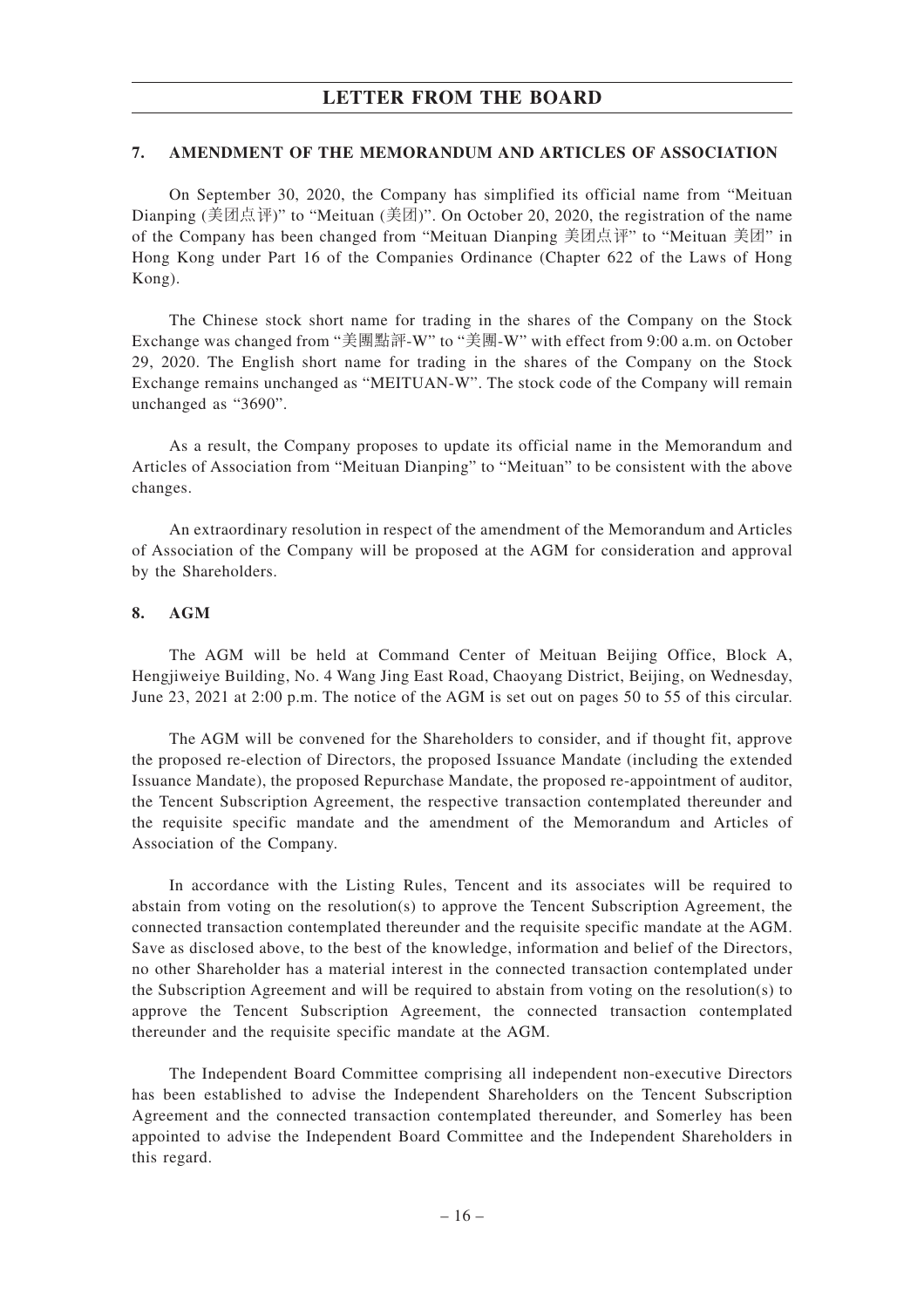Mr. Wang Xing, Mr. Mu Rongjun and Mr. Wang Huiwen are the holders of the Class A Shares, entitling each to weighted voting rights of ten votes per Class A Share. The Company has obtained an irrevocable undertaking from each of Mr. Wang Xing, Mr. Mu Rongjun and Mr. Wang Huiwen to vote in favour of the ordinary resolution at the AGM to approve the Tencent Subscription and the issue and allotment of the Tencent Subscription Shares under a specific mandate. Collectively, Mr. Wang Xing, Mr. Mu Rongjun and Mr. Wang Huiwen are entitled to exercise more than 50% of the voting rights, which would be sufficient to ensure the ordinary resolution at the AGM will be passed.

**The completion of the Tencent Subscription is subject to the satisfaction of the conditions precedent set out in the Tencent Subscription Agreement. As the completion of the Tencent Subscription may or may not take place, shareholders of the Company and potential investors are advised to exercise caution when dealing in the securities of the Company.**

#### **Application for listing**

Application will be made by the Company to the Listing Committee of the Stock Exchange for the listing of, and permission to deal in, the Tencent Subscription Shares.

A form of proxy for use at the AGM is also enclosed. If you are unable to attend the AGM in person, you are requested to complete and return the form of proxy in accordance with the instructions printed thereon as soon as possible and, in any event no later than 48 hours before the time appointed for holding the AGM (i.e. at or before 2:00 p.m. on Monday, June 21, 2021 (Hong Kong time)) or any adjournment thereof. Completion and return of the proxy form will not preclude you from attending and voting in person at the AGM or any adjournment of such meeting should you so wish and in such event, the proxy form previously submitted shall be deemed to be revoked.

#### **9. CLOSURE OF REGISTER OF MEMBERS**

For the purpose of determining the entitlement to attend and vote at the meeting, the register of members of the Company will be closed from Friday, June 18, 2021 to Wednesday, June 23, 2021, both dates inclusive, during which period no transfer of shares will be registered.

In order to qualify for attending and voting at the meeting, all instruments of transfer, accompanied by the relevant share certificate(s) and such other evidence as the Board may reasonably require to show the right of the transferor to make the transfer (and, if the instrument of transfer is executed by some other person on his behalf, the authority of that person so to do), must be lodged with the Company's Hong Kong share registrar, Computershare Hong Kong Investor Services Limited (for both holders of Class A Shares and holders of Class B Shares), at Shops 1712-1716, 17th Floor, Hopewell Centre, 183 Queen's Road East, Wan Chai, Hong Kong for registration not later than 4:30 p.m. on Thursday, June 17, 2021.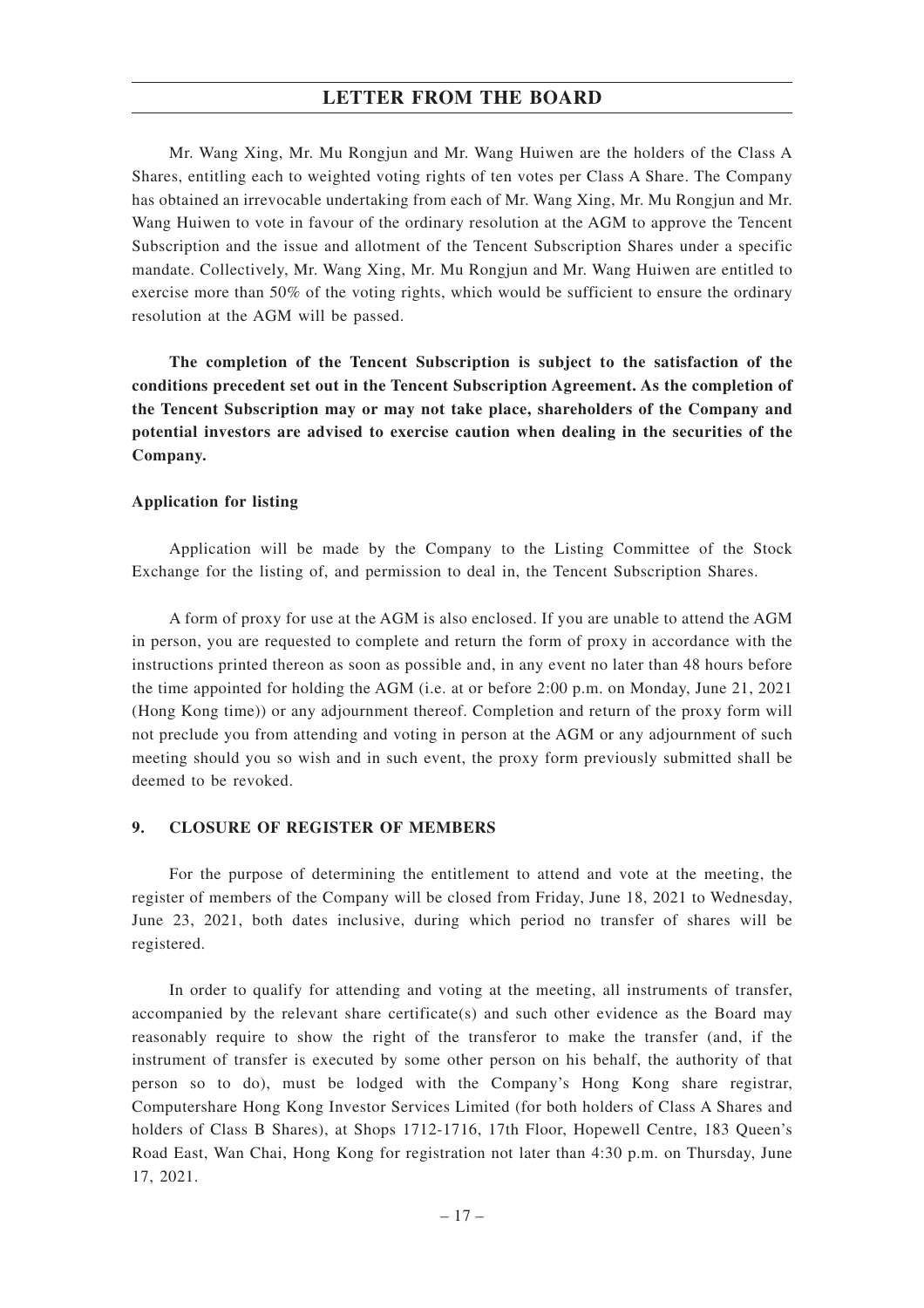#### **10. VOTING BY WAY OF POLL**

Pursuant to Rule 13.39(4) of the Listing Rules, any vote by shareholders at a general meeting must be taken by poll except where the chairman, in good faith, decides to allow a resolution which relates purely to a procedural or administrative matter to be voted only by a show of hands. Therefore, the resolutions to be proposed at the AGM will be voted by way of poll.

An announcement on the poll results will be published after the AGM in the manner prescribed under Rule 13.39(5) of the Listing Rules.

According to the Articles of Association, each Class A Share and each Class B Share shall entitle its holder to one vote on a poll at the AGM in respect of the resolutions on the proposed re-appointment of auditor and the amendment of the memorandum and articles of association. Each Class A Share shall entitle its holder to ten votes and each Class B Share shall entitle its holder to one vote in respect of the resolutions on the proposed re-election of Directors, the proposed Issuance Mandate (including the extended Issuance Mandate), the proposed Repurchase Mandate and the connected transaction involving subscription of new Shares under specific mandate.

#### **11. RECOMMENDATION**

Your attention is drawn to (i) the letter from the Independent Board Committee set out on page 19 of this circular which contains its advice to the Independent Shareholders in connection with the Tencent Subscription Agreement and the connected transaction contemplated thereunder; (ii) the letter from the IFA set out on pages 20 to 34 of this circular which contains its advice to the Independent Board Committee and the Independent Shareholders in connection with the Tencent Subscription Agreement and the connected transaction contemplated thereunder, and the principal factors and reasons taken into consideration in arriving at its advice; and (iii) the additional information set out in the Appendix to this circular.

The Board (including the Independent Board Committee) considers that the proposed re-election of Directors, the proposed Issuance Mandate (including the extended Issuance Mandate), the proposed Repurchase Mandate, the proposed re-appointment of auditor, the Tencent Subscription Agreement and the connected transaction contemplated thereunder and the amendment of the memorandum and articles of association are in the best interests of the Company and the Shareholders (including the Independent Shareholders) as a whole. Accordingly, the Board recommends the Shareholders as a whole to vote in favour of the relevant resolutions in the terms as set out in the notice of the AGM.

> Yours faithfully, By order of the Board **Meituan Wang Xing** *Chairman*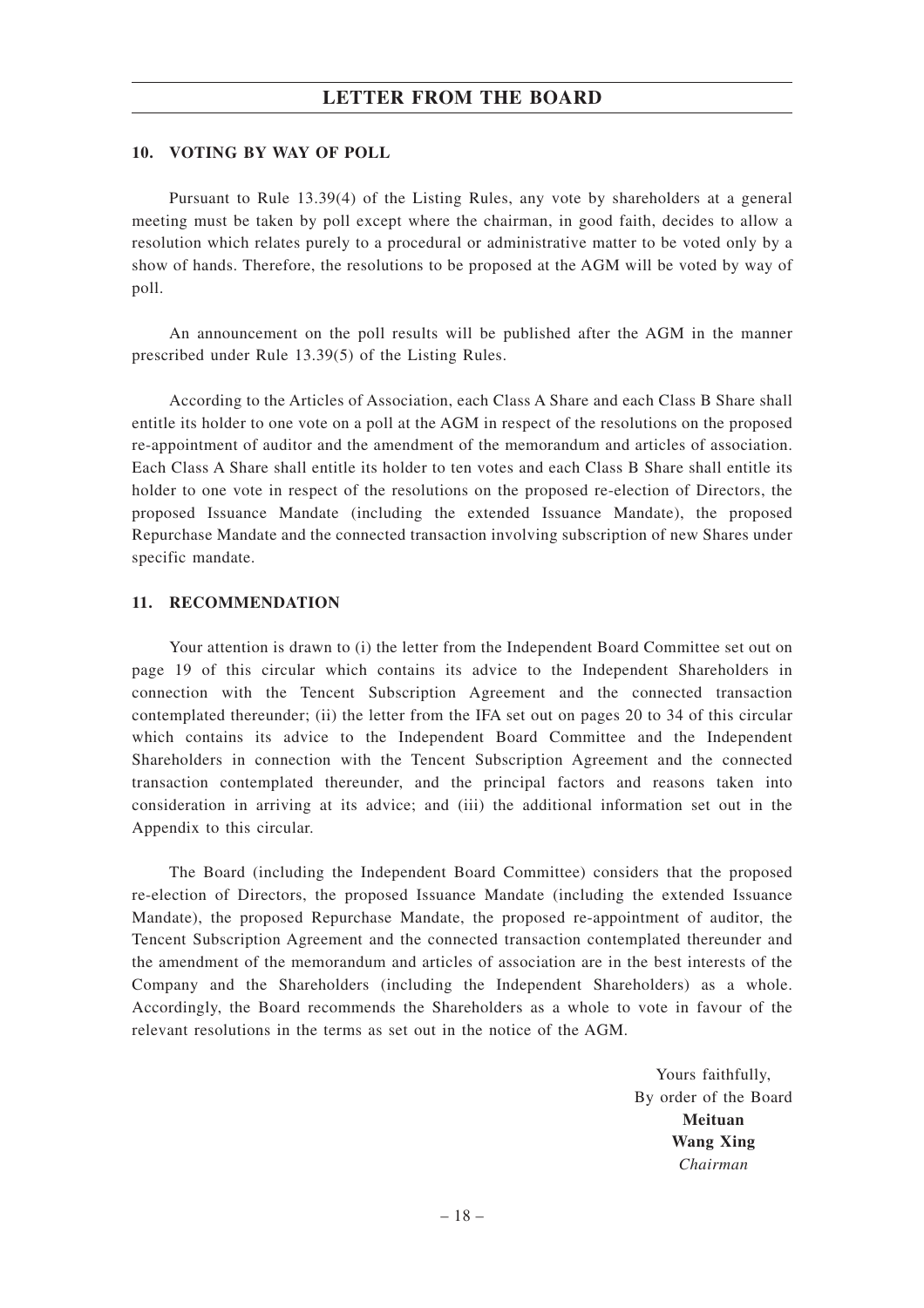## **LETTER FROM THE INDEPENDENT BOARD COMMITTEE**

*The following is the text of a letter from the Independent Board Committee setting out its recommendation to the Independent Shareholders in relation to the Subscription Agreement and the connected transaction contemplated thereunder.*



*(A company controlled through weighted voting rights and incorporated in the Cayman Islands with limited liability)* **(Stock code: 3690)**

May 24, 2021

*To the Independent Shareholders*

Dear Sir or Madam,

## **CONNECTED TRANSACTION INVOLVING SUBSCRIPTION OF NEW SHARES UNDER SPECIFIC MANDATE**

We refer to the circular dated May 24, 2021 (the "**Circular**") to the shareholders of the Company of which this letter forms part. Unless otherwise specified, terms defined in the Circular shall have the same meanings in this letter.

We have been appointed to form the Independent Board Committee to advise the Independent Shareholders in respect of the Tencent Subscription Agreement and the connected transaction contemplated thereunder, details of which are set out in the "Letter from the Board" contained in the Circular. The IFA has been appointed to advise the Independent Shareholders and us in this regard.

Details of the advice and the principal factors and reasons the IFA has taken into consideration in giving such advice, are set out in the "Letter from the Independent Financial Adviser" in the Circular. Your attention is also drawn to the "Letter from the Board" in the Circular and the additional information set out in the appendix thereto.

Having taken into account the terms of the Tencent Subscription Agreement and the connected transaction contemplated thereunder and the advice of the IFA, we are of the opinion that the terms of the Tencent Subscription Agreement are fair and reasonable so far as the Shareholders (including the Independent Shareholders) are concerned, and the connected transaction contemplated thereunder is on normal commercial terms and in the interests of the Company and the Shareholders as a whole. We, therefore, recommend that you vote in favour of the resolutions to be proposed at the AGM to approve Tencent Subscription Agreement and the connected transaction contemplated thereunder.

> Yours faithfully, For and on behalf of **Independent Board Committee**

**Orr Gordon Robert Halyburton Leng Xuesong Shum Heung Yeung Harry**

*Independent Non-executive Directors*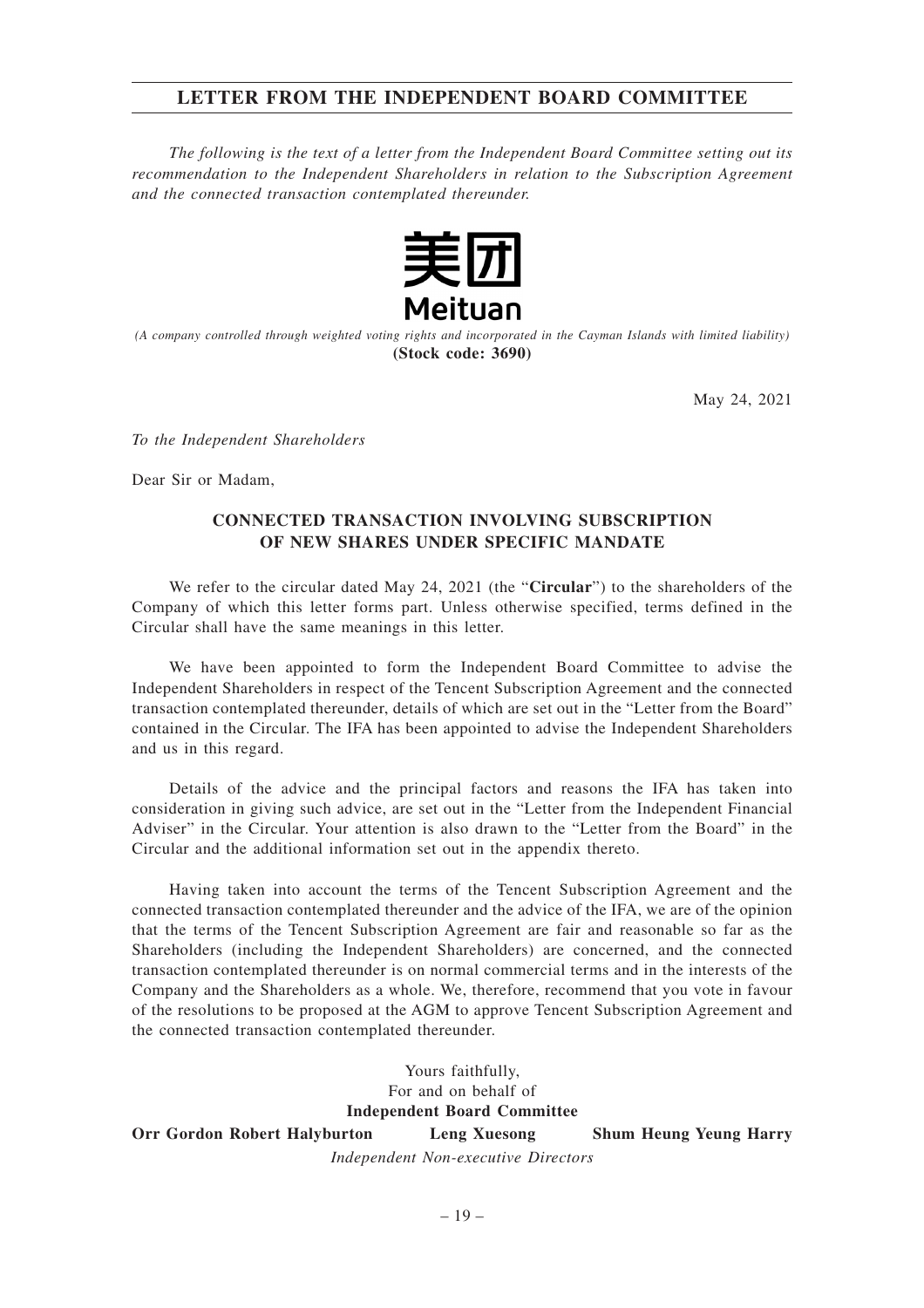*The following is the letter of advice from Somerley Capital Limited to the Independent Board Committee and the Independent Shareholders, which has been prepared for the purpose of inclusion in this circular.*



## **SOMERLEY CAPITAL LIMITED**

20th Floor, China Building 29 Queen's Road Central Hong Kong

May 24, 2021

*To: the Independent Board Committee and the Independent Shareholders*

Dear Sirs,

# **CONNECTED TRANSACTION INVOLVING SUBSCRIPTION OF NEW SHARES UNDER SPECIFIC MANDATE**

## **INTRODUCTION**

We refer to our appointment to advise the Independent Board Committee and the Independent Shareholders in connection with the Tencent Subscription. Details of the Tencent Subscription are set out in the circular of the Company dated May 24, 2021 (the "**Circular**"), of which this letter forms part. Unless otherwise defined, capitalised terms used in this letter shall have the same meanings as those defined in the Circular and the letter from the Board therein.

Tencent is a substantial shareholder of the Company and hence a connected person of the Company under the Listing Rules. Accordingly, the Tencent Subscription constitutes a connected transaction of the Company and is subject to announcement, circular, Independent Shareholders' approval and reporting requirements under Chapter 14A of the Listing Rules.

The Independent Board Committee comprising all three independent non-executive Directors, namely Mr. Orr Gordon Robert Halyburton, Mr. Leng Xuesong, and Mr. Shum Heung Yeung Harry, has been established to advise the Independent Shareholders in respect of the Tencent Subscription and on how they should vote at the AGM. We, Somerley Capital Limited, have been appointed as the Independent Financial Adviser to advise the Independent Board Committee and the Independent Shareholders in this regard.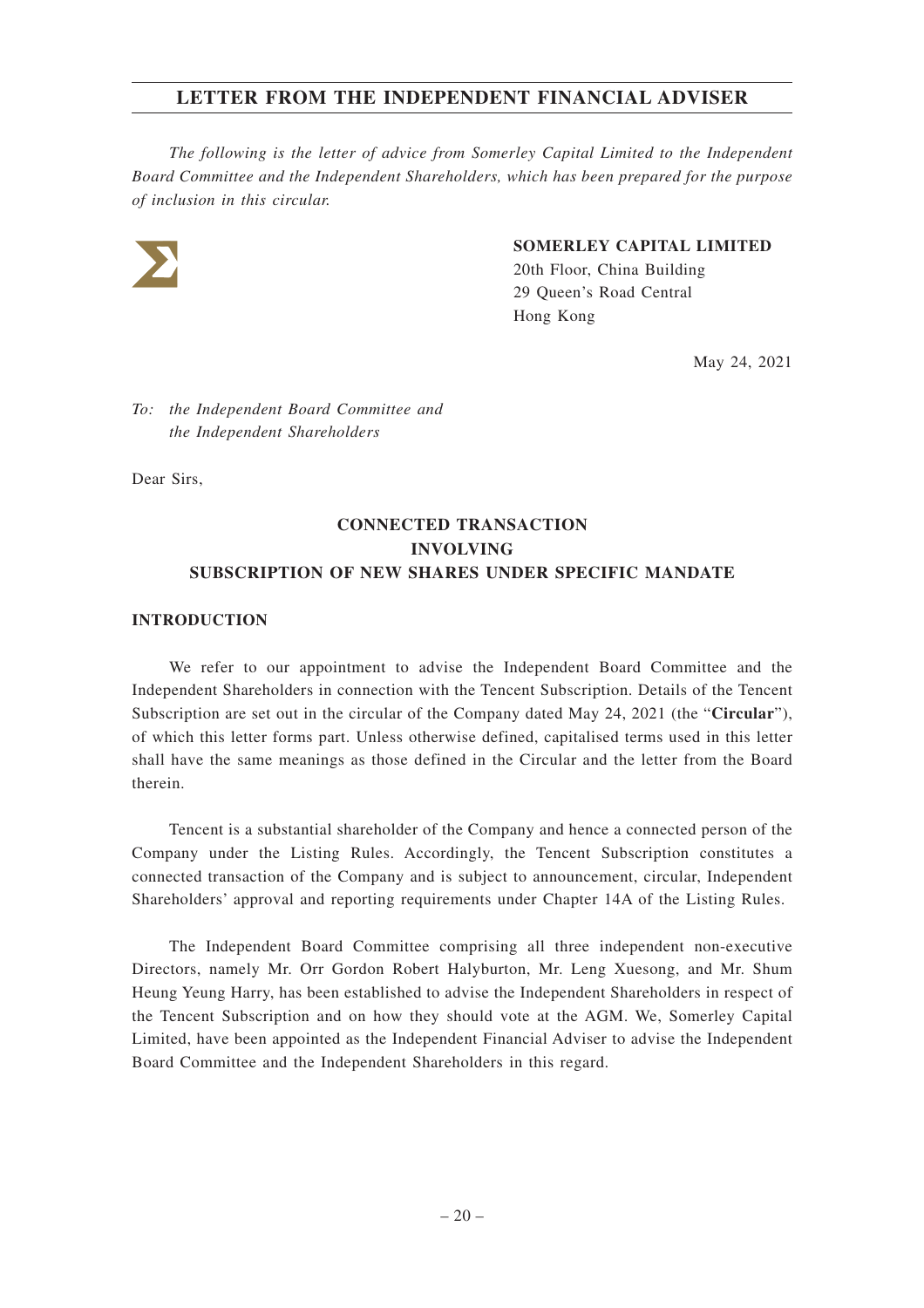During the past two years, there were no engagements between the Company and Somerley Capital Limited. As at the Latest Practicable Date, there were no relationships or interests between (a) Somerley Capital Limited and (b) the Group and Tencent that could reasonably be regarded as a hindrance to our independence as defined under Rule 13.84 of the Listing Rules to act as the independent financial adviser to the Independent Board Committee and the Independent Shareholders in respect of the Tencent Subscription as detailed in the Circular.

In formulating our advice, we have reviewed, among other things, the Tencent Subscription Agreement, the annual report of the Company for the financial year ended December 31, 2020 (the "**2020 Annual Report**"), the Announcement and the Circular. We have relied on the information and facts supplied, and the opinions expressed, by the Directors and management of the Company and have assumed that the information and facts provided and opinions expressed to us are true, accurate and complete in all material aspects at the time they were made and will remain so up to the date of the AGM. We have also sought and received confirmation from the Directors that no material facts have been omitted from the information supplied and opinions expressed to us. We have relied on such information and consider that the information we have received is sufficient for us to reach our advice and recommendation as set out in this letter and to justify our reliance on such information. We have no reason to believe that any material information has been withheld, nor doubt the truth or accuracy of the information provided. We have, however, not conducted any independent investigation into the business and affairs of the Group and Tencent, nor have we carried out any independent verification of the information supplied.

## **PRINCIPAL FACTORS AND REASONS CONSIDERED**

In arriving at our opinion and recommendation, we have taken into account the following principal factors and reasons:

#### **1. Background of the Company and Tencent**

The Company is China's leading e-commerce platform for services including food delivery services, consumer products and retail services.

Tencent is a subsidiary of Tencent Holdings, which is a leading provider of Internet value-added services in China, including communications and social, games, digital content, advertising, fintech and cloud services and its shares are listed on the Main Board of the Stock Exchange.

#### **2. Background to and reasons for the Tencent Subscription Agreement**

On April 20, 2021, the Company made an announcement relating to the issue of the 2027 Bonds, the 2028 Bonds, the Placing and the Subscription (the "**Top-up Placing**") as well as the Tencent Subscription. As set out in the Announcement, the issue of the 2027 Bonds and the 2028 Bonds (the "**Bond Issues**") represents an opportunity to potentially enlarge and diversify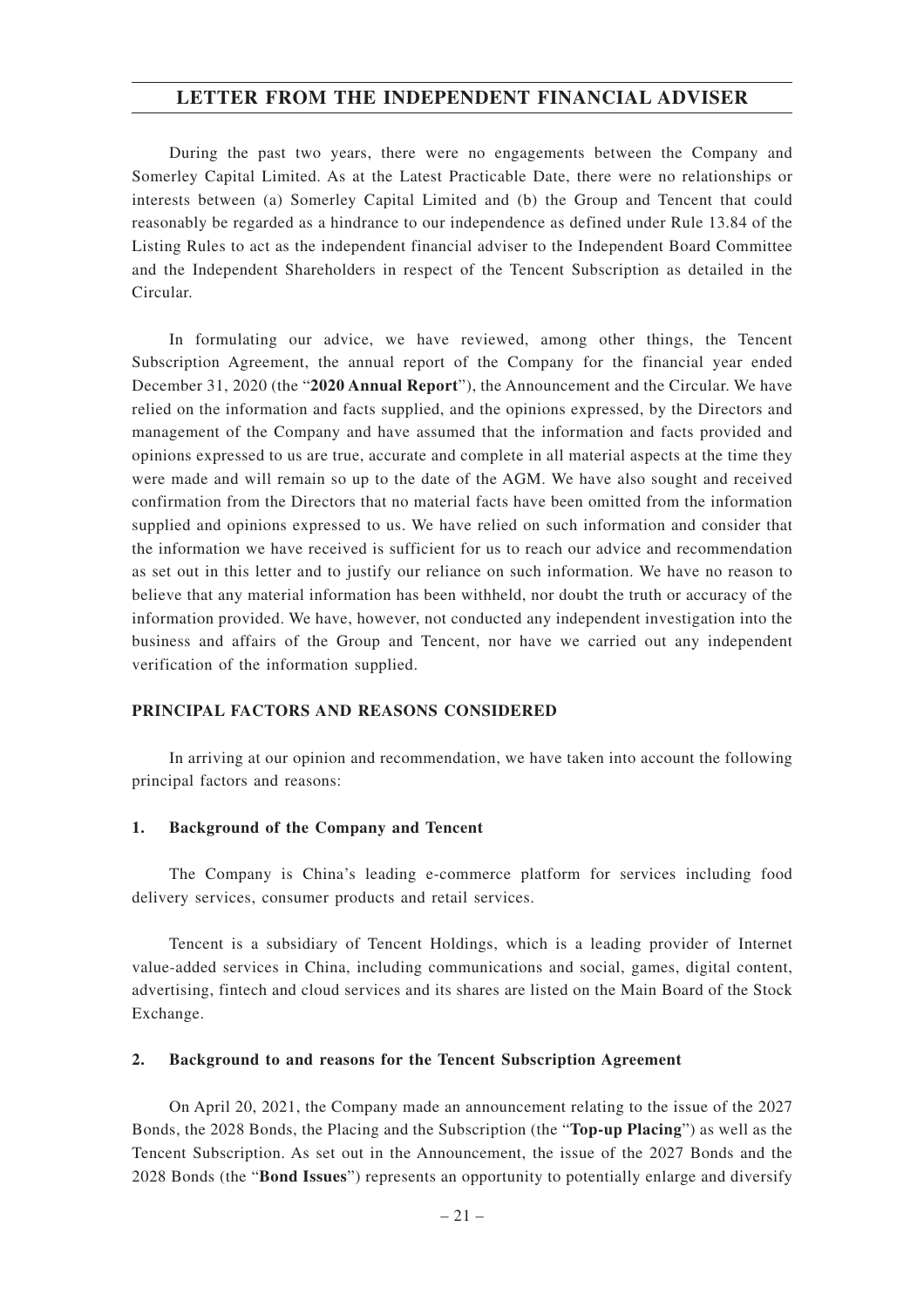the shareholder base of the Company and to raise further working capital for the Company. The Top-up Placing and the Tencent Subscription (the "**Equity Issues**") are being undertaken to further enlarge the Shareholders' equity base of the Company, optimize the capital structure of the Company and support a healthy and sustainable development of the Company. Other than aforementioned, the Tencent Subscription also demonstrates the confidence of Tencent in the Company's long term business development and represents the Company's and Tencent's mutual objective to further develop a strategic relationship. The total estimated net proceeds from the foregoing will amount to approximately US\$9.9 billion, of which the Tencent Subscription accounts approximately US\$400 million, representing approximately 4.0% of the total fund raised under the Bond Issues and Equity Issues or approximately 5.7% of that under the Equity Issues. As stated in the letter from the Board, the Company intends to use the net proceeds from the Tencent Subscription as to 50% of the net proceeds for technology innovations, including the research and development of autonomous delivery vehicles, drones delivery, and other cutting-edge technology. Such technology innovations include but are not limited to (1) perfecting unmanned distribution capabilities in all weather conditions; (2) optimizing and upscaling regional operation capabilities; (3) further development of delivery capabilities in during night-time and adverse weather conditions; and (4) opening up the Company's platform to explore different distribution methods and enhance existing products; and the remaining 50% of the net proceeds for general corporate purposes, which will mainly be used for supplementing the Company's working capital and payment of staff costs to develop new initiatives, especially in areas that the Group believed to have promising long-term growth potential and fit well into its "Food + Platform" strategy.

As disclosed in the announcement of the Company dated April 27, 2021, completion of the Placing took place on April 22, 2021 and completion of the Subscription and the Bond Issues took place on April 27, 2021. In addition, as advised by the management of the Group, options with respect to a total of 275,209 Shares have been exercised by the employees of the Group (other than the Directors) from April 1 to May 18, 2021 (the "**Exercise**"). Thus, Tencent Holding and its associates' shareholding in the Company decreased from 17.7% as at the date of the Announcement to 17.2% as at the Latest Practicable Date and is expected to slightly increase to 17.3% upon completion of the Tencent Subscription or remain at 17.2% upon completion of the Tencent Subscription and full conversion of the Bond Issues as compared to 17.0% upon full conversion of the Bond Issues but without the Tencent Subscription. On this basis, the Tencent Subscription, in our view, would help fortify the confidence of not only the holders of the 2027 Bonds and the 2028 Bonds and placees under the Top-up Placing but also other Shareholders in the Company's business development and future prospects.

As discussed with the management of the Company, they have considered other forms of fund-raising, including other means of equity financing (such as a rights issue or an open offer) and debt financing (such as bank and other borrowings). Given the Tencent Subscription Shares account for only 0.2% of the existing total issued share capital, other means of equity financing such as a rights issue or an open offer would be more costly to obtain having considered, among others, the underwriting commission, documentation and other professional fees and administratively burdensome having considered preparation and issue of a prospectus, which results in the extended time to complete the transaction. The Company has evaluated the effect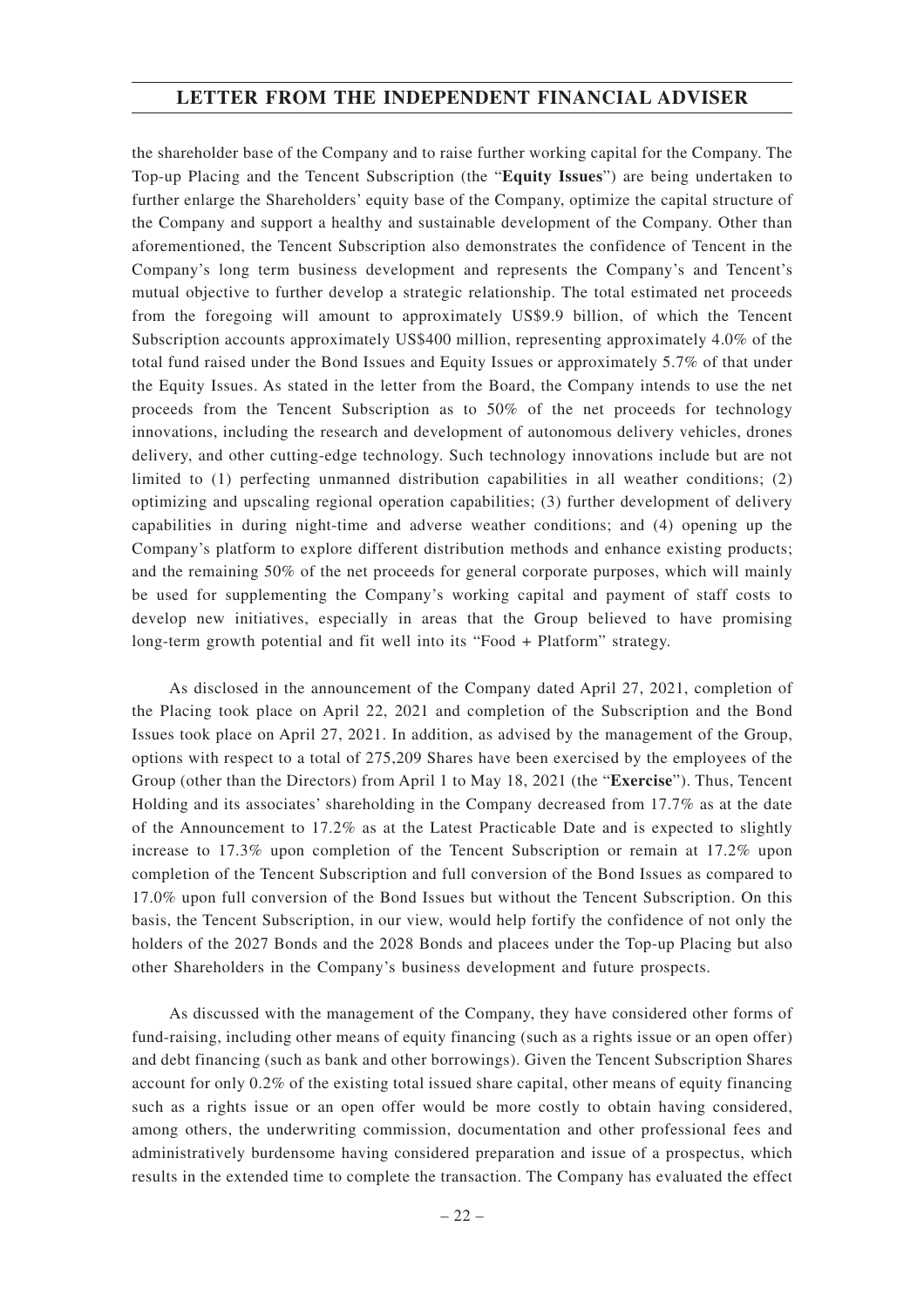of debt financing on capital structure and credit rating, and the interest rate of debt financing under current market environment. The Company also has considered the potential dilution effect from further placing of new Shares to independent third parties, which is unable to demonstrate the long term strategic relationship between the Group and Tencent. Therefore, the Directors consider that the Tencent Subscription to be the most appropriate fund-raising option available to the Group while the Company has just completed the Bond Issues and the Top-up Placing.

Taking into account (i) the reasons for and benefits of the Tencent Subscription, in particular, the Tencent Subscription will help fortify the confidence of not only the holders of the 2027 Bonds and the 2028 Bonds and placees under the Top-up Placing but also other Shareholders in the Company's future business development; and (ii) the Tencent Subscription is the most appropriate means for the Group to raise funds among other fund raising alternatives as discussed above, we concur with the Directors that the Tencent Subscription is in line with the Group's development strategy and is beneficial to the Group in the long-term.

## **3. Financial information of the Group**

## *Financial results*

The consolidated financial results of the Group for the two years ended December 31, 2020 as extracted from the 2020 Annual Report are set out below:

## **Table 1: CONSOLIDATED FINANCIAL RESULTS OF THE GROUP**

|                                      | For the year ended December 31, |                |  |  |  |
|--------------------------------------|---------------------------------|----------------|--|--|--|
|                                      | 2020                            | 2019           |  |  |  |
|                                      | (audited)                       | (audited)      |  |  |  |
|                                      | RMB'000                         | <i>RMB'000</i> |  |  |  |
| <b>Revenues</b>                      | 114,794,510                     | 97,528,531     |  |  |  |
| - Food delivery                      | 66,265,319                      | 54,843,205     |  |  |  |
| $-$ In-store, hotel & travel         | 21,252,398                      | 22, 275, 472   |  |  |  |
| - New initiatives and others         | 27, 276, 793                    | 20,409,854     |  |  |  |
| <b>Operating profit</b>              | 4,330,102                       | 2,679,860      |  |  |  |
| Finance costs                        | (370,016)                       | (191, 042)     |  |  |  |
| Profit for the year                  | 4,707,612                       | 2,236,165      |  |  |  |
| <b>Non-IFRS</b> measures:            |                                 |                |  |  |  |
| - Adjusted net profit <sup>(1)</sup> | 3,120,605                       | 4,656,685      |  |  |  |
| - Adjusted EBITDA <sup>(2)</sup>     | 4,737,837                       | 7,253,634      |  |  |  |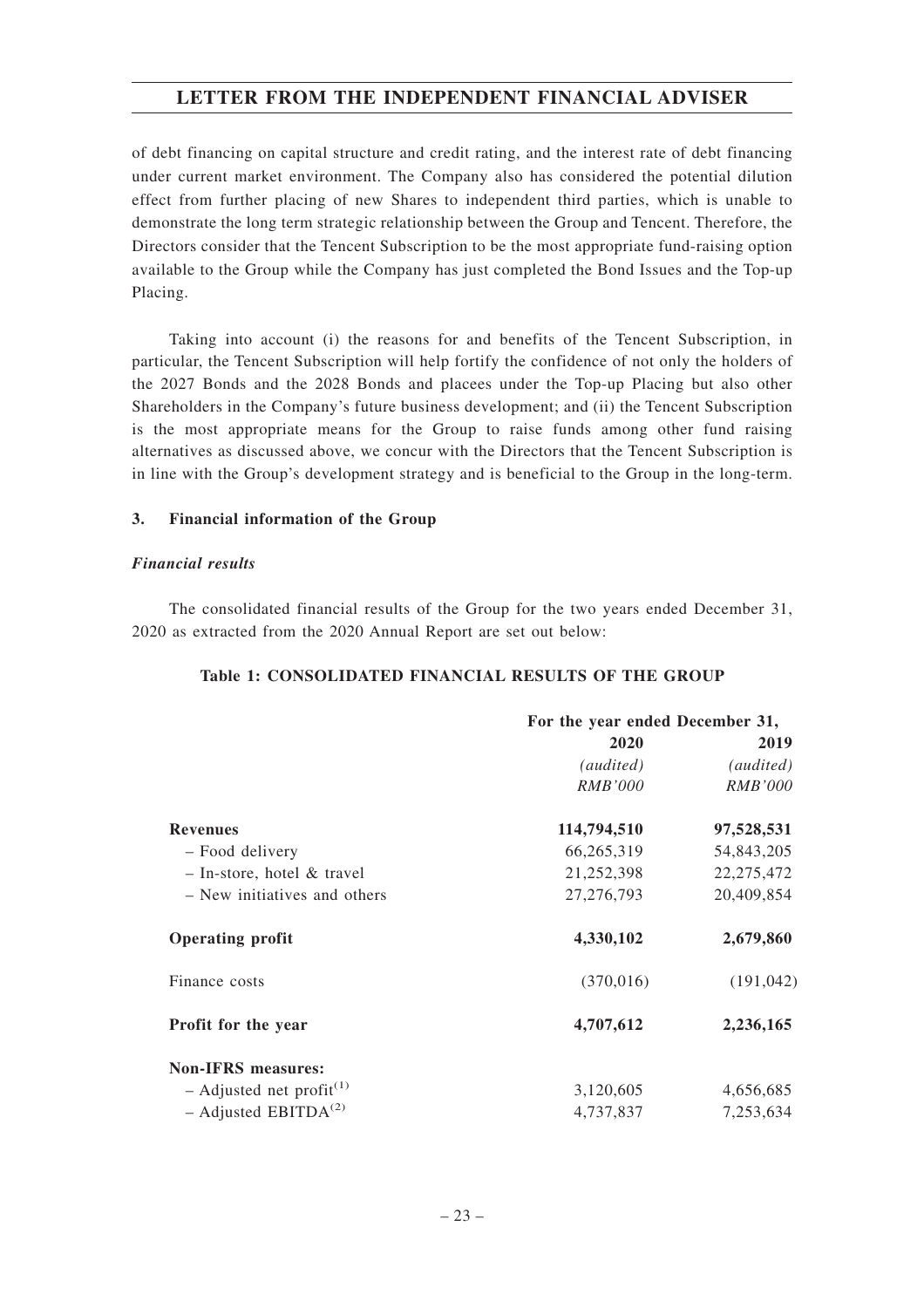#### *Notes:*

- 1. It is the profit for the year having adjusted for share-based compensation expenses, fair value gains on investments, gains on disposal of investments and subsidiaries, gains from the remeasurement of investments, impairment of goodwill, amortization of intangible assets resulting from acquisitions, impairment and expense (reversal)/provision for Mobike restructuring plan, net provision for impairment losses on financial assets and tax effects on non-IFRS adjustments.
- 2. It is the adjusted net profit referred in note 1 having adjusted for income tax (credits)/expenses (except for tax effects on non-IFRS adjustments), share of gains of investments accounted for using equity method, finance income, finance costs, other gains except for (gains)/losses related to fair value change, disposal and remeasurement of investments and subsidies, amortization of software and others and depreciation on property, plant and equipment.
- *(i) Revenues*

For the year ended December 31, 2020, the revenues of the Group increased by 17.7% to RMB114.8 billion in 2020 from RMB97.5 billion in 2019, which was mainly due to (i) a 20.8% increase in revenue generated from food delivery segment as a result of an increase of order volume and average value per order; and (ii) a 33.6% increase in revenue generated from new initiatives and others segment as a result of the development of the retail businesses, B2B food distribution services and ride-sharing services.

#### *(ii) Operating profit and operating margin*

Set out below is a breakdown of segment operating profits and operating margins of the Group for the two years ended December 31, 2020:

|  |  | Table 2: Operating profit/(loss) and margin by segment of the Group |  |  |  |  |  |  |  |
|--|--|---------------------------------------------------------------------|--|--|--|--|--|--|--|
|--|--|---------------------------------------------------------------------|--|--|--|--|--|--|--|

|                                |                |            | For the year ended December 31, |            |
|--------------------------------|----------------|------------|---------------------------------|------------|
|                                |                | Operating  |                                 | Operating  |
|                                | 2020           | margin     | 2019                            | margin     |
|                                | <i>RMB'000</i> |            | <i>RMB'000</i>                  |            |
| Food delivery                  | 2,833,369      | $4.3\%$    | 1,415,880                       | $2.6\%$    |
| In-store, hotel $&$ travel     | 8,180,933      | 38.5%      | 8,403,293                       | 37.7%      |
| New initiatives and others     | (10, 854, 996) | $(39.8)\%$ | (6,749,149)                     | $(33.1)\%$ |
| Unallocated items              | 4,170,796      | <b>NA</b>  | (390, 164)                      | NA.        |
| <b>Total operating profits</b> | 4,330,102      | $3.8\%$    | 2,679,860                       | $2.7\%$    |

In the past two years, it has seen a positive growth in the operating margin of the food delivery segment, from 2.6% in 2019 to 4.3% in 2020. In-store, hotel & travel segment enjoyed the highest operating margin among the three business segments with 37.7% in 2019 and 38.5% in 2020. The new initiatives and others segment recorded negative operating margins of 33.1% and 39.8% for 2019 and 2020, respectively.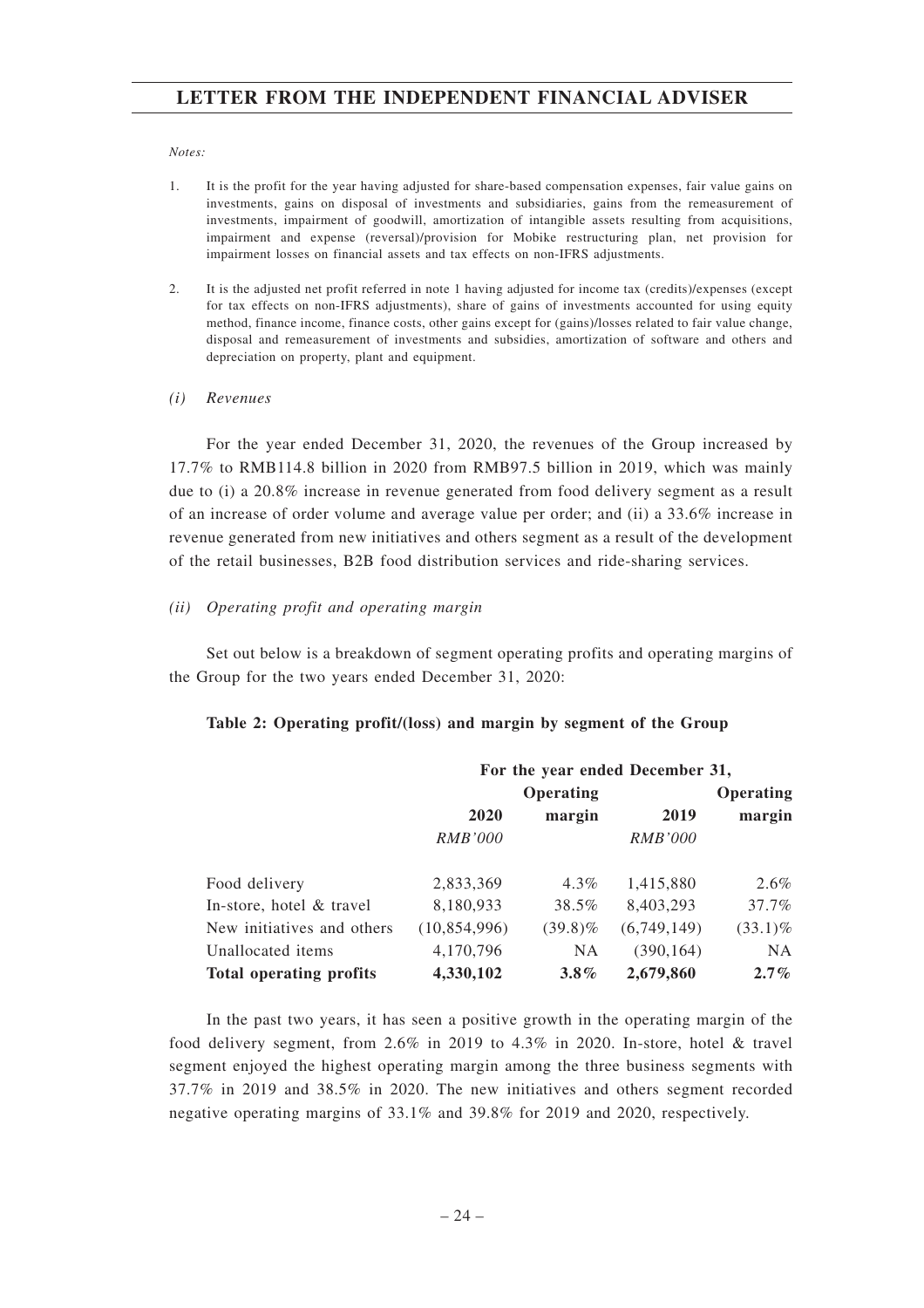For the year ended December 31, 2020, the Group recorded an operating profit of approximately RMB4.3 billion as compared to approximately RMB2.7 billion for the corresponding period of 2019, representing a year-on-year increase of 61.6% with the operating margin improved from 2.7% in 2019 to 3.8% in 2020.

#### *(iii) Finance costs*

For the year ended December 31, 2019 and 2020, the finance costs of the Group were RMB191.0 million and RMB370.0 million, respectively, representing a year-on-year increase of 93.7%. The significant increase in the finance costs in 2020 was mainly due to the increase in interest expense on bank borrowings and notes payable.

#### *(iv) Non-IFRS measures*

To exclude the potential impact of items that the management of the Company does not consider to be indicative of the Group's operating performance, the adjusted EBITDA and adjusted net profit have been prepared to supplement the consolidated financial results of the Group.

Both adjusted EBITDA and adjusted net profit exhibited year-on-year decreases from RMB7.3 billion in 2019 to RMB4.7 billion in 2020 and from RMB4.7 billion in 2019 to RMB3.1 billion in 2020, respectively.

#### *Financial position*

The consolidated financial position of the Group as at December 31, 2019 and 2020 as extracted from the 2020 Annual Report is set out below:

|                                            | As at December 31, |                |  |  |  |  |
|--------------------------------------------|--------------------|----------------|--|--|--|--|
|                                            | 2020               | 2019           |  |  |  |  |
|                                            | <i>RMB'000</i>     | <i>RMB'000</i> |  |  |  |  |
| <b>Total assets</b>                        | 166,574,802        | 132,012,915    |  |  |  |  |
| <b>Total liabilities</b>                   | 68,940,527         | 39,958,521     |  |  |  |  |
| Total borrowings                           | 8,352,472          | 4,019,263      |  |  |  |  |
| Notes payable                              | 12,966,341         |                |  |  |  |  |
| <b>Total equity</b>                        | 97,634,275         | 92,054,394     |  |  |  |  |
| <b>Equity attributable to Shareholders</b> |                    |                |  |  |  |  |
| $(^{'}NAV")$                               | 97,693,027         | 92, 112, 445   |  |  |  |  |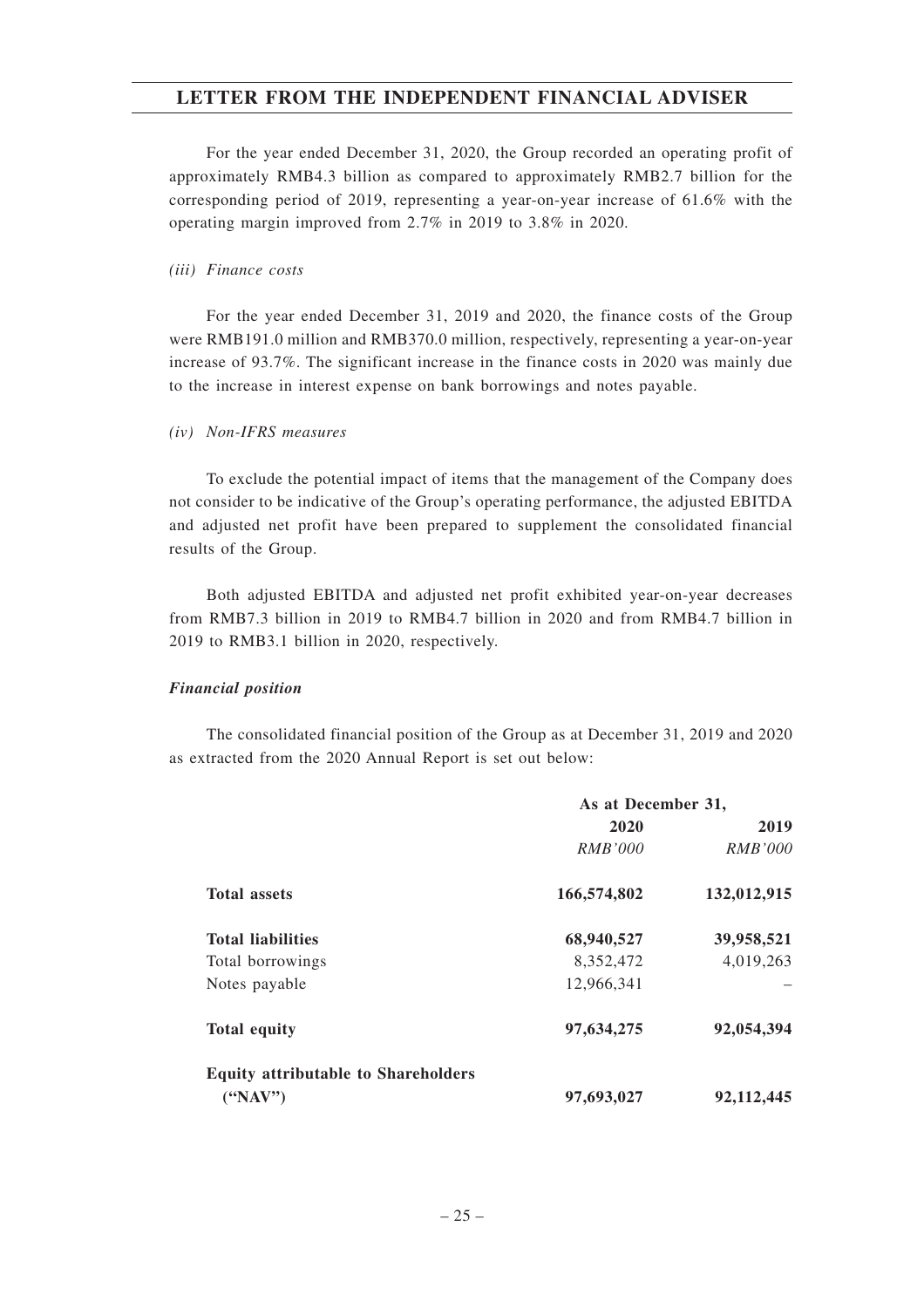#### *(i) Total assets*

As at December 31, 2019 and 2020, the total assets of the Group were approximately RMB132.0 billion and approximately RMB166.6 billion respectively, representing a year-on year increase of 26.2%. The increase in 2020 was mainly due to (i) the increase in investments in listed entities as a result of the entering into of a share subscription agreement to make an additional investment of US\$300 million (equivalent to approximately RMB2.08 billion) on Li Auto Inc. and conversion of preferred shares into ordinary shares of Li Auto Inc. upon its successful listing on Nasdaq in 2020; and (ii) launch of new bikes and electric mopeds.

## *(ii) Total liabilities*

As at December 31, 2019 and 2020, the total liabilities of the Group were approximately RMB40.0 billion and approximately RMB68.9 billion, respectively, representing a year-on-year increase of 72.5%. The increase in 2020 was primarily due to (i) the increase in total borrowings; and (ii) the increase in notes payable as a result of the issue of the 2025 Notes and the 2030 Notes in 2020.

## *(iii) NAV*

The NAV of the Group were RMB92.1 billion and RMB97.7 billion as at December 31, 2019 and 2020, respectively, representing a year-on-year increase of 6.1%. Such an increase was mainly due to profit for the year in 2020.

## *(iv) Gearing ratio*

The gearing ratio, which is calculated as total borrowings and notes payable divided by the NAV, significantly increased from 4% as at December 31, 2019 to 22% as at December 31, 2020, mainly due to (i) the increase in total borrowings; and (ii) the increase in notes payable as a result of the issue of the 2025 Notes and the 2030 Notes in 2020.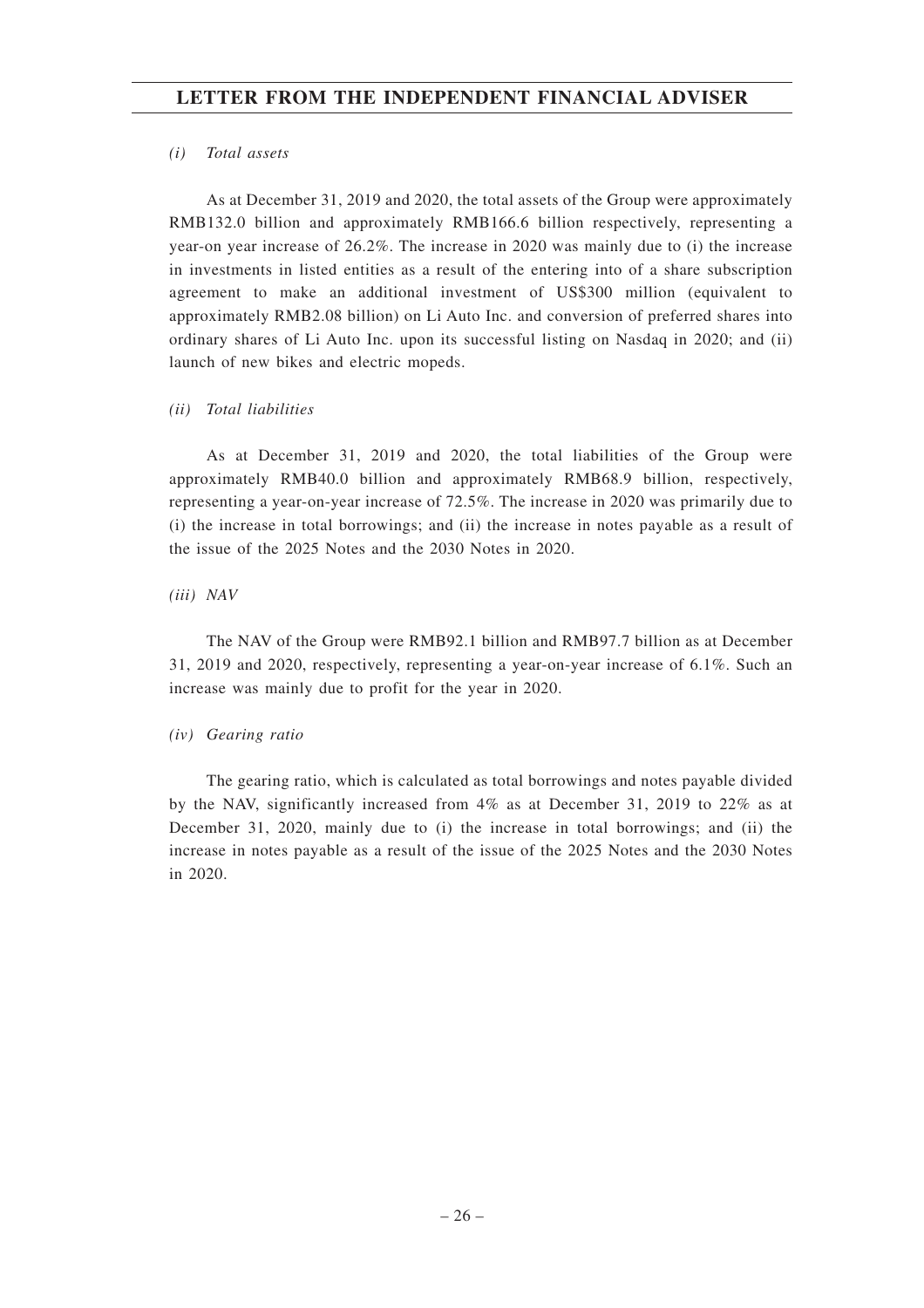## **4. Principal terms of the Tencent Subscription Agreement**

Set out below is a summary of the principal terms of the Tencent Subscription Agreement. Further details of the Tencent Subscription Agreement are set out in the section headed "6. Connected transaction involving the Tencent Subscription" in the letter from the Board contained in the Circular.

| Date                                         |                               | April 19, 2021                                                                                                                                                                                                                                                                                                                                                                                               |
|----------------------------------------------|-------------------------------|--------------------------------------------------------------------------------------------------------------------------------------------------------------------------------------------------------------------------------------------------------------------------------------------------------------------------------------------------------------------------------------------------------------|
| <b>Parties</b>                               | $\ddot{\cdot}$                | The Company as the issuer                                                                                                                                                                                                                                                                                                                                                                                    |
|                                              |                               | Tencent as the subscriber                                                                                                                                                                                                                                                                                                                                                                                    |
| <b>Tencent Subscription</b><br><b>Shares</b> | $\mathbb{Z}^{\mathbb{Z}^n}$ . | 11,352,600 new Shares                                                                                                                                                                                                                                                                                                                                                                                        |
| <b>Tencent Subscription</b><br>Price         | $\mathbb{Z}^{\mathbb{Z}}$     | HK\$273.80 per Share                                                                                                                                                                                                                                                                                                                                                                                         |
| Ranking                                      | $\ddot{\cdot}$                | The Tencent Subscription Shares, when fully paid,<br>will rank pari passu in all respects with the other<br>Shares in issue or to be issued by the Company on or<br>prior to the date of completion of the Tencent<br>Subscription including the rights to all dividends and<br>other distributions declared, made or paid on or after<br>the date of allotment of the Tencent Subscription<br><b>Shares</b> |
| <b>Conditions precedent</b>                  | $\ddot{\cdot}$                | The Tencent Subscription is conditional<br>upon,<br>amongst others, the Independent Shareholders'<br>approval of the Tencent Subscription Agreement and<br>the transactions contemplated thereunder at a general<br>meeting of the Shareholders in accordance with the<br>requirements of the Listing Rules                                                                                                  |
| Long stop date                               | ÷                             | September 30, 2021 (or such later date as may be<br>agreed between the Company and Tencent)                                                                                                                                                                                                                                                                                                                  |

Pursuant to the Tencent Subscription Agreement, the Company conditionally agreed to allot and issue, and Tencent conditional agreed to subscribe for 11,352,600 new Shares, representing 0.2% of the existing issued share capital of the Company or 0.2% of the issued share capital of the Company as enlarged by the Tencent Subscription. The Tencent Subscription Price is HK\$273.80 per Share, which is equivalent to the Placing Price.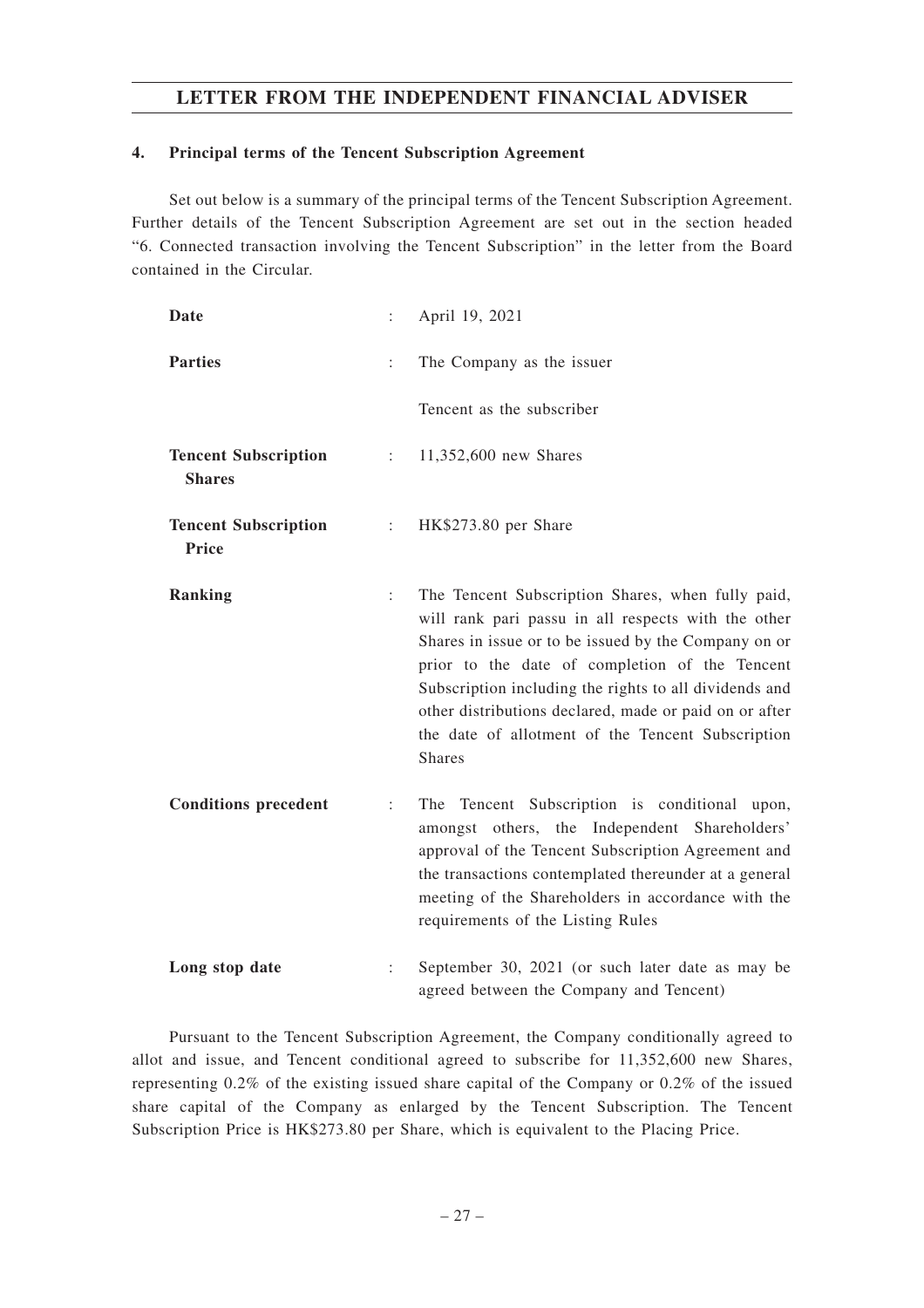#### **5. Evaluation of the Tencent Subscription Price**

#### *Comparison of the Tencent Subscription Price to recent Share prices*

The Tencent Subscription Price of HK\$273.80 per Share represents:

- (i) a discount of approximately 5.3% to the closing price of HK\$289.20 per Share as quoted on the Stock Exchange on the Last Trading Date;
- (ii) a discount of approximately 4.0% to the average closing price of approximately HK\$285.24 per Share as quoted on the Stock Exchange for the last five consecutive Trading Days prior to and including the Last Trading Date;
- (iii) a discount of approximately 8.8% to the average closing price of approximately HK\$300.30 per Share as quoted on the Stock Exchange for the last ten (10) consecutive Trading Days prior to and including the Last Trading Date; and
- (iv) a premium of approximately 5.3% over the average closing price of HK\$260.00 per Share as quoted on the Stock Exchange on the Latest Practicable Date.

#### *Historical Share price performance*

Set out below is the movement of the daily closing prices of the Shares on the Stock Exchange for the period from April 20, 2020, being one year prior to the date of the Announcement, up to and including the Latest Practicable Date (the "**Review Period**"). We consider that the Review Period which covers one full year prior to the date of the Announcement represents a reasonable period to provide a general overview of the historical trend of the Share price when assessing the Tencent Subscription Price.

Figure 1: Comparison between the Share price and the Tencent Subscription Price and the Hang Seng Index ("**HSI**")



*Source: the website of the Stock Exchange and Bloomberg*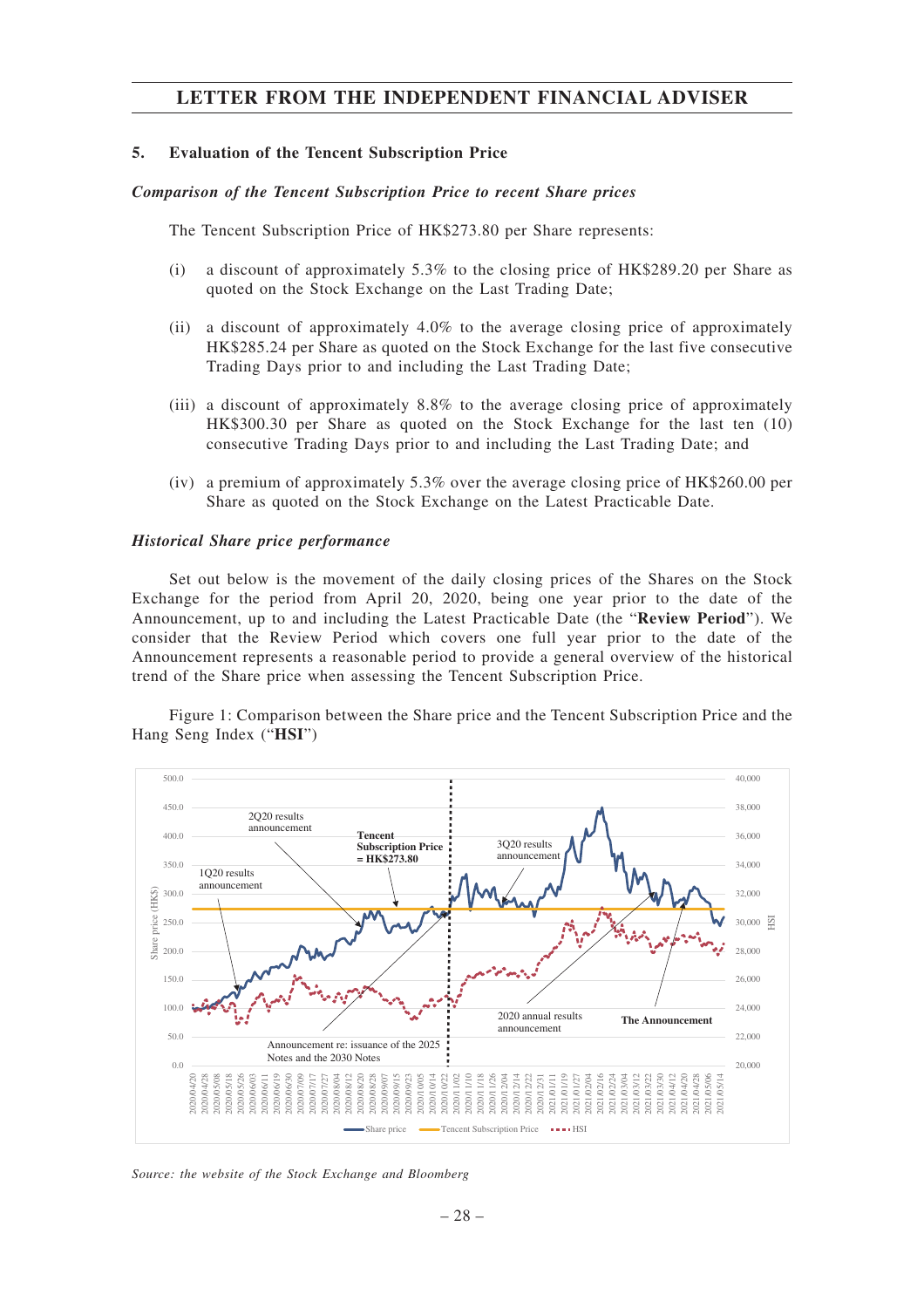During the Review Period, the Shares were traded within the range between HK\$98.55 and HK\$451.40, with its lowest recorded on April 21, 2020 and highest on February 17, 2021. It is noted that the closing prices of the Share were generally (i) below the Tencent Subscription Price from April 20, 2020, the beginning of the Review Period, to October 27, 2020, which was shortly after the announcement of the issuance of the 2025 Notes and the 2030 Notes on October 22, 2020 (the "**Senior Notes Announcement**"), and (ii) above the Tencent Subscription Price thereafter until the Latest Practicable Date. The Share price moved largely in line with, but outperformed the HSI during the Review Period.

As shown from Figure 1 above, the Share price surged from HK\$100.90 on April 20, 2020 to HK\$265.80 on the day after the release of the second quarter results for 2020 on August 21, 2020, and then hovered between HK\$230 and HK\$280 during September and most of October 2020. Following the release of the Senior Notes Announcement, the Share price increased and generally stood above the Tencent Subscription Price since then until the Latest Practicable Date (save for October 22, 23 and 27, 2020, November 11, 2020, December 28 and 29, 2020 and May 10 to 18, 2021). The Share price picked up its momentum in January 2021 and hit its all-time high of HK\$451.40 on February 17, 2021. We have discussed with the management of the Group and they are unaware of the reasons for the surge except for the HSI having reached its 12-month peak on February 17, 2021. The Share price then gradually dropped to the level close to the Tencent Subscription Price before the issue of the Announcement. Following the issue of the Announcement, the Share price merely increased by 1.52% to HK\$293.60.

As at the Latest Practicable Date, the Shares closed at HK\$260.00. The Tencent Subscription Price of HK\$273.80 per Share represents a premium of approximately 5.3% over the closing Share price on the Latest Practicable Date.

#### *Comparable Issues and peer comparison*

We have performed an analysis of comparable issues by searching the website of the Stock Exchange on a best effort basis for all share issues announced since April 20, 2020 and up to the Last Trading Date by companies listed on the Main Board of the Stock Exchange, which involve placing/subscription/issue of new shares to/by connected persons, without involving acquisitions, restructuring, loan capitalization, share award scheme, public offering, mandatory cash offer, whitewash waiver, and issuance of convertible securities or A shares. Share issues which have been terminated or lapsed subsequently are excluded in this analysis. Given the Tencent Subscription Shares account for only 0.2% of the existing total issued share capital of the Company, we only focused on the issues with the size relative to the then existing issued capital of 20% or below, which, in our view, would be relevant for comparison purposes. We consider that a review period from April 20, 2020 to the Last Trading Date, being a one-year period, is appropriate and adequate since the comparable issues are considered as a general reference for market practice of determining subscription price under recent market conditions. Based on the above criteria, a total of 10 comparable issues (the "**Comparable Issues**") have been identified, which, so far as we are aware of, are exhaustive and are fair and representative samples.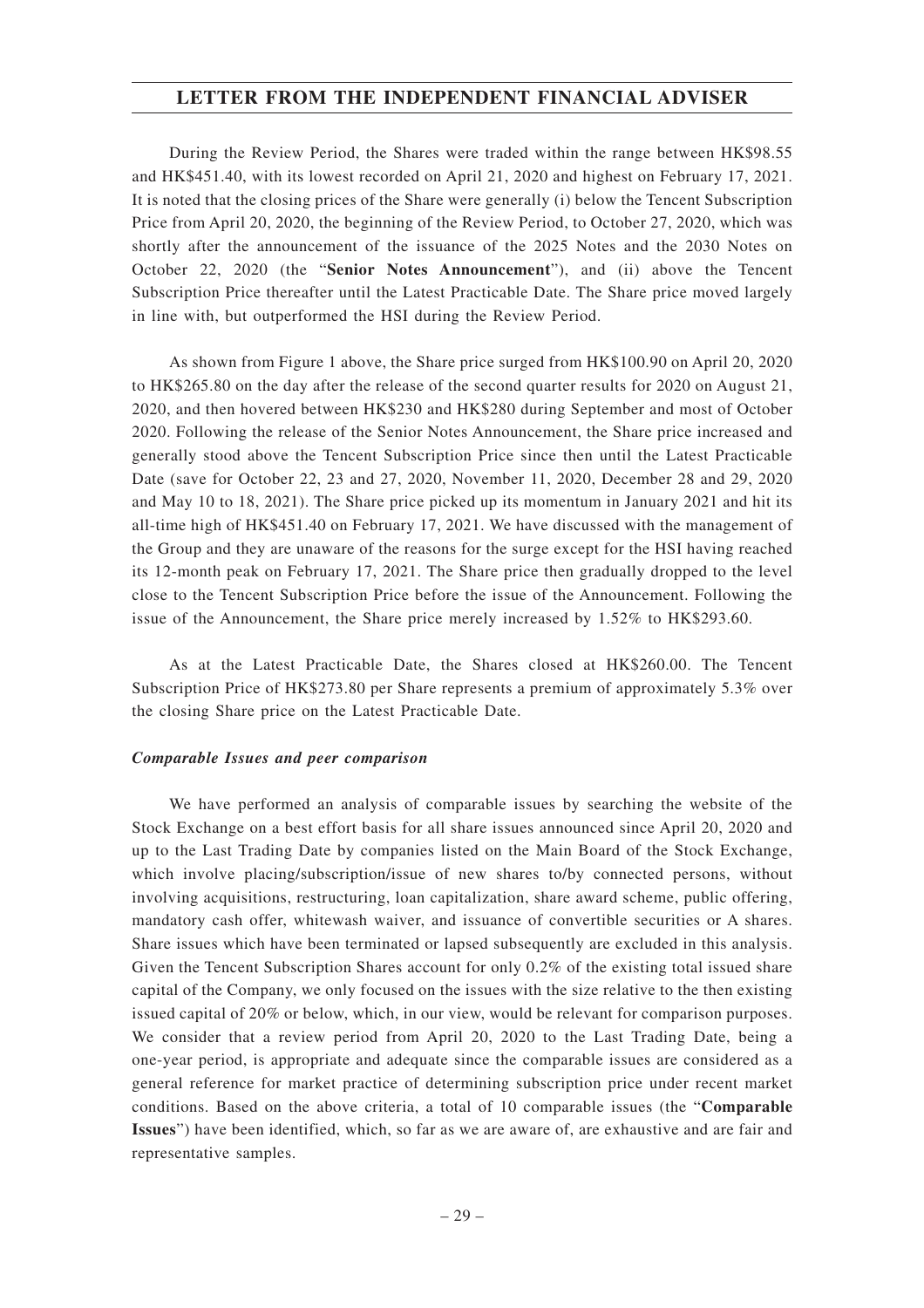It should be noted that the subject companies involved in the Comparable Issues may have different principal activities, market capitalizations, profitability or financial positions as compared to those of the Company. However, as the Comparable Issues can provide a general understanding of this type of transaction in the Hong Kong stock market under the current market environment, we consider them an appropriate reference for assessing the Tencent Subscription Price.

For each of the Comparable Issues identified, we compared the premium or discount of its placing/issue/subscription price over/to (a) the closing share price on the last trading date or date of announcement; (b) the average of the closing share price as quoted on the Stock Exchange for the last 5 consecutive trading days prior to and including the last trading date or date of announcement; and (c) the average of the closing share price as quoted on the Stock Exchange for the last 10 consecutive trading days prior to and including the last trading date or date of announcement, as summarised in the following table.

|                    |                                                              |              |                                                                                    | Premium/(discount) of placing/subscription/issue                                                                                                                                                                               |                                                                                                                                                                                                            |
|--------------------|--------------------------------------------------------------|--------------|------------------------------------------------------------------------------------|--------------------------------------------------------------------------------------------------------------------------------------------------------------------------------------------------------------------------------|------------------------------------------------------------------------------------------------------------------------------------------------------------------------------------------------------------|
| Date of            |                                                              | <b>Stock</b> | closing share<br>price on the last<br>trading date <sup>(Note)</sup><br>or date of | price $over/(to)$<br>average closing<br>share price as<br>quoted on the<br><b>Stock Exchange</b><br>for the last 5<br>consecutive<br>trading days<br>prior to and<br>including the<br>last trading<br>date $^{(Note)}$ or date | average closing<br>share price as<br>quoted on the<br><b>Stock Exchange</b><br>for the last 10<br>consecutive<br>trading days<br>prior to and<br>including the<br>last trading<br>date $^{(Note)}$ or date |
| announcement       | Company name                                                 | code         | announcement<br>(approximate)                                                      | of announcement<br>(approximate)                                                                                                                                                                                               | of announcement<br>(approximate)                                                                                                                                                                           |
| January 20, 2021   | China Finance<br>Investment<br>Holdings<br>Limited           | 875          | $(18.37)\%$                                                                        | $(20.00)\%$                                                                                                                                                                                                                    | $(19.19)\%$                                                                                                                                                                                                |
| January 20, 2021   | Pak Tak<br>International<br>Limited                          | 2668         | $(1.96)\%$                                                                         | $(9.09)\%$                                                                                                                                                                                                                     | $(4.76)\%$                                                                                                                                                                                                 |
| December 15, 2020  | Kinergy<br>Corporation<br>Ltd.                               | 3302         | $(17.81)\%$                                                                        | $(20.00)\%$                                                                                                                                                                                                                    | $(18.92)\%$                                                                                                                                                                                                |
| September 10, 2020 | Powerlong<br>Commercial<br>Management<br>Holdings<br>Limited | 9909         | 0.00%                                                                              | $(1.94)\%$                                                                                                                                                                                                                     | $(1.66)\%$                                                                                                                                                                                                 |
| September 8, 2020  | Koolearn<br>Technology<br>Holding<br>Limited                 | 1797         | $(7.26)\%$                                                                         | $(12.79)\%$                                                                                                                                                                                                                    | $(15.47)\%$                                                                                                                                                                                                |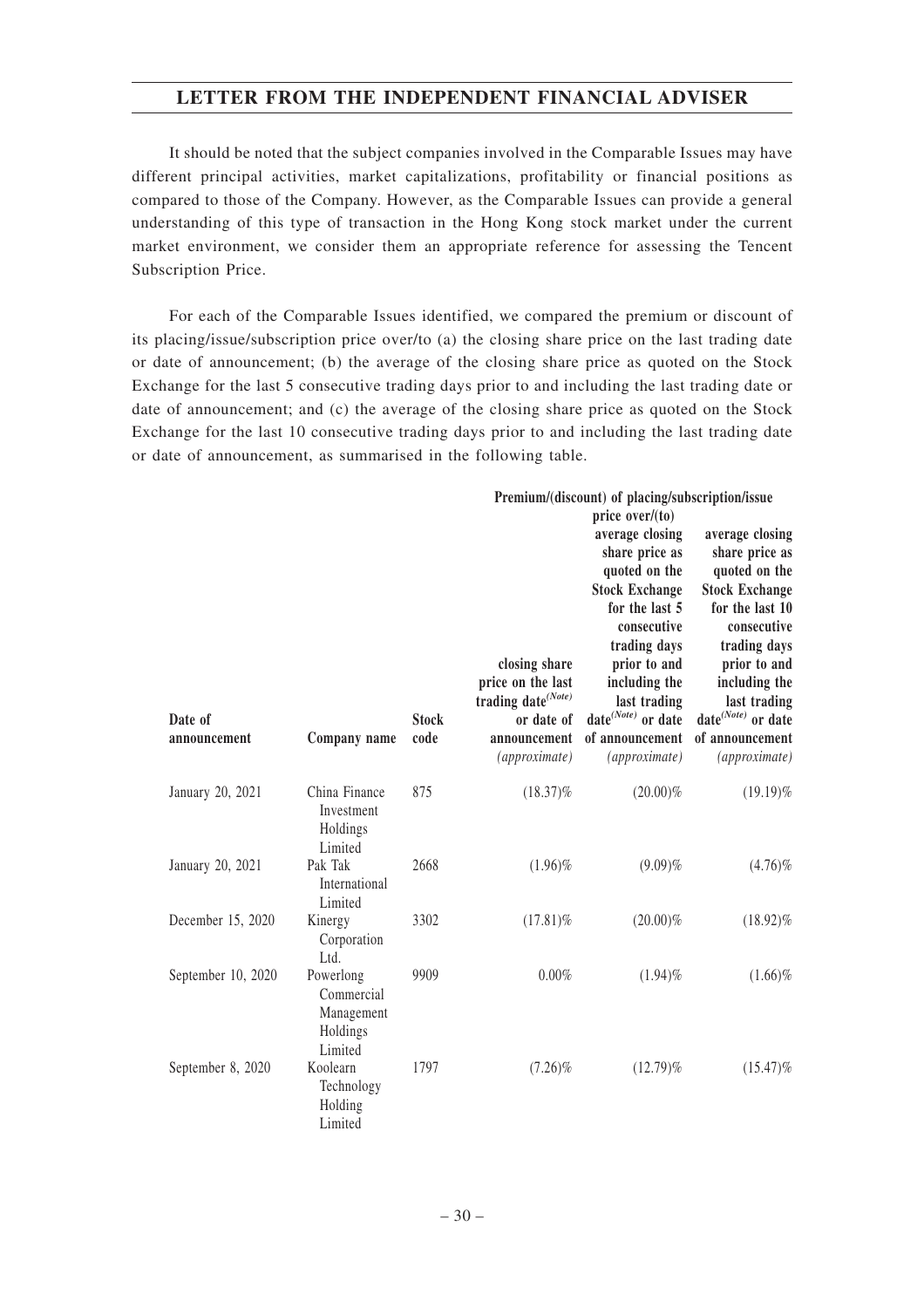|                         |                                                                                                      |                      |                                                                                                                     | Premium/(discount) of placing/subscription/issue<br>price over/(to)                                                                                                                                                                           |                                                                                                                                                                                                                                                |
|-------------------------|------------------------------------------------------------------------------------------------------|----------------------|---------------------------------------------------------------------------------------------------------------------|-----------------------------------------------------------------------------------------------------------------------------------------------------------------------------------------------------------------------------------------------|------------------------------------------------------------------------------------------------------------------------------------------------------------------------------------------------------------------------------------------------|
| Date of<br>announcement | Company name                                                                                         | <b>Stock</b><br>code | closing share<br>price on the last<br>trading date <sup>(Note)</sup><br>or date of<br>announcement<br>(approximate) | average closing<br>share price as<br>quoted on the<br><b>Stock Exchange</b><br>for the last 5<br>consecutive<br>trading days<br>prior to and<br>including the<br>last trading<br>date $^{(Note)}$ or date<br>of announcement<br>(approximate) | average closing<br>share price as<br>quoted on the<br><b>Stock Exchange</b><br>for the last 10<br>consecutive<br>trading days<br>prior to and<br>including the<br>last trading<br>date $^{(Note)}$ or date<br>of announcement<br>(approximate) |
| September 7, 2020       | Yunfeng<br>Financial<br>Group Limited                                                                | 376                  | $(5.93)\%$                                                                                                          | $(7.31)\%$                                                                                                                                                                                                                                    | (7.58)%                                                                                                                                                                                                                                        |
| July 24, 2020           | Hao Tian<br>Development<br>Group Limited<br>(now known<br>as Aceso Life<br>Science Group<br>Limited) | 474                  | $(13.79)\%$                                                                                                         | $(16.67)\%$                                                                                                                                                                                                                                   | $(10.71)\%$                                                                                                                                                                                                                                    |
| July 13, 2020           | 51 Credit Card<br>Inc.                                                                               | 2051                 | $(24.05)\%$                                                                                                         | $(10.45)\%$                                                                                                                                                                                                                                   | 3.45%                                                                                                                                                                                                                                          |
| July 6, 2020            | China Jinmao<br>Holdings<br>Group Limited                                                            | 817                  | $(6.56)\%$                                                                                                          | $(0.52)\%$                                                                                                                                                                                                                                    | 0.71%                                                                                                                                                                                                                                          |
| April 23, 2020          | Binhai<br>Investment<br>Company<br>Limited                                                           | 2886                 | $0.00\%$                                                                                                            | 5.56%                                                                                                                                                                                                                                         | 7.26%                                                                                                                                                                                                                                          |
|                         | Mean (simple)<br>average)                                                                            |                      | $(9.57)$ %                                                                                                          | $(9.32)\%$                                                                                                                                                                                                                                    | (6.69)%                                                                                                                                                                                                                                        |
|                         | Median                                                                                               |                      | $(6.91)\%$                                                                                                          | $(9.77)$ %                                                                                                                                                                                                                                    | $(6.17)\%$                                                                                                                                                                                                                                     |
|                         | Maximum                                                                                              |                      | $0.00\%$                                                                                                            | 5.56%                                                                                                                                                                                                                                         | 7.26%                                                                                                                                                                                                                                          |
|                         | Minimum                                                                                              |                      | $(24.05)\%$                                                                                                         | $(20.00)\%$                                                                                                                                                                                                                                   | $(19.19)\%$                                                                                                                                                                                                                                    |
|                         | The Tencent<br>Subscription                                                                          |                      | $(5.30)\%$                                                                                                          | $(4.00)\%$                                                                                                                                                                                                                                    | $(8.80)\%$                                                                                                                                                                                                                                     |

*Source: the website of the Stock Exchange*

*Note:* It refers to the last trading date as disclosed in the respective announcement.

As shown in the table above, majority of the Comparable Issues set out in the table above involved a placing, subscription or issue of new shares at discounts to their respective historical trading prices. The Tencent Subscription Price represents (a) a discount of approximately 5.30% to the closing Share price on the Last Trading Date, which is lower than both the mean and median discount of the Comparable Issues; (b) a discount of approximately 4.00% to the average closing Share price as quoted on the Stock Exchange for the last 5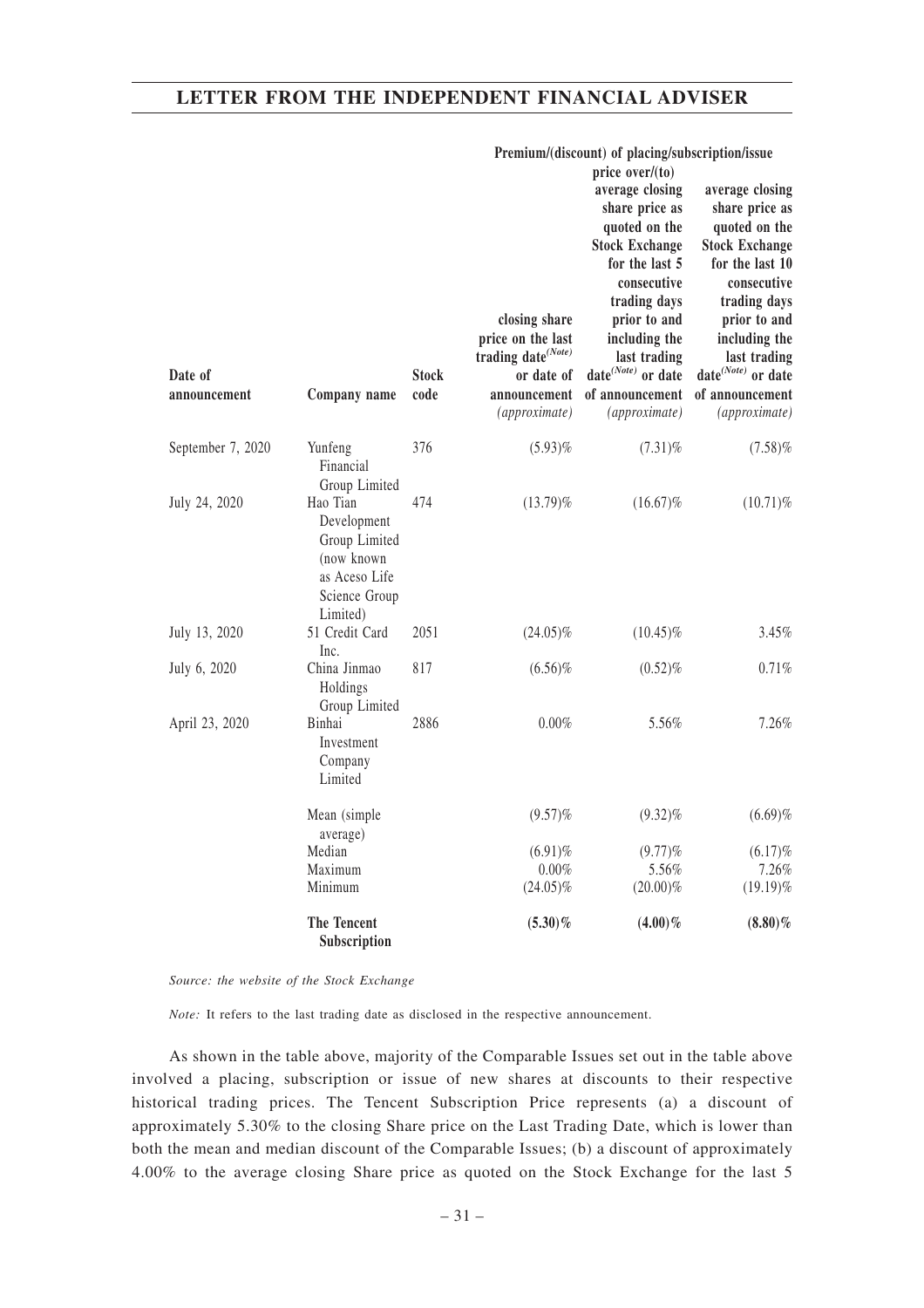consecutive trading days prior to and including the Last Trading Date, which is lower than both the mean and median discount of the Comparable Issues; and (c) a discount of approximately 8.80% to the average closing Share price as quoted on the Stock Exchange for the last 10 consecutive trading days prior to and including the Last Trading Date, which is slightly greater than the mean and median discount of the Comparable Issues but is within the range of the premiums or discounts of the Comparable Issues. On this basis, we consider the basis of determining the Tencent Subscription Price, which is equivalent to the Placing Price, is in line with the market.

As mentioned in the section headed "1. Background of the Company and Tencent" above, the Company is China's leading e-commerce platform for services including food delivery services, consumer products and retail services. We have endeavoured to identify companies listed on the Stock Exchange which are (i) generating more than 50% of revenue from food delivery services; and (ii) recorded a net profit in the recent financial year in order to conduct the P/E and the P/B analysis, however, no company is identified.

Having considered (i) the Tencent Subscription Price represents a discount in a range of approximately 4.00% to 8.80% to the closing Share prices for different periods prior to and including the Last Trading Date which is in line with the market; (ii) the Tencent Subscription Price is equivalent to the Placing Price under the Top-up Placing; (iii) the positive effect on the business development and future prospects brought about by the commitment of Tencent in the Company; and (iv) the Company's working capital and financial position is expected to be enhanced after completion of the Tencent Subscription (as further discussed below), we are of the view that the pricing of the Tencent Subscription is fair and reasonable so far as the Company and the Independent Shareholders are concerned.

## **6. Financial effects of the Tencent Subscription**

The net proceeds of the Tencent Subscription are estimated to be approximately US\$400 million. As set out in the sections headed "6.1 Reasons for the Tencent Subscription" and "6.2 Use of proceeds" in the letter from the Board contained in the Circular, the Company intends to apply the net proceeds from the Tencent Subscription on technology innovations, including the research and development of autonomous delivery vehicles, drones delivery, and other cutting-edge technology, and general corporate purposes. Further details are set out in the abovementioned section in the letter from the Board contained in the Circular.

According to the 2020 Annual Report, cash and cash equivalents and the NAV of the Group amounted to approximately RMB17.1 billion and RMB97.7 billion respectively as at December 31, 2020. Immediately upon completion of the Tencent Subscription, the amount of cash and cash equivalents and the NAV is expected to increase by the amount of net proceeds of the Tencent Subscription to be received by the Company. As such, the Directors consider, and we concur that the working capital and financial position of the Group is expected to be enhanced after completion of the Tencent Subscription.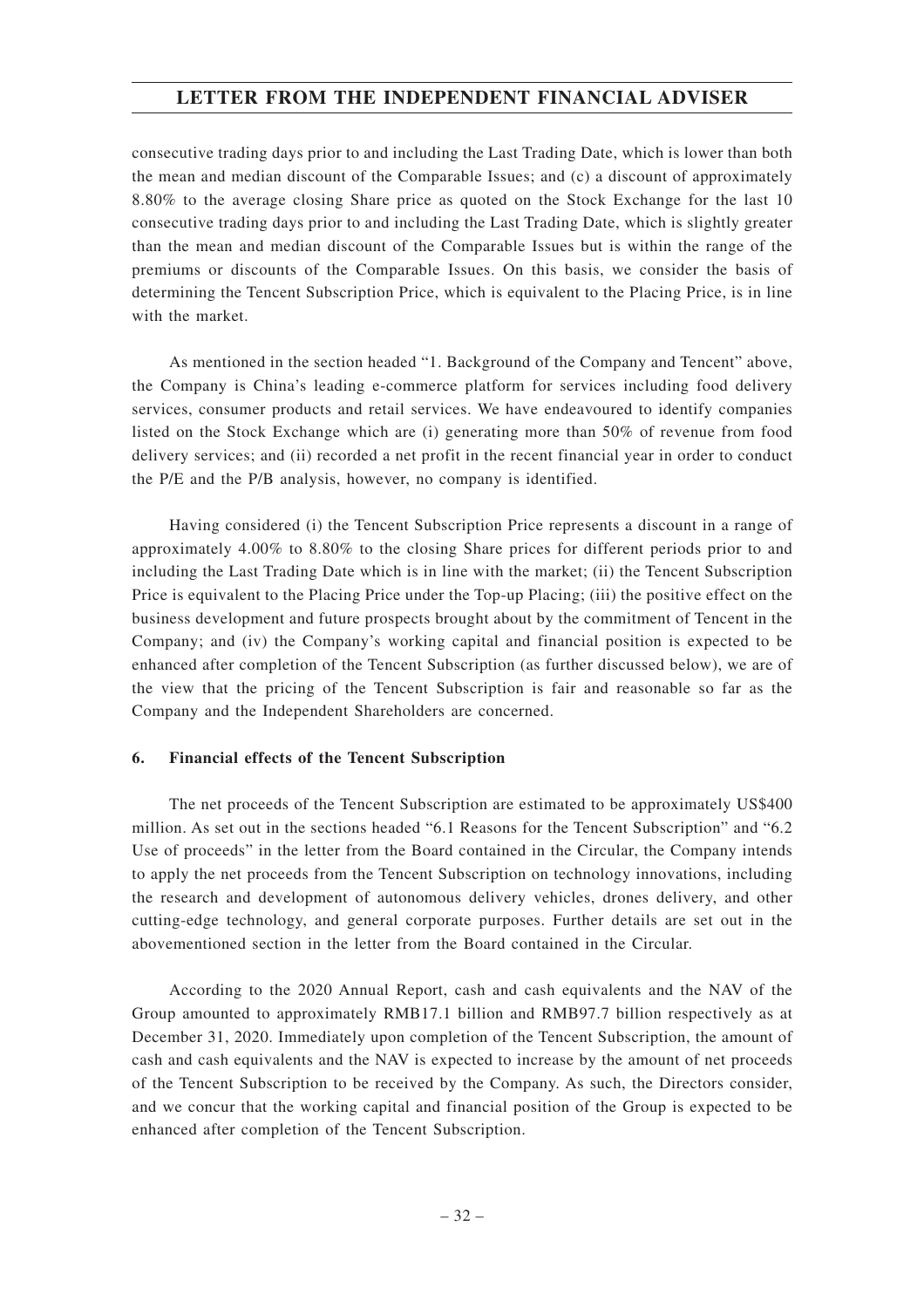|                                        | As at the date of the Announcement<br>Class B<br><b>Shares</b><br>Class A<br><b>Shares</b> | Shares Approximate<br>Total No. of | ez<br>C | <b>Shares</b><br>Class $A$ | Class B<br><b>Shares</b> | As at the Latest Practicable Date<br>Total No. of | Shares Approximate<br>ez<br>C | <b>Shares</b><br>Class A | Subscription<br>Class B<br><b>Shares</b> | Immediately after completion of the Tencent<br>Total No. of | Shares Approximate<br>ez<br>C |
|----------------------------------------|--------------------------------------------------------------------------------------------|------------------------------------|---------|----------------------------|--------------------------|---------------------------------------------------|-------------------------------|--------------------------|------------------------------------------|-------------------------------------------------------------|-------------------------------|
| Tencent Holdings and its               | 0 1,042,754,848 1,042,754,                                                                 | 848                                |         |                            | 0 1,042,817,781          | 1,042,817,781                                     | 17.2                          |                          | 0 1,054,170,381                          | 1,054,170,381                                               |                               |
| 573,188,783<br>WANG Xing<br>associates |                                                                                            | 522<br>573,189,                    | 9.7     | 573,188,783                | 739                      | 573,189,522                                       | 9.4                           | 573, 188, 783            | 739                                      | 573,189,522                                                 | 9.4<br>17.3                   |
| 125.980.000<br>MU Rongjun              | 500,001                                                                                    | $\overline{00}$<br>126,480,        |         | 125,980,000                | 500,001                  | 26,480,001                                        |                               | 125,980,000              | 500,001                                  | 126,480,001                                                 |                               |
| 36,400,000<br>WANG Huiwen              | 7,455,995                                                                                  | ,995<br>43,855,                    | 0.7     | 36,400,000                 | 7,455,995                | 43,855,995                                        | $\rm 0.7$                     | 36,400,000               | 7,455,995                                | 43,855,995                                                  | $\frac{21}{6}$ 3              |
| Sequoia $^{(2)}$                       | 397,189,092                                                                                | 397,189,092                        | 6.7     |                            | 377,989,466              | 377,989,466                                       | $6.2\,$                       |                          | 377,989,466                              | 377,989,466                                                 |                               |
| ORR Gordon Robert Halyburton           | 37,500                                                                                     | 37,500                             | $0.0\,$ |                            | 37,500                   | 37,500                                            | 0.0                           |                          | 37,500                                   | 37,500                                                      | $rac{0.0}{0.0}$               |
| LENG Xuesong                           | 37,500                                                                                     | 500<br>37,                         | 0.0     |                            | 37,500                   | 37,500                                            | 0.0                           |                          | 37,500                                   | 37,500                                                      |                               |
| SHUM Heung Yeung Harry                 | 37,500                                                                                     | 37,500                             | 0.0     |                            | 37,500                   | 37,500                                            | $0.0\,$                       |                          | 37,500                                   | 37,500                                                      | 0.0                           |
| Placees <sup>(3)</sup>                 |                                                                                            |                                    |         |                            | 187.000.000              | 187.000.000                                       | $\overline{3}$ .              |                          | 187.000.000                              | 187.000.000                                                 | $\overline{3}$ .              |
| Public Shareholders                    | 0 3,704,978,650 3,704,978                                                                  | 0.65                               | 62.9    |                            | 3,724,390,552            | 3,724,390,552                                     | 61.3                          |                          | 3,724,390,552                            | 3,724,390,552                                               | 61.2                          |
| <b>Total</b>                           | 735,568,783 5,152,991,825 5,888,560,608                                                    |                                    | 100.0   | 735,568,783                | 5,340,267,034            | 6,075,835,817                                     | 100.0                         | 735,568,783              | 5,351,619,634                            | 6,087,188,417                                               | 100.0                         |

- Nanpeng Neil as well as Shares held by SHEN Nanpeng Neil. Nanpeng Neil as well as Shares held by SHEN Nanpeng Neil.
- The number of Shares held by the Placees includes the purchase of the Company's placing shares (850,000 Class B Shares) by SCEP Master Fund. (3) The number of Shares held by the Placees includes the purchase of the Company's placing shares (850,000 Class B Shares) by SCEP Master Fund.  $\odot$

**7. Dilution effects of the Tencent Subscription**

 $\mathbf{r}$ 

Dilution effects of the Tencent Subscription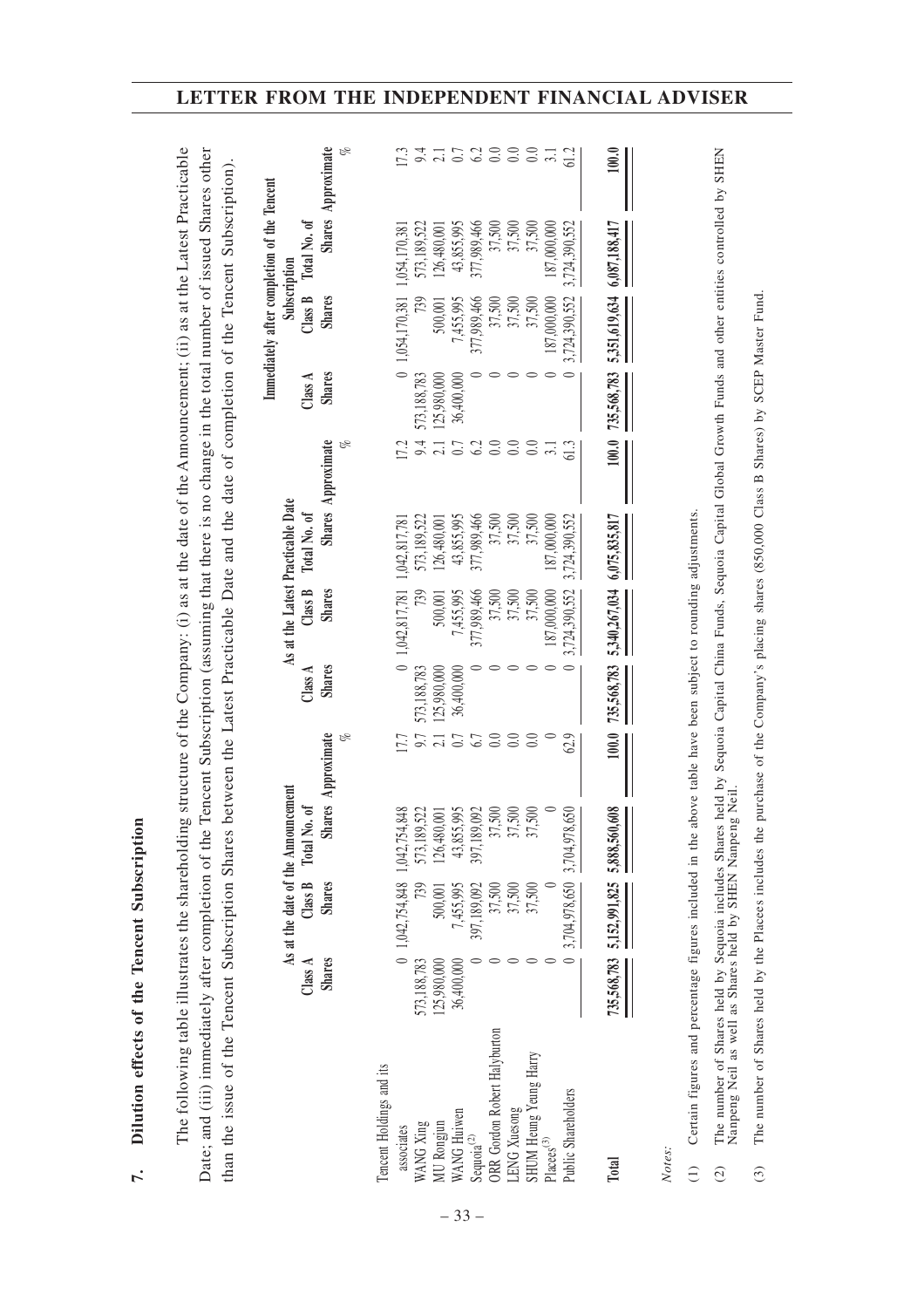As demonstrated in the table above, Tencent Holdings and its associates will remain as the substantial Shareholder immediately after completion of the Tencent Subscription. Shareholdings held by public Shareholders decreased from approximately 62.9% as at the date of the Announcement to approximately 61.3% as at the Latest Practicable Date (after completion of the Top-up Placing and the Exercise which took place in April and May 2021) and will slightly decrease further to approximately 61.2% immediately after completion of the Tencent Subscription. Save for the Top-up Placing, the 2025 Notes, the 2030 Notes and the Bonds Issues, the Company has not conducted any equity or debt fund-raising activity in the past 12 months immediately preceding the Latest Practicable Date. Having considered (a) the reasons for and benefits of the Tencent Subscription as discussed in the section headed "2. Background to and reasons for the Tencent Subscription Agreement" above; (b) the Tencent Subscription Price is considered to be fair and reasonable as discussed under the section headed "5. Evaluation of the Tencent Subscription Price" above; and (c) the enhancement in the working capital and financial position of the Group immediately after completion of the Tencent Subscription as discussed in the section headed "6. Financial effects of the Tencent Subscription" above, we consider such dilution to be acceptable.

#### **OPINION AND RECOMMENDATION**

Having taken into account the above principal factors, we consider that the terms of the Tencent Subscription Agreement are on normal commercial terms and are fair and reasonable so far as the Independent Shareholders are concerned, and the Tencent Subscription, while not in the ordinary and usual course of business of the Group, is in the interests of the Company and the Shareholders as a whole. Accordingly, we advise the Independent Board Committee to recommend, and we ourselves recommend, the Independent Shareholders to vote in favour of the relevant ordinary resolution(s) to be proposed at the AGM.

> Yours faithfully, for and on behalf of **SOMERLEY CAPITAL LIMITED Jenny Leung** *Director*

*Ms. Jenny Leung is a licensed person and responsible officer of Somerley registered with the Securities and Futures Commission to carry out Type 6 (advising on corporate finance) regulated activity under the SFO and has participated in the provision of independent financial advisory services for various transactions involving companies listed in Hong Kong.*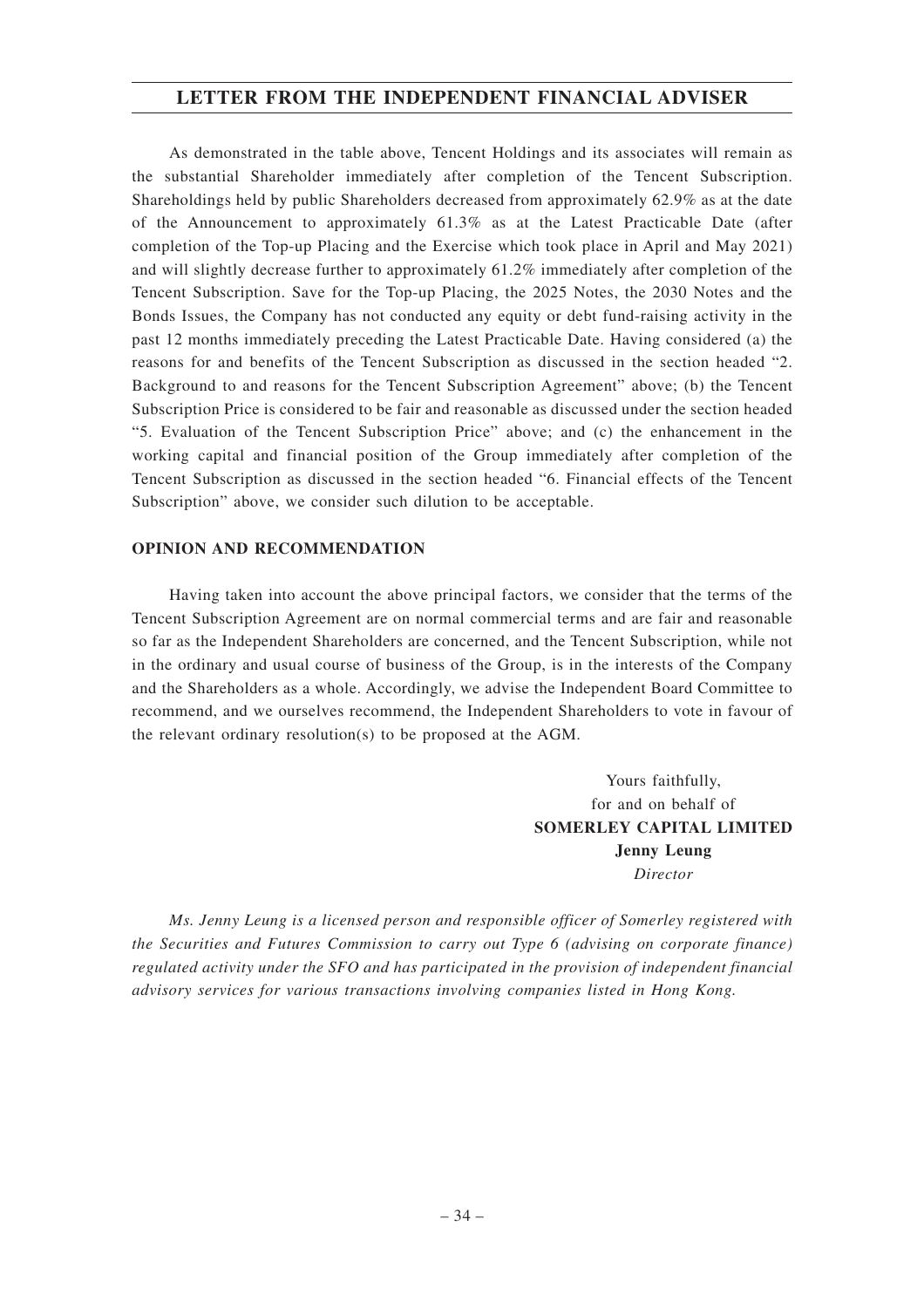### **1. RESPONSIBILITY STATEMENT**

This circular, for which the Directors collectively and individually accept full responsibility, includes particulars given in compliance with the Listing Rules for the purpose of giving information with regard to the Company. The Directors, having made all reasonable enquiries, confirm that to the best of their knowledge and belief the information contained in this circular is accurate and complete in all material respects and not misleading or deceptive, and there are no other matters the omission of which would make any statement in this circular misleading.

## **2. DISCLOSURE OF INTERESTS AND SHORT POSITIONS IN SHARES AND UNDERLYING SHARES**

To the best of the knowledge of the Directors, as at the Latest Practicable Date, the following Director had interests in the Shares (within the meaning of Part XV of the SFO) of the Company which were required to be (i) notified to the Company and the Stock Exchange pursuant to Divisions 7 and 8 of Part XV of the SFO (including interests which he was taken or deemed to have under such provisions of the SFO); (ii) entered in the registered referred to in section 352 of the SFO pursuant thereto; or (iii) notified to the Company and the Stock Exchange pursuant to the Model Code for Securities Transactions by Directors of Listed Issuers (the "**Model Code**") set out in Appendix 10 to the Listing Rules as adopted by the Company:

| Name of<br>Director or<br>chief executive | Nature of interest $^{(1)}$                 | Relevant<br>company    | Number and<br>class of<br>securities | Approximate<br>percentage of<br>interest in<br>each class of<br>Shares <sup>(7)</sup> |
|-------------------------------------------|---------------------------------------------|------------------------|--------------------------------------|---------------------------------------------------------------------------------------|
| WANG $\mathrm{Xing}^{(2)}$                | Beneficiary and founder<br>of a Trust $(L)$ | Trust                  | 489,600,000<br>Class A Shares        | 66.56%                                                                                |
|                                           | Interest in controlled<br>corporation $(L)$ | Songtao Limited        | 489,600,000<br>Class A Shares        | 66.56%                                                                                |
|                                           | Interest in controlled<br>corporation $(L)$ | Crown Holdings         | 489,600,000<br>Class A Shares        | 66.56%                                                                                |
|                                           | Interest in controlled<br>corporation $(L)$ | <b>Shared Patience</b> | 83,588,783<br>Class A Shares         | 11.36%                                                                                |
|                                           |                                             |                        | 739 Class B<br><b>Shares</b>         | $0.00\%$                                                                              |

#### **Interests of Directors and Chief Executives in the Company**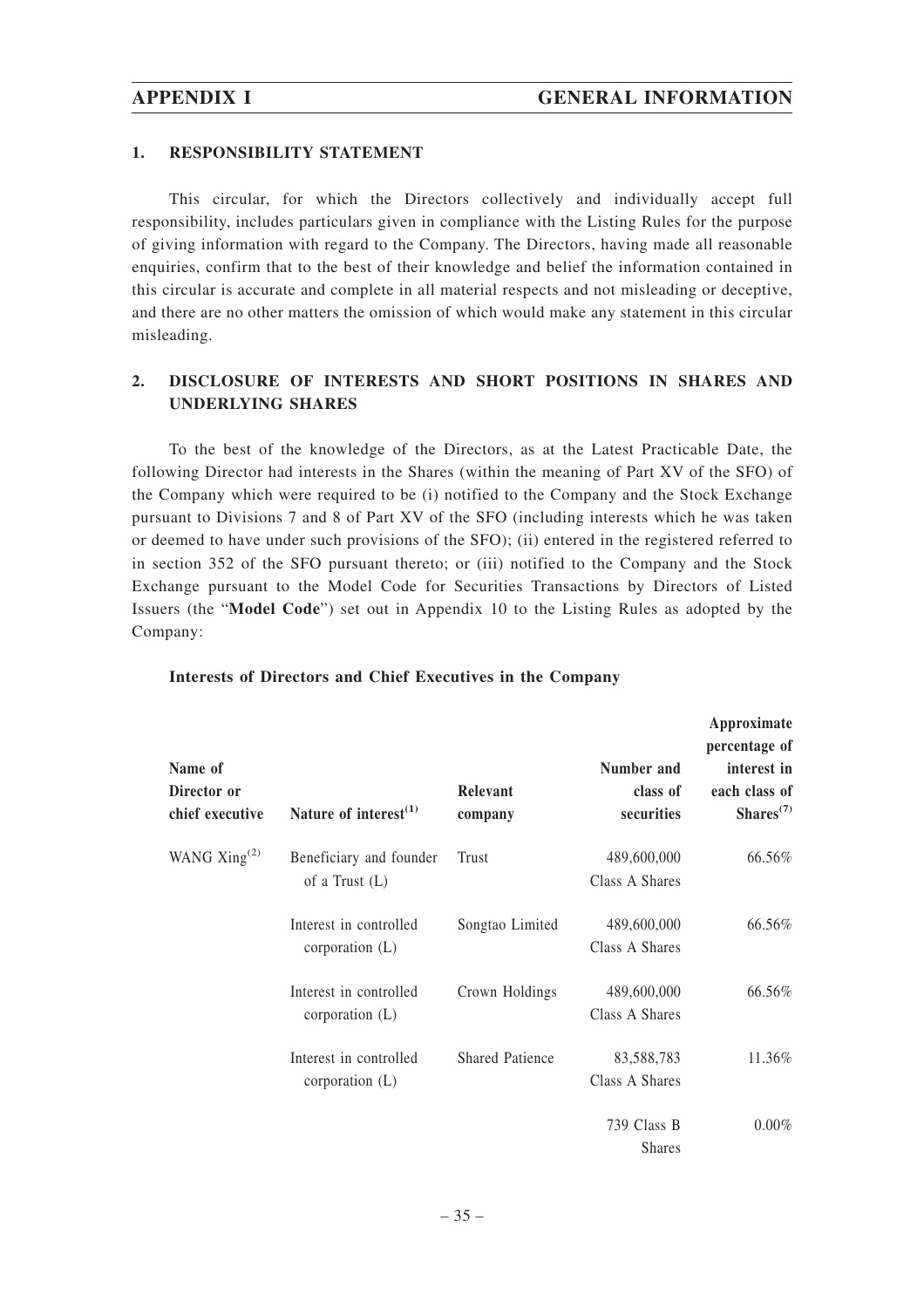# **APPENDIX I GENERAL INFORMATION**

| Name of<br>Director or<br>chief executive | Nature of interest $(1)$                    | Relevant<br>company               | Number and<br>class of<br>securities | Approximate<br>percentage of<br>interest in<br>each class of<br>Shares <sup>(7)</sup> |
|-------------------------------------------|---------------------------------------------|-----------------------------------|--------------------------------------|---------------------------------------------------------------------------------------|
| MU Rongjun $^{(3)}$                       | Beneficiary and founder<br>of a Trust $(L)$ | Trust                             | 118,650,000<br>Class A Shares        | 16.13%                                                                                |
|                                           | Interest in controlled<br>corporation (L)   | Day One<br>Holdings<br>Limited    | 118,650,000<br>Class A Shares        | 16.13%                                                                                |
|                                           | Interest in controlled<br>corporation $(L)$ | Charmway<br>Enterprises           | 118,650,000<br>Class A Shares        | 16.13%                                                                                |
|                                           | Interest in controlled<br>corporation (L)   | Shared Vision                     | 7,330,000<br>Class A Shares          | 1.00%                                                                                 |
|                                           |                                             |                                   | 500,001 Class<br><b>B</b> Shares     | 0.01%                                                                                 |
|                                           | Beneficial Interest (L)                     |                                   | 5,499,999<br>Class B Shares          | 0.10%                                                                                 |
| <b>WANG</b><br>Huiwen <sup>(4)</sup>      | Beneficiary and founder<br>of a Trust $(L)$ | Trust                             | 36,400,000<br>Class A Shares         | 4.95%                                                                                 |
|                                           |                                             |                                   | 2,134,660<br>Class B Shares          | 0.04%                                                                                 |
|                                           | Interest in controlled<br>corporation (L)   | Aim Mars<br>Investment<br>Limited | 36,400,000<br>Class A Shares         | 4.95%                                                                                 |
|                                           |                                             |                                   | 2,134,660<br>Class B Shares          | 0.04%                                                                                 |
|                                           | Interest in controlled<br>corporation (L)   | Kevin Sunny                       | 36,400,000<br>Class A Shares         | 4.95%                                                                                 |
|                                           |                                             |                                   | 2,134,660<br>Class B Shares          | 0.04%                                                                                 |
|                                           | Interest in controlled<br>corporation (L)   | Galileo Space<br>Limited          | 5,321,335<br>Class B Shares          | 0.10%                                                                                 |
|                                           |                                             |                                   | 12,822,605<br>Class B Shares         | 0.24%                                                                                 |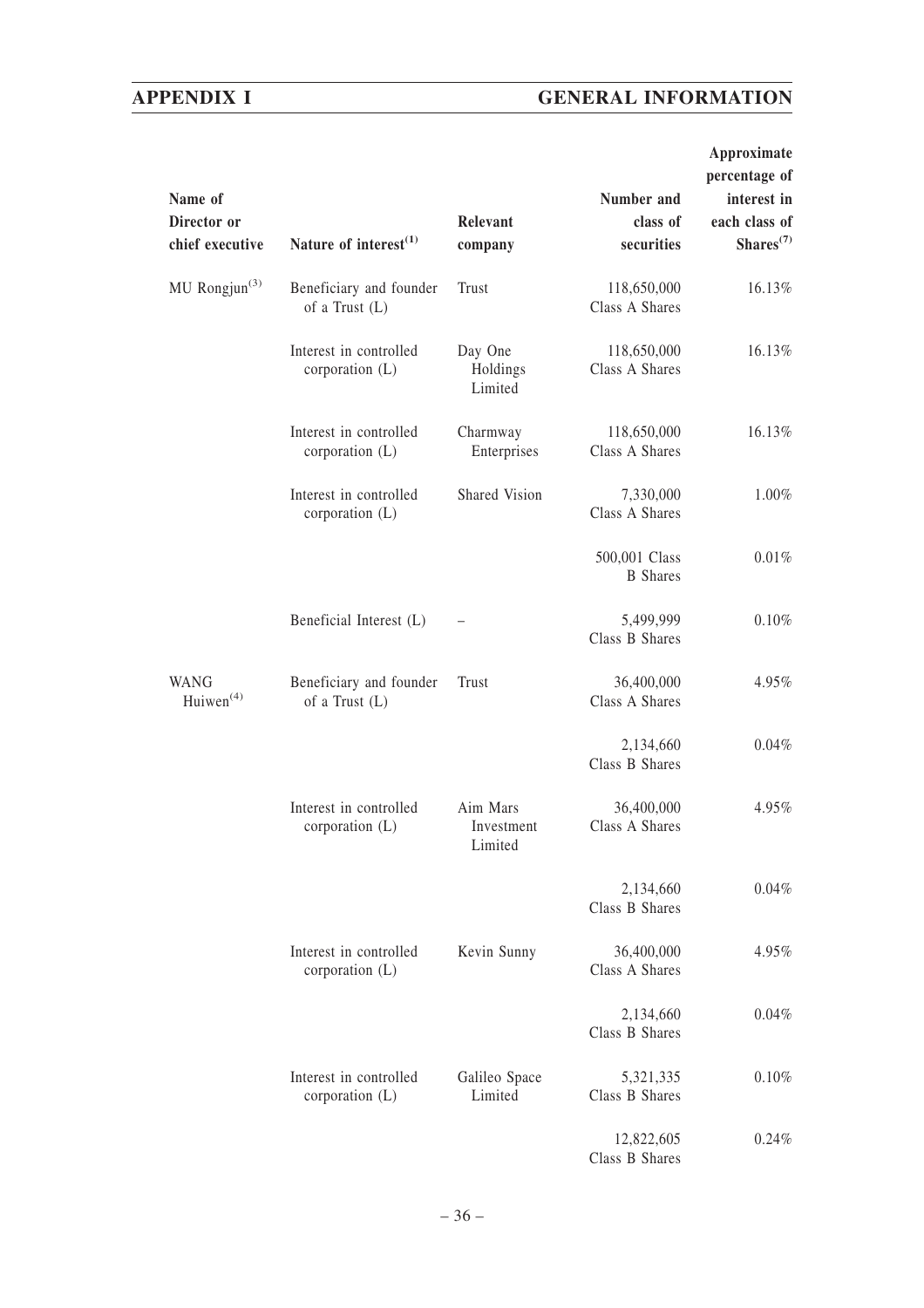## **APPENDIX I GENERAL INFORMATION**

| Name of<br>Director or<br>chief executive          | Nature of interest <sup>(1)</sup>          | Relevant<br>company                                                                                                 | Number and<br>class of<br>securities | Approximate<br>percentage of<br>interest in<br>each class of<br>Shares <sup>(7)</sup> |
|----------------------------------------------------|--------------------------------------------|---------------------------------------------------------------------------------------------------------------------|--------------------------------------|---------------------------------------------------------------------------------------|
| <b>SHEN Nanpeng</b><br>$Neil^{(5)}$                | Interest in controlled<br>corporations (L) | Sequoia Capital<br>China Funds,<br>Sequoia Capital<br>Global Growth<br>Funds and<br>Other<br>Controlled<br>Entities | 367,269,854<br>Class B Shares        | 6.88%                                                                                 |
|                                                    | Beneficial interest (L)                    |                                                                                                                     | 10,719,612<br>Class B Shares         | 0.20%                                                                                 |
|                                                    | Other $(L)$                                | <b>SCEP Master</b><br>Fund                                                                                          | 850,000 Class<br><b>B</b> Shares     | 0.02%                                                                                 |
| ORR Gordon<br>Robert<br>Halyburton <sup>(6)</sup>  | Beneficial interest (L)                    |                                                                                                                     | 60,000 Class B<br><b>Shares</b>      | 0.00%                                                                                 |
| <b>LENG</b><br>Xuesong $^{(6)}$                    | Beneficial interest (L)                    |                                                                                                                     | 60,000 Class B<br><b>Shares</b>      | 0.00%                                                                                 |
| <b>SHUM Heung</b><br>Yeung<br>Harry <sup>(6)</sup> | Beneficial interest (L)                    |                                                                                                                     | 60,000 Class B<br><b>Shares</b>      | 0.00%                                                                                 |

*Notes:*

(1) The letter "L" denotes the person's Long Position in such Shares.

- (2) Crown Holdings is wholly owned by Songtao Limited. The entire interest in Songtao Limited is held through a trust which was established by Wang Xing (as settlor) for the benefit of Wang Xing and his family. Wang Xing is deemed to be interested in the 489,600,000 Class A Shares held by Crown Holdings under the SFO. Shared Patience is wholly owned by Wang Xing.
- (3) Charmway Enterprises is wholly owned by Day One Holdings Limited. The entire interest in Day One Holdings Limited is held through a trust which was established by Mu Rongjun (as settlor) for the benefit of Mu Rongjun and his family. Mu Rongjun is deemed to be interested in the 118,650,000 Class A Shares held by Charmway Enterprises under the SFO. Shared Vision is wholly owned by Mu Rongjun. Mu Rongjun was granted RSUs equivalent to 1,000,000 Class B Shares and options with respect to 5,000,000 Class B Shares under the Pre-IPO ESOP subject to vesting/exercise. As at the Latest Practicable Date, 500,001 Class B Shares were issued to Shared Vision with respect to the vesting of 500,001 RSUs granted to Mu Rongjun under the Pre-IPO ESOP.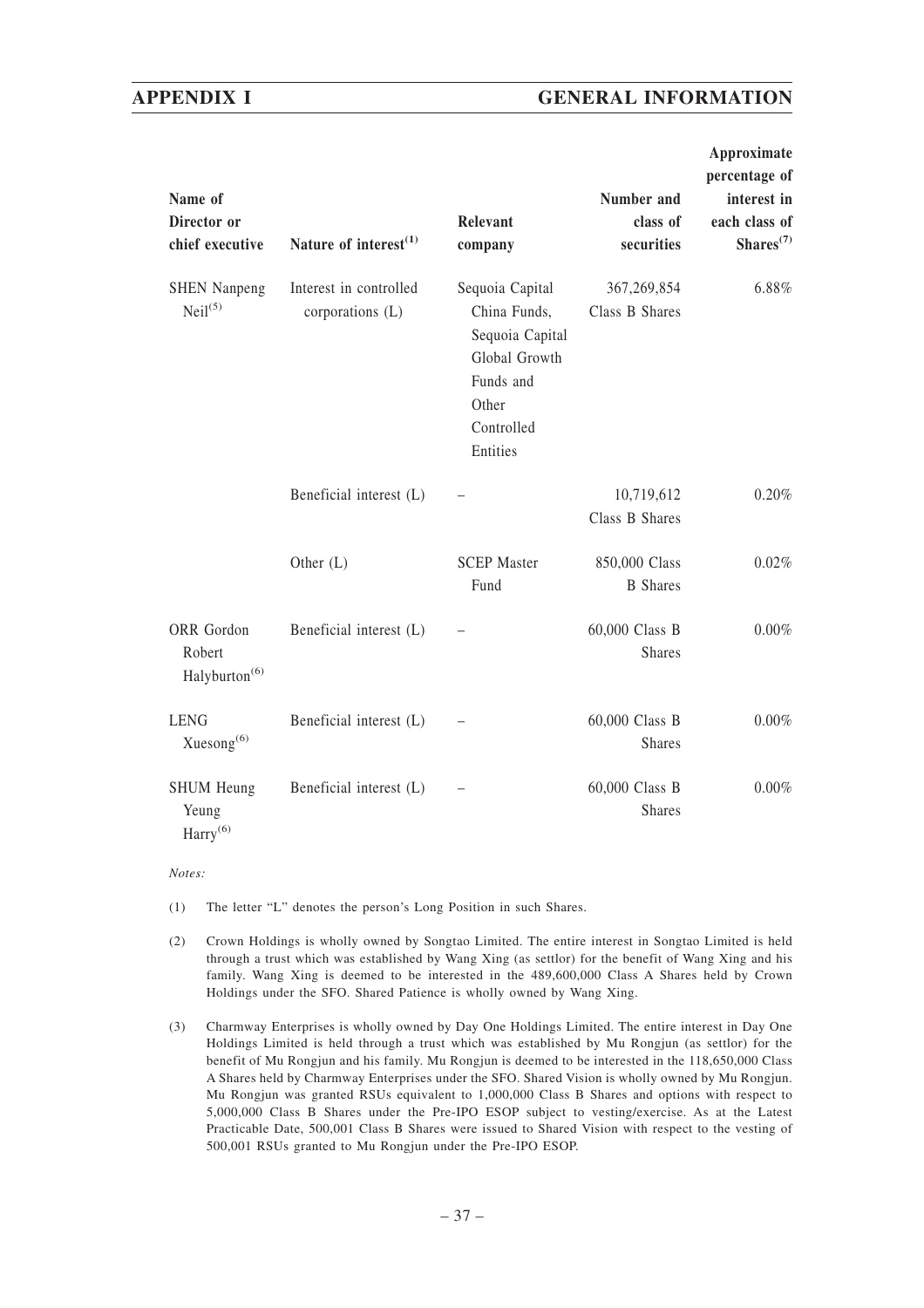- (4) Kevin Sunny is wholly owned by Aim Mars Investment Limited. The entire interest in Aim Mars Investment Limited is held through a trust established by Wang Huiwen (as settlor) for the benefit of Wang Huiwen and his family. Wang Huiwen is deemed to be interested in the 36,400,000 Class A Shares held by Aim Mars Investment Limited under the SFO. Galileo Space Limited is wholly-controlled by Wang Huiwen. Wang Huiwen was granted RSUs equivalent to 15,700,000 Class B Shares, and options with respect to 7,578,600 Class B Shares under the Pre-IPO ESOP. As at the Latest Practicable Date, (i) 972,160 Class B Shares were issued to Kevin Sunny with respect to the exercise of 972,160 share options; and 1,162,500 Class B Shares were issued to Kevin Sunny with respect to the vesting 1,162,500 RSUs under the Pre-IPO ESOP; (ii) 1,550,500 Class B Shares were issued to Galileo Space Limited with respect to the exercise of 1,550,500 share options; and 6,770,835 Class B Shares were issued to Galileo Space Limited with respect to the vesting 6,770,835 RSUs under the Pre-IPO ESOP.
- (5) Sequoia Capital China Funds refers to Sequoia Capital China I, L.P., Sequoia Capital China Partners Fund I, L.P., Sequoia Capital China Principals Fund I, L.P., Sequoia Capital China II, L.P., Sequoia Capital China Partners Fund II, L.P., Sequoia Capital China Principals Fund II, L.P., Sequoia Capital 2010 CV Holdco, Ltd., SCC Venture V Holdco I, Ltd., SCC Venture VI Holdco, Ltd., SCC Venture VI Holdco B, Ltd., SCC Growth 2010-Top Holdco, Ltd., Sequoia Capital 2010 CGF Holdco, Ltd., SCC Growth IV Holdco A, Ltd. and Sequoia Capital China Growth Fund IV, L.P. (which hold approximately 0.72%, 0.08%, 0.11%, 2.20%, 0.06%, 0.37%, 0.56%, 0.005%, 0.03%, 0.007%, 0.84%, 0.02%, 0.02% and 0.11%, respectively, of the outstanding Shares), and Sequoia Capital Global Growth Funds refers to Sequoia Capital Global Growth Fund, L.P., Sequoia Capital Global Growth Principals Fund, L.P. and SC GGFII Holdco, Ltd. (which hold approximately 0.33%, 0.01% and 0.46%, respectively, of the outstanding Shares). The Sequoia Capital China Funds and the Sequoia Capital Global Growth Funds may act together with respect of the holding, disposal and casting of voting rights of the Shares.

The general partner of each of Sequoia Capital China I, L.P., Sequoia Capital China Partners Fund I, L.P. and Sequoia Capital China Principals Fund I, L.P. is Sequoia Capital China Management I, L.P. ("SCC Management I"). The general partner of each of Sequoia Capital China II, L.P., Sequoia Capital China Partners Fund II, L.P. and Sequoia Capital China Principals Fund II, L.P. is Sequoia Capital China Management II, L.P. ("SCC Management II"). The sole shareholder of Sequoia Capital 2010 CV Holdco, Ltd. is Sequoia Capital China Venture 2010 Fund, L.P., whose general partner is SC China Venture 2010 Management, L.P. ("SCCV 2010 Management"). The sole shareholder of SCC Venture V Holdco I, Ltd. is Sequoia Capital China Venture Fund V, L.P., whose general partner is SC China Venture V Management, L.P. ("SCCV V Management"). The sole shareholder of each of SCC Venture VI Holdco, Ltd. and SCC Venture VI Holdco B, Ltd. is Sequoia Capital China Venture Fund VI, L.P., whose general partner is SC China Venture VI Management, L.P. ("SCCV VI Management"). The controlling shareholder of SCC Growth 2010-Top Holdco, Ltd. and the sole shareholder of Sequoia Capital 2010 CGF Holdco, Ltd. is Sequoia Capital China Growth 2010 Fund, L.P. ("China Growth Fund 2010"), whose general partner is SC China Growth 2010 Management, L.P. ("SCCGF 2010 Management"). In respect of the casting of votes held by China Growth Fund 2010 in SCC Growth 2010-Top Holdco, Ltd., China Growth Fund 2010 is accustomed to act in accordance with the instructions of Sequoia Capital China Growth Fund I, L.P., whose general partner is Sequoia Capital China Growth Fund Management I, L.P. ("SCCGF Management I"). The sole shareholder of SCC Growth IV Holdco A, Ltd. is Sequoia Capital China Growth Fund IV, L.P., whose general partner is SC China Growth IV Management, L.P. ("SCCGF IV Management" and, together with SCC Management I, SCC Management II, SCCV 2010 Management, SCCV V Management, SCCV VI Management, SCCGF 2010 Management and SCCGF Management I, collectively, the "General Partners"). The general partner of each of the General Partners is SC China Holding Limited, which is a wholly owned subsidiary of SNP China Enterprises Limited. Neil Nanpeng Shen is the sole shareholder of SNP China Enterprises Limited, and has a beneficial interest of 10,719,612 Class B Shares. Other Controlled Entities refers to URM Management Limited and N&J Investment Holdings Limited (which hold approximately 0.0013% and 0.11%, respectively, of the outstanding Shares) and are controlled by Neil Nanpeng Shen.

In view of the above, the Sequoia Capital China Funds and the Sequoia Capital Global Growth Funds are deemed to be interested in the Shares held by each other and by Neil Nanpeng Shen and Other Controlled Entities and vice versa; and is therefore each deemed to be interested in approximately 6.22% interest in the share capital of the Company (or approximately 7.08% of the total issued Class B Shares). In addition, Mr. Shen is deemed interested in the shares held by SCEP Master Fund through his deemed interests in the investment manager of SCEP Master Fund pursuant to Part XV of the SFO, which hold approximately 0.01% of the outstanding Shares or 0.02% of the total issued Class B Shares.

- (6) Each of the independent non-executive Directors, namely Orr Gordon Robert Halyburton, Leng Xuesong and Shum Heung Yeung Harry was granted RSUs equivalent to 60,000 Class B Shares under the Post-IPO Share Award Scheme.
- (7) As at the Latest Practicable Date, the Company had 6,075,835,817 issued Shares in total, comprising of 735,568,783 Class A Shares and 5,340,267,034 Class B Shares. The above calculation is based on the total number of relevant class of Shares or the total number of Shares in issue as of the Latest Practicable Date.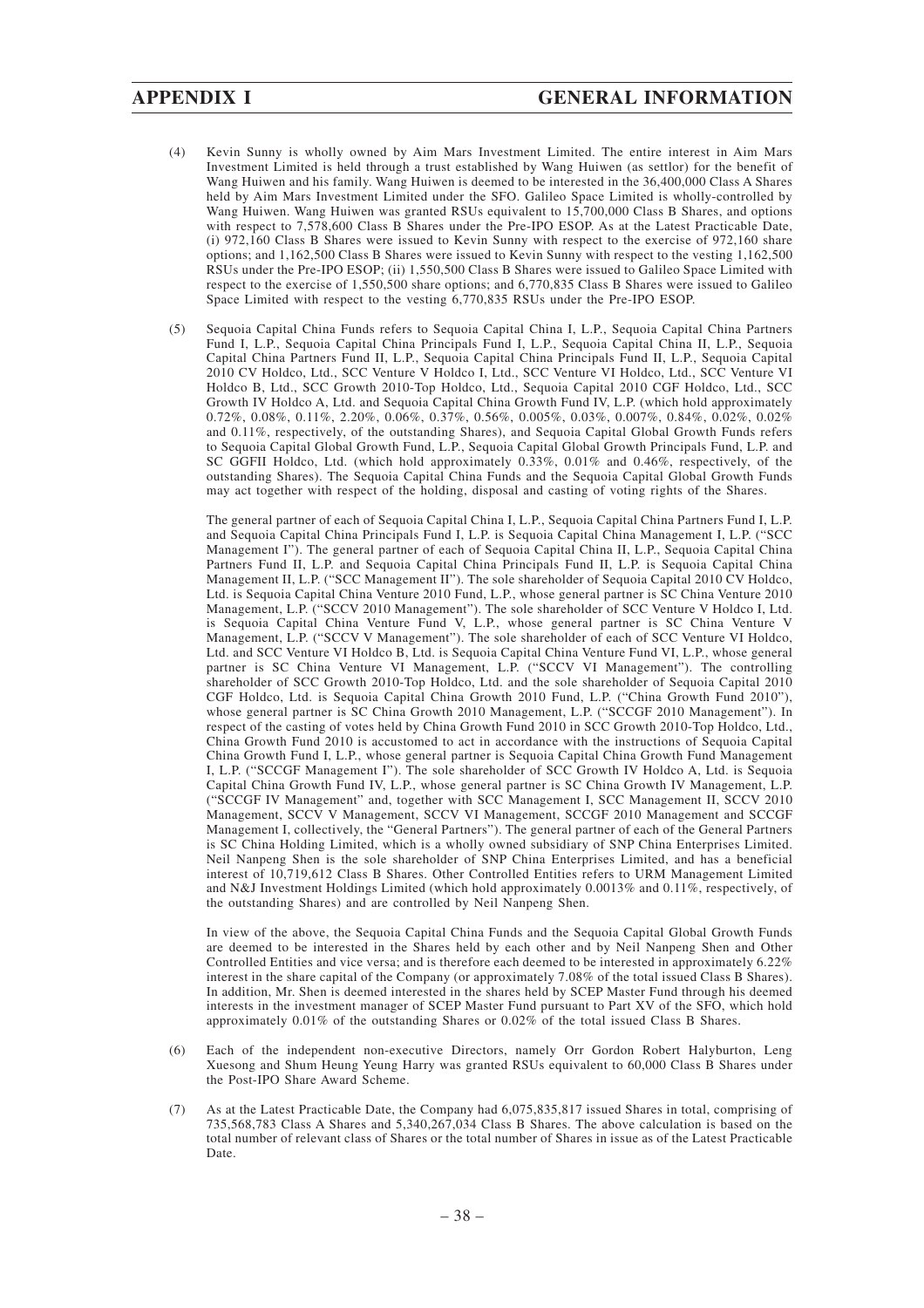## **APPENDIX I GENERAL INFORMATION**

#### **Interests of Directors and Chief Executives in Associated Corporations of the Company**

None of the Directors or chief executives of the Company had interests and short positions in shares, underlying shares or debentures in associated corporations of the Company as of the Latest Practicable Date.

Save as disclosed above, to the best of the knowledge of the Directors, as at the Latest Practicable Date, none of the Directors and the chief executive of the Company had any interest or short position in the shares, underlying shares or debentures of the Company or any of its associated corporations (within the meaning of Part XV of the SFO) which were required to be (i) notified to the Company and the Stock Exchange pursuant to Divisions 7 and 8 of Part XV of the SFO (including interests which they were taken or deemed to have under such provisions of the SFO); (ii) entered in the registered referred to in section 352 of the SFO pursuant thereto; or (iii) notified to the Company and the Stock Exchange pursuant to the Model Code.

Save for the foregoing, to the best of the knowledge of the Directors, as at the Latest Practicable Date, none of the Directors was a director or employee of any company which had an interest or short position in the Shares or underlying Shares which would fall to be disclosed to the Company under the provisions of Divisions 2 and 3 of Part XV of the SFO.

#### **3. DIRECTORS' COMPETING INTERESTS**

As at the Latest Practicable date, no Director had any interest in any business apart from the Group's business which competed or would be likely to compete, either directly or indirectly, with the Group's business.

#### **4. DIRECTORS' AND EXPERT'S INTERESTS IN ASSETS**

None of the Directors or the expert (as named in this circular) had any interest, direct or indirect, in any asset which had, since December 31, 2020 (being the date to which the latest published audited consolidated financial statements of the Group were made up) and up to the Latest Practicable Date, been acquired or disposed of by or leased to any member of the Group or which were, as at the Latest Practicable Date, proposed to be acquired or disposed of by or leased to any member of the Group.

#### **5. DIRECTORS' SERVICE CONTRACTS**

As at the Latest Practicable Date, none of the Directors had any existing or proposed service contract with any member of the Group, excluding service contracts expiring or determinable by such member of the Group within one year without payment of compensation (other than statutory compensation).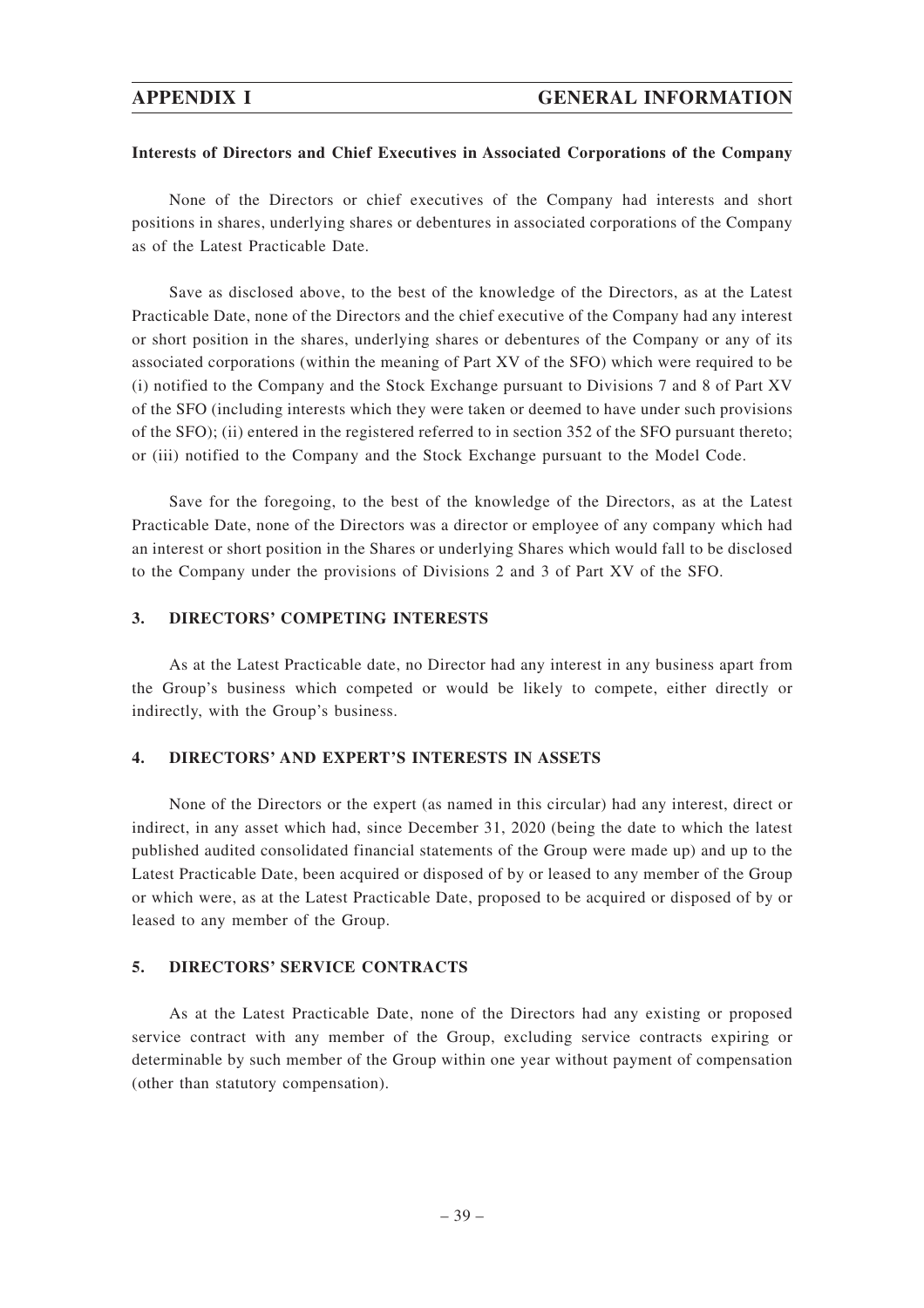## **6. DIRECTORS' INTERESTS IN CONTRACT OR ARRANGEMENT SIGNIFICANT TO THE GROUP**

None of the Directors was materially interested, directly or indirectly, in any contract or arrangement entered into by any member of the Group subsisting as at the Latest Practicable Date and which was significant in relation to the business of the Group.

## **7. EXPERT QUALIFICATION AND CONSENT**

The qualification of the experts who have been named in this circular and have given opinions or advice which are contained herein is set out below:

| <b>Name</b> | <b>Oualification</b>                                                                                                                                                                               |
|-------------|----------------------------------------------------------------------------------------------------------------------------------------------------------------------------------------------------|
| Somerley    | A corporation licensed by the Securities and Futures<br>Commission to carry out Type 1 (dealing in securities) and<br>Type 6 (advising on corporate finance) regulated activities<br>under the SFO |

Somerley has given and has not withdrawn its written consent to the issue of this circular with the inclusion herein of its letter and/or references to its name, in the form and context in which they appear.

As at the Latest Practicable Date, Somerley was not beneficially interested in the share capital of any member of the Group nor had any right, whether legally enforceable or not, to subscribe for or to nominate persons to subscribe for securities in any member of the Group, nor did it have any interest, directly or indirectly, in any asset which had been, since December 31, 2020, being the date to which the latest published audited financial statements of the Group were made up, acquired or disposed of by or leased to any member of the Group, or were proposed to be acquired or disposed of by or leased to any member of the Group.

## **8. MATERIAL ADVERSE CHANGE**

As at the Latest Practicable Date, the Directors were not aware of any material adverse change in the financial or trading position of the Group since December 31, 2020, being the date to which the latest published audited consolidated financial statements of the Group were made up.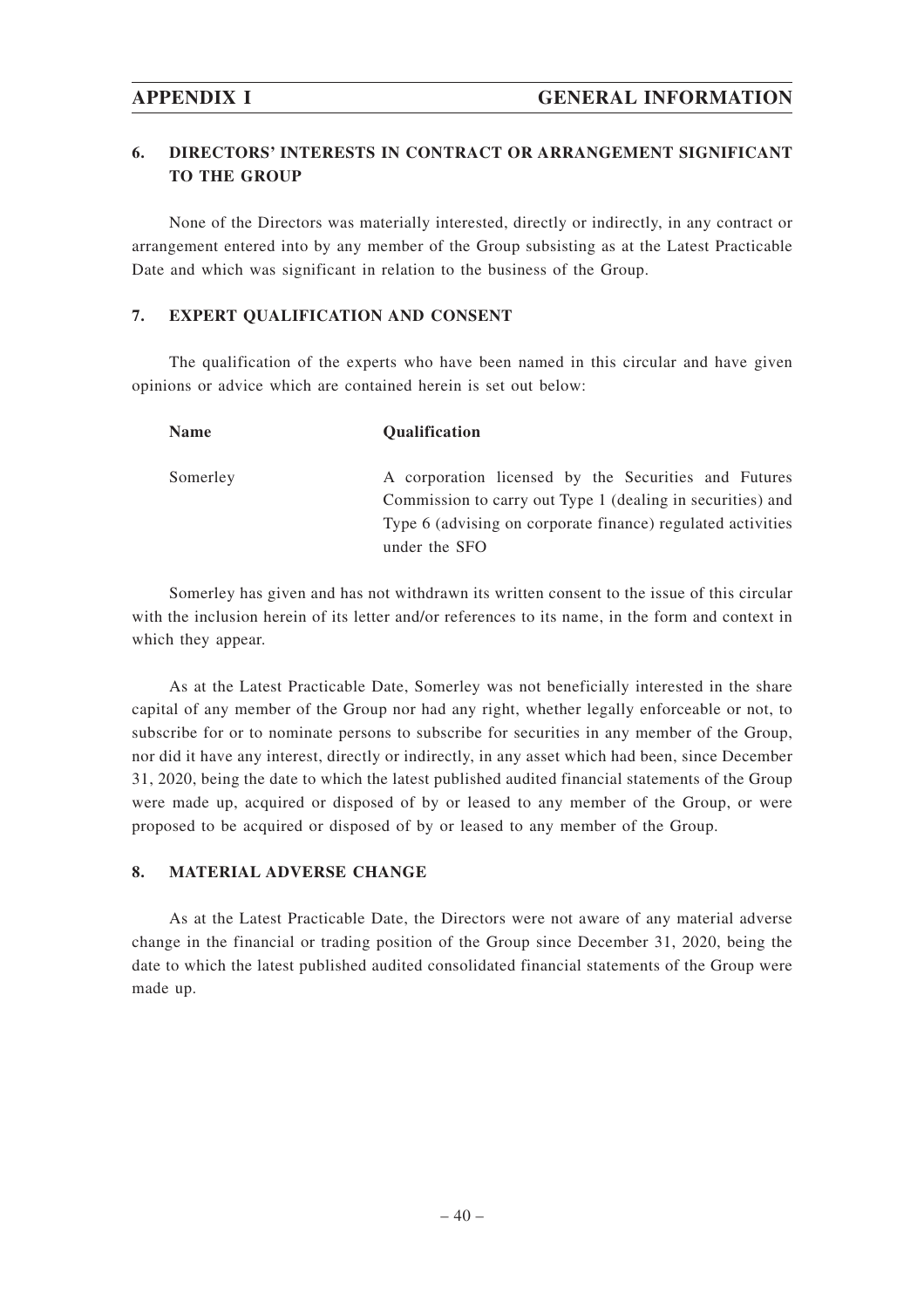## **9. DOCUMENTS AVAILABLE FOR INSPECTION**

Copies of the following documents will be available for inspection at the office of the Company at Level 54, Hopewell Centre, 183 Queen's Road East, Hong Kong during normal business hours from 9:00 a.m. to 5:00 p.m. on any Business Day from the date of this circular up to 14 days thereafter:

- (a) the Tencent Subscription Agreement; and
- (b) the written consent from the expert referred to under the paragraphs headed "Expert qualification and consent" in this appendix.

## **10. GENERAL**

- (a) The English text of this circular and the accompanying proxy form shall prevail over the Chinese text in the case of inconsistency.
- (b) The joint company secretaries of the Company are Ms. Xu Sijia and Ms. Lau Yee Wa.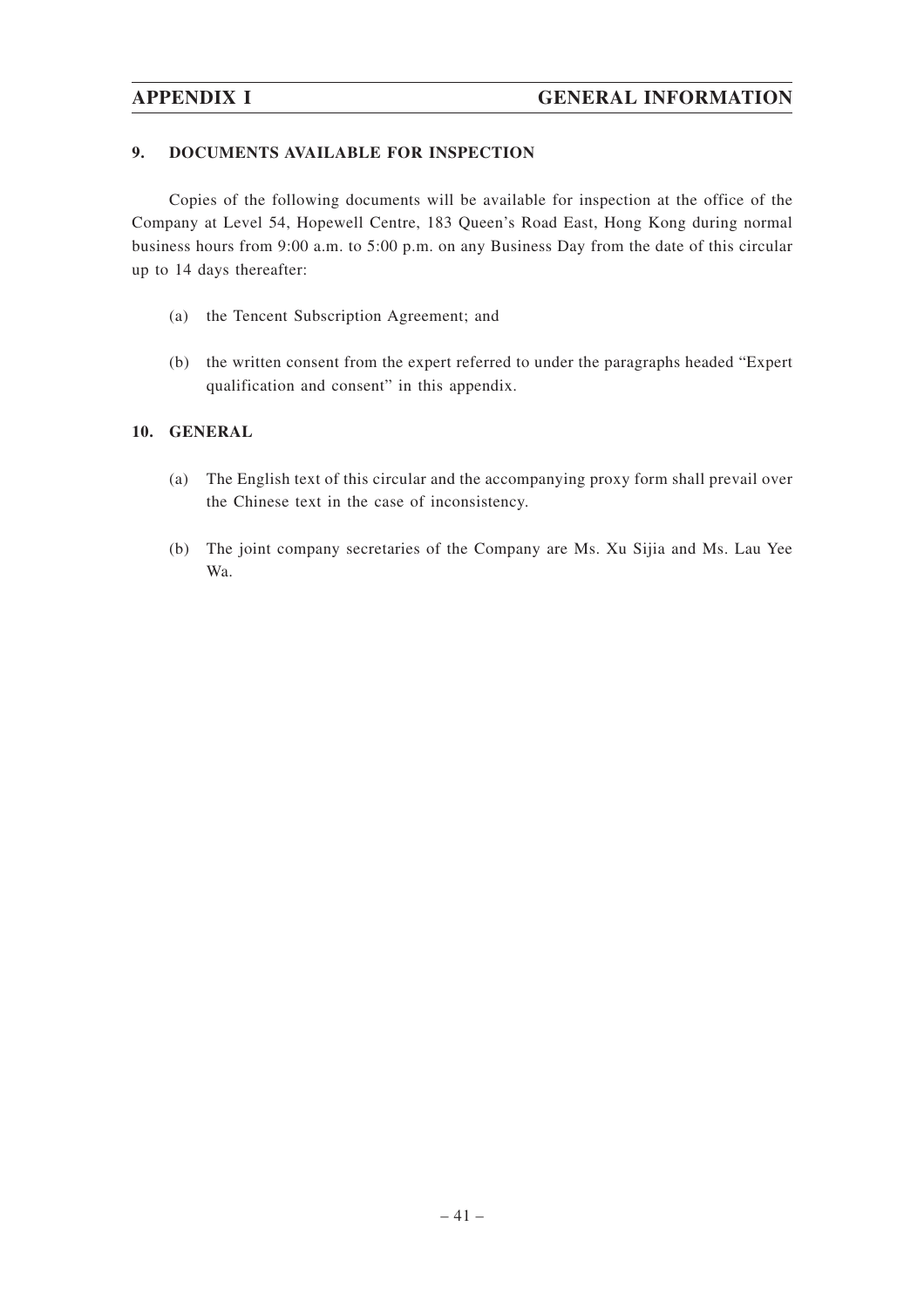*The following are the particulars (as required by the Listing Rules) of the retiring Directors proposed to be re-elected at the AGM.*

## **1. MR. WANG HUIWEN**

Wang Huiwen (王慧文), aged 42, is a Co-founder, an executive Director and a Senior Vice President of the Company. He is responsible for the on-demand delivery and certain new initiatives of the Company. After his withdrawal from his day-to-day management duties in the Company in December 2020, Mr. Wang is now performing his director's duties by devoting himself to the strategic planning, organizational growth and talent development of the Company.

Wang Huiwen has over 10 years of managerial and operational experience in the internet industry. Prior to cofounding the Company, he co-founded xiaonei.com (校內網), China's first college social network website, in December 2005 and worked there as co-founder from December 2005 to October 2006. xiaonei.com (校內網) was sold to China InterActive Corp in October 2006 which was later renamed as Renren Inc. (NYSE Ticker: RENN). In January 2009, Wang Huiwen co-founded taofang.com (淘房網) and worked there from June 2008 to October 2010. Wang Huiwen has become an independent non-executive director of Kuaishou Technology (HKEx Stock Code: 1024) since February 2021.

Wang Huiwen received his bachelor's degree in electronic engineering from Tsinghua University in July 2001.

Wang Huiwen has entered into a service contract with the Company for an initial term of three years with effect from the date of appointment or until the third annual general meeting of the Company since the Listing Date, whichever is sooner, subject to retirement by rotation and re-election at the annual general meeting of the Company in accordance with the Articles of Association until terminated in accordance with such service contract. On April 12, 2021, such service contract was automatically renewed. Pursuant to the service contract, he is not entitled to receive an annual salary in his capacity as an executive Director.

As at the Latest Practicable Date, Wang Huiwen has (i) in his capacity as the founder and settlor of a trust, deemed interests in 36,400,000 Class A Shares and 2,134,660 Class B Shares held by a controlled corporation, Kevin Sunny Holding Limited; (ii) 5,321,335 Class B Shares held by a controlled corporation, Galileo Space Limited; (iii) RSUs equivalent to 7,766,665 Class B Shares granted pursuant to Pre-IPO ESOP; and (iv) share options with respect to 5,055,940 Class B Shares granted pursuant to Pre-IPO ESOP, which, in aggregate, represent approximately 0.93% of the total issued share capital of the Company (on a one share one vote basis) within the meaning of Part XV of the SFO.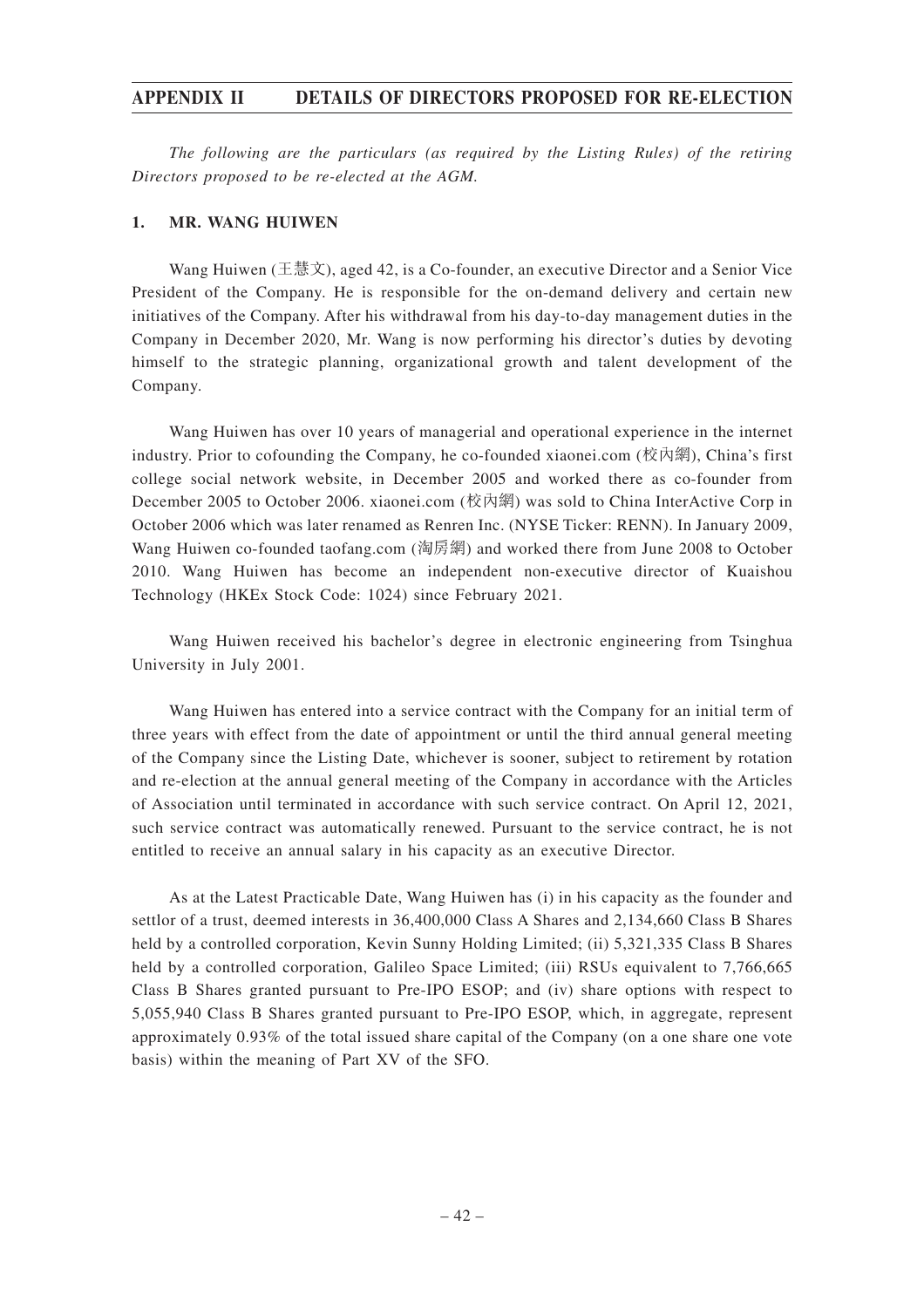Save as disclosed above, Wang Huiwen has not held any directorship in the last three years in other public companies the securities of which are listed on any securities market in Hong Kong or overseas and does not have any other relationships with any Directors, senior management, substantial or controlling Shareholders and does not hold any other position with the Company or other members of the Group.

Save as disclosed above, Wang Huiwen has confirmed that there is no other information required to be brought to the attention of the Shareholders and the Company or to be disclosed pursuant to Rule 13.51(2) of the Listing Rules in relation to his re-election as Director.

## **2. MR. LAU CHI PING MARTIN**

Lau Chi Ping Martin (劉熾平), aged 48, is a non-executive Director. He was appointed as Director in October 2017 and is responsible for providing advice on business and investment strategies, general market trends, and other matters subject to the Board guidance and approval.

Lau Chi Ping Martin joined Tencent (HKEx Stock Code: 700) in February 2005 as the Chief Strategy and Investment Officer. In February 2006, Lau Chi Ping Martin was promoted as the president of Tencent to manage the day-today operation of Tencent. In March 2007, he was appointed as an executive director of Tencent. Prior to joining Tencent, Lau Chi Ping Martin was an executive director at Goldman Sachs (Asia) L.L.C.'s investment banking division and the Chief Operating Officer of its Telecom, Media and Technology Group. Prior to that, he worked at McKinsey & Company, Inc. as a management consultant.

Lau Chi Ping Martin received a Bachelor of Science degree in Electrical Engineering from the University of Michigan in July 1994, a Master of Science degree in Electrical Engineering from Stanford University in July 1995 and an MBA degree from Kellogg Graduate School of Management, Northwestern University in June 1998.

In July 2011, Lau Chi Ping Martin was appointed as a non-executive director of Kingsoft Corporation Limited (HKEx Stock Code: 3888), an internet based software developer, distributor and software service provider listed in Hong Kong. In March 2014, Lau Chi Ping Martin was appointed as a director of JD.com, Inc. (NASDAQ Ticker: JD) (HKEx Stock: 9618). In March 2014 to August 2020, Lau Chi Ping Martin was appointed as a director of Leju Holdings Limited (NYSE Ticker: LEJU). In July 2016, Lau Chi Ping was appointed as a director of Tencent Music Entertainment Group (formerly known as China Music Corporation) (NYSE Ticker: TME). In December 2017, Lau Chi Ping Martin was appointed as a director of Vipshop Holdings Limited (NYSE Ticker: VIPS), an online discount retailer company listed on the New York Stock Exchange.

Lau Chi Ping Martin has entered into an appointment letter with the Company for an initial term of three years from September 7, 2018, being the date of the Prospectus, or until the third annual general meeting of the Company after the Listing Date, whichever is earlier, subject to retirement by rotation and re-election at the annual general meeting of the Company in accordance with the Articles of Association. On April 12, 2021, such appointment letter was renewed on similar terms for three years. Pursuant to the appointment letter, he is not entitled to receive an annual salary in his capacity as a non-executive Director.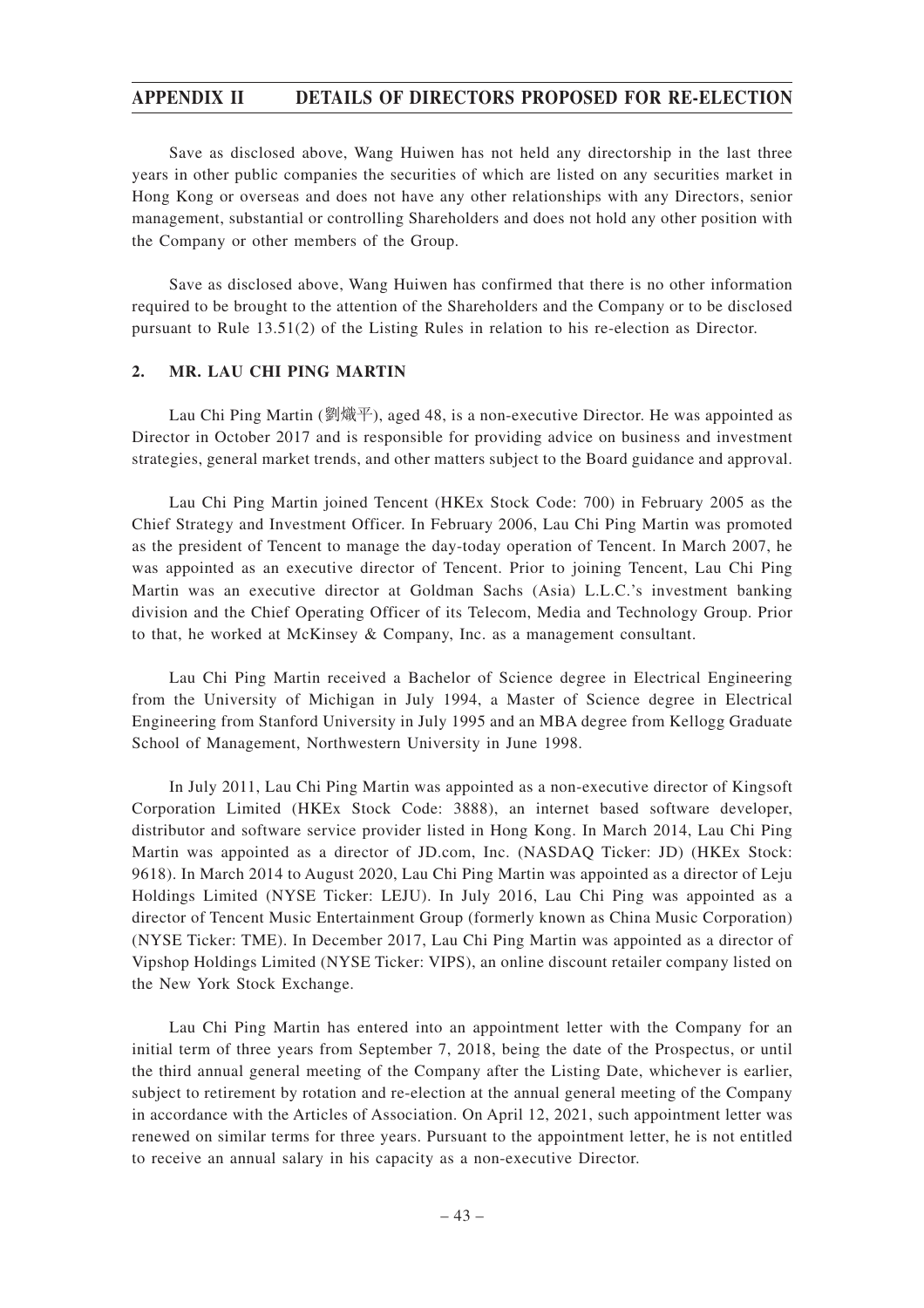Save as disclosed above, Lau Chi Ping Martin has not held any directorship in the last three years in other public companies the securities of which are listed on any securities market in Hong Kong or overseas and does not have any other relationships with any Directors, senior management, substantial or controlling Shareholders and does not hold any other position with the Company or other members of the Group.

Save as disclosed above, Lau Chi Ping Martin has confirmed that there is no other information required to be brought to the attention of the Shareholders and the Company or to be disclosed pursuant to Rule 13.51(2) of the Listing Rules in relation to his re-election as Director.

## **3. MR. NEIL NANPENG SHEN**

Neil Nanpeng Shen (沈南鵬), aged 53, is a non-executive Director. He was appointed as Director in October 2015 and is responsible for providing advice on investment and business strategies, financial discipline, and other matters subject to the Board guidance and approval.

Neil Nanpeng Shen founded Sequoia Capital China in September 2005 and has been serving as the founding managing partner since then. Prior to founding Sequoia Capital China, he co-founded Trip.com Group Ltd. (NASDAQ Ticker: TCOM), formerly Ctrip.com International, Ltd. (NASDAQ Ticker: CTRP), or Ctrip, a leading travel service provider in China, in 1999. Neil Nanpeng Shen served as Ctrip's president from August 2003 to October 2005 and its chief financial officer from 2000 to October 2005. Neil Nanpeng Shen also co-founded and served as non-executive Co-Chairman of Homeinns Hotel Group, a leading economy hotel chain in China, which commenced operations in July 2002.

Neil Nanpeng Shen received his bachelor's degree in applied mathematics from Shanghai Jiao Tong University in July 1988 and his master's degree from Yale University in November 1992.

Neil Nanpeng Shen has been an independent non-executive director of Trip.com Group Ltd. (NASDAQ Ticker: TCOM), formerly Ctrip.com International, Ltd. (NASDAQ Ticker: CTRP) since October 2008, a non-executive director of Ninebot Limited (SHSE Stock Code: 689009) since July 2015, a non-executive director of Noah Holdings Limited (NYSE Ticker: NOAH) since January 2016, a non-executive director of BTG Hotels Group Co., Ltd. (SHSE Stock Code: 600258) since January 2017 and an independent non-executive director of Pinduoduo Inc. (NASDAQ Ticker: PDD) since April 2018.

Neil Nanpeng Shen served as a non-executive director of China Renaissance Holdings Limited (HKEx Stock Code: 1911) from June 2018 to June 2020 and a non-executive director of 360 Security Technology Inc. (SHSE Stock Code: 601360) from February 2018 to May 2020.

On April 12, 2021, Neil Nanpeng Shen entered into an appointment letter with the Company on similar terms for three years, subject to retirement by rotation and re-election at the annual general meeting of the Company in accordance with the Articles of Association. Under the appointment letter, he is not entitled to receive annual salaries in his capacity as non-executive Directors.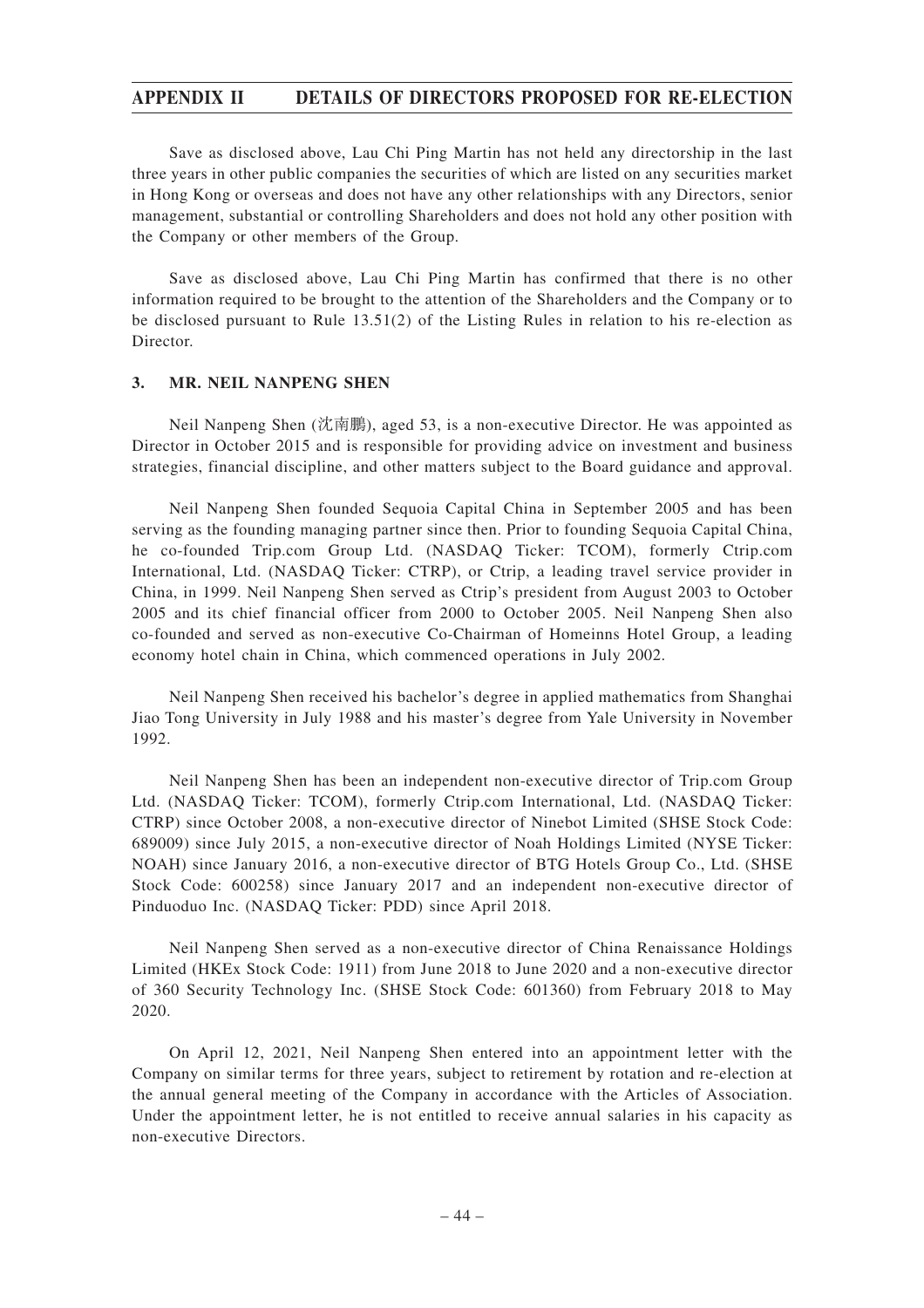Sequoia Capital China Funds refers to Sequoia Capital China I, L.P., Sequoia Capital China Partners Fund I, L.P., Sequoia Capital China Principals Fund I, L.P., Sequoia Capital China II, L.P., Sequoia Capital China Partners Fund II, L.P., Sequoia Capital China Principals Fund II, L.P., Sequoia Capital 2010 CV Holdco, Ltd., SCC Venture V Holdco I, Ltd., SCC Venture VI Holdco, Ltd., SCC Venture VI Holdco B, Ltd., SCC Growth 2010-Top Holdco, Ltd., Sequoia Capital 2010 CGF Holdco, Ltd., SCC Growth IV Holdco A, Ltd. and Sequoia Capital China Growth Fund IV, L.P., and Sequoia Capital Global Growth Funds refers to Sequoia Capital Global Growth Fund, L.P., Sequoia Capital Global Growth Principals Fund, L.P. and SC GGFII Holdco, Ltd. The Sequoia Capital China Funds and the Sequoia Capital Global Growth Funds may act together with respect of the holding, disposal and casting of voting rights of the Shares.

The general partner of each of Sequoia Capital China I, L.P., Sequoia Capital China Partners Fund I, L.P. and Sequoia Capital China Principals Fund I, L.P. is Sequoia Capital China Management I, L.P. ("SCC Management I"). The general partner of each of Sequoia Capital China II, L.P., Sequoia Capital China Partners Fund II, L.P. and Sequoia Capital China Principals Fund II, L.P. is Sequoia Capital China Management II, L.P. ("SCC Management II"). The sole shareholder of Sequoia Capital 2010 CV Holdco, Ltd. is Sequoia Capital China Venture 2010 Fund, L.P., whose general partner is SC China Venture 2010 Management, L.P. ("SCCV 2010 Management"). The sole shareholder of SCC Venture V Holdco I, Ltd. is Sequoia Capital China Venture Fund V, L.P., whose general partner is SC China Venture V Management, L.P. ("SCCV V Management"). The sole shareholder of each of SCC Venture VI Holdco, Ltd. and SCC Venture VI Holdco B, Ltd. is Sequoia Capital China Venture Fund VI, L.P., whose general partner is SC China Venture VI Management, L.P. ("SCCV VI Management"). The controlling shareholder of SCC Growth 2010-Top Holdco, Ltd. and the sole shareholder of Sequoia Capital 2010 CGF Holdco, Ltd. is Sequoia Capital China Growth 2010 Fund, L.P. ("China Growth Fund 2010"), whose general partner is SC China Growth 2010 Management, L.P. ("SCCGF 2010 Management"). In respect of the casting of votes held by China Growth Fund 2010 in SCC Growth 2010-Top Holdco, Ltd., China Growth Fund 2010 is accustomed to act in accordance with the instructions of Sequoia Capital China Growth Fund I, L.P., whose general partner is Sequoia Capital China Growth Fund Management I, L.P. ("SCCGF Management I"). The sole shareholder of SCC Growth IV Holdco A, Ltd. is Sequoia Capital China Growth Fund IV, L.P., whose general partner is SC China Growth IV Management, L.P. ("SCCGF IV Management" and, together with SCC Management I, SCC Management II, SCCV 2010 Management, SCCV V Management, SCCV VI Management, SCCGF 2010 Management and SCCGF Management I, collectively, the "General Partners"). The general partner of each of the General Partners is SC China Holding Limited, which is a wholly owned subsidiary of SNP China Enterprises Limited. Neil Nanpeng Shen is the sole shareholder of SNP China Enterprises Limited. Other Controlled Entities refers to URM Management Limited and N&J Investment Holdings Limited and are controlled by Neil Nanpeng Shen.

In view of the above, the Sequoia Capital China Funds and the Sequoia Capital Global Growth Funds are deemed to be interested in the Shares held by each other and by Neil Nanpeng Shen and Other Controlled Entities and vice versa; and is therefore each deemed to be interested in 377,989,466 Class B Shares, representing approximately 6.22% interest in the share capital of the Company (or approximately 7.08% of the total issued Class B Shares) as at the Latest Practicable Date.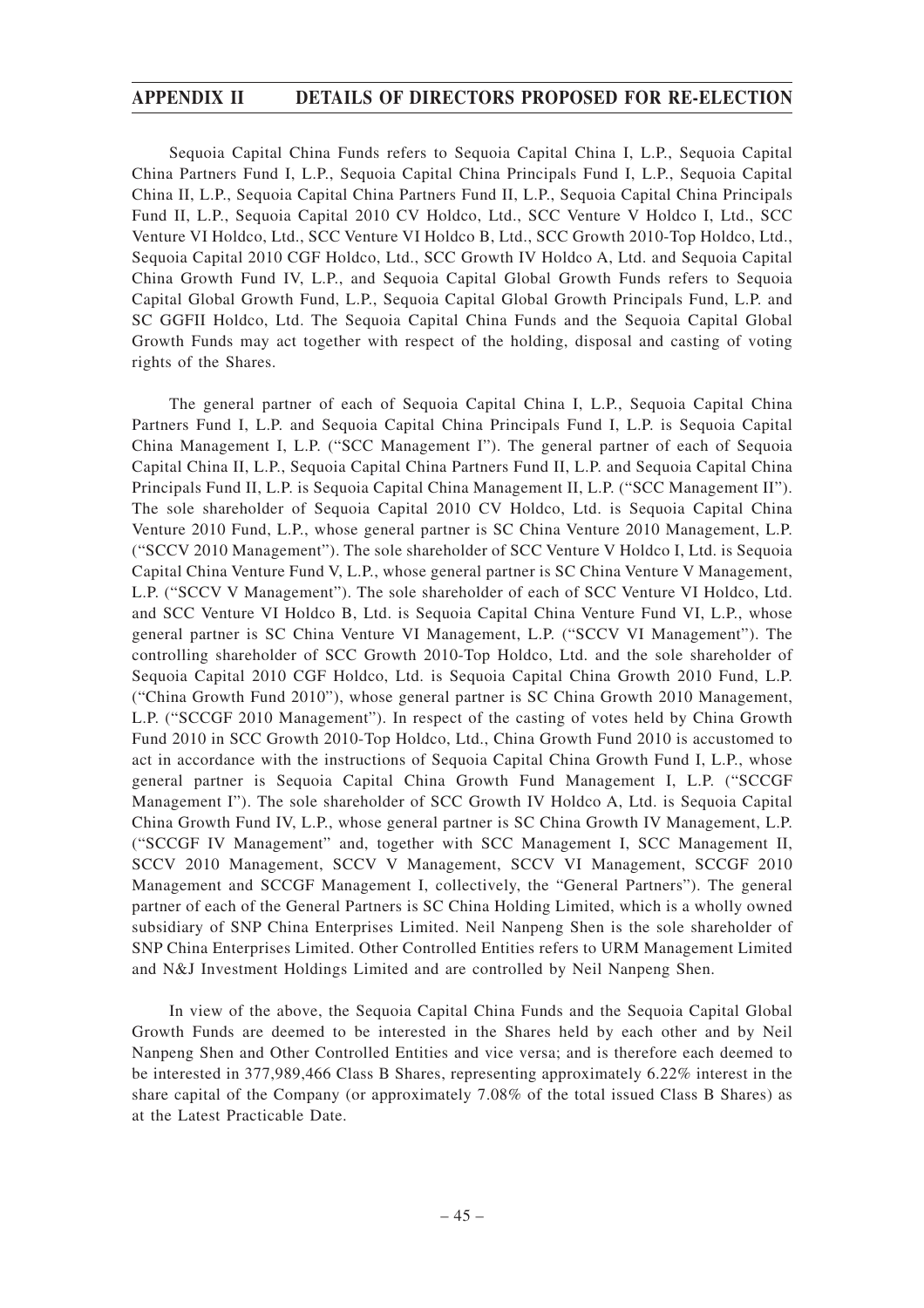In addition, Mr. Shen is deemed interested in the shares held by SCEP Master Fund through his deemed interests in the investment manager of SCEP Master Fund pursuant to Part XV of the SFO, which hold 850,000 Class B Shares, representing approximately 0.01% of the outstanding Shares or 0.02% of the total issued Class B Shares as at the Latest Practicable Date.

Save as disclosed above and in previous interim and annual reports, Neil Nanpeng Shen has not held any directorship in the last three years in other public companies the securities of which are listed on any securities market in Hong Kong or overseas and does not have any other relationships with any Directors, senior management, substantial or controlling Shareholders and does not hold any other position with the Company or other members of the Group.

Save as disclosed above, Neil Nanpeng Shen has confirmed that there is no other information required to be brought to the attention of the Shareholders and the Company or to be disclosed pursuant to Rule 13.51(2) of the Listing Rules in relation to his re-election as Director.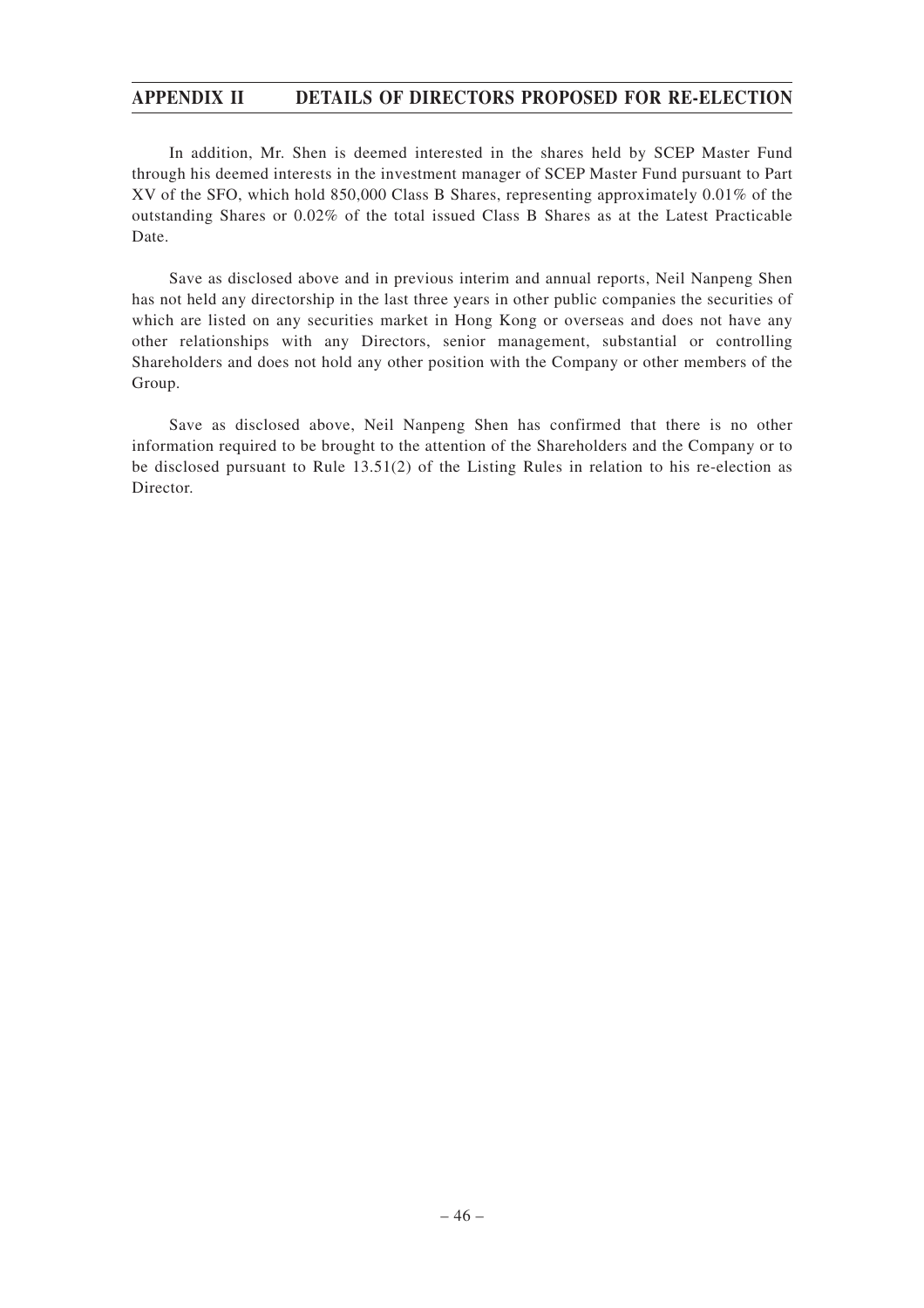## **APPENDIX III EXPLANATORY STATEMENT ON THE REPURCHASE MANDATE**

*The following is an explanatory statement required by the Listing Rules to provide the Shareholders with requisite information reasonably necessary for them to make an informed decision on whether to vote for or against the ordinary resolution to be proposed at the Annual General Meeting in relation to the granting of the Repurchase Mandate.*

### **SHARE CAPITAL**

As at the Latest Practicable Date, the issued share capital of the Company comprised 735,568,783 Class A Shares and 5,340,267,034 Class B Shares.

Subject to the passing of the resolution granting the Repurchase Mandate and on the basis that no further Shares are issued or repurchased before the Annual General Meeting, the Company will be allowed to repurchase a maximum of 607,583,581 Shares which represent 10% of the total number of the issued Shares during the period ending on the earlier of: (i) the conclusion of the next annual general meeting of the Company; (ii) the expiration of the period within which the next annual general meeting of the Company is required by the Articles of Association or any applicable laws to be held; or (iii) the date on which the authority set out in the Repurchase Mandate is revoked or varied by an ordinary resolution of the Shareholders in general meeting.

#### **REASONS FOR REPURCHASES**

The Directors believe that it is in the best interests of the Company and the Shareholders to have a general authority from the Shareholders to enable the Company to repurchase its Shares in the market. Such repurchases may, depending on market conditions and funding arrangements at the time, lead to an enhancement of the Company's net asset value and/or its earnings per Share and will only be made when the Directors believe that such repurchases will benefit the Company and the Shareholders as a whole.

The Directors have no present intention to cause the Company to repurchase any Shares and they would only exercise the power to repurchase in circumstances where they consider that the repurchase would be in the best interests of the Company and the Shareholders.

### **FUNDING OF REPURCHASE**

Repurchase of the Shares must be funded out of funds legally available for such purpose in accordance with the Articles of Association and the applicable laws of the Cayman Islands.

The Company may not repurchase the Shares on the Stock Exchange for a consideration other than cash or for settlement otherwise than in accordance with the trading rules of the Stock Exchange. Subject to the foregoing, the Company may make repurchases with profits of the Company and/or out of the proceeds of a new issuance of shares made for the purpose of the repurchase or, if authorized by the Articles of Association and subject to the Cayman Companies Law, out of capital and, in the case of any premium payable on the repurchase, out of profits of the Company or from sums standing to the credit of the share premium account of the Company or, if authorized by the Articles of Association and subject to Cayman Companies Law, out of capital.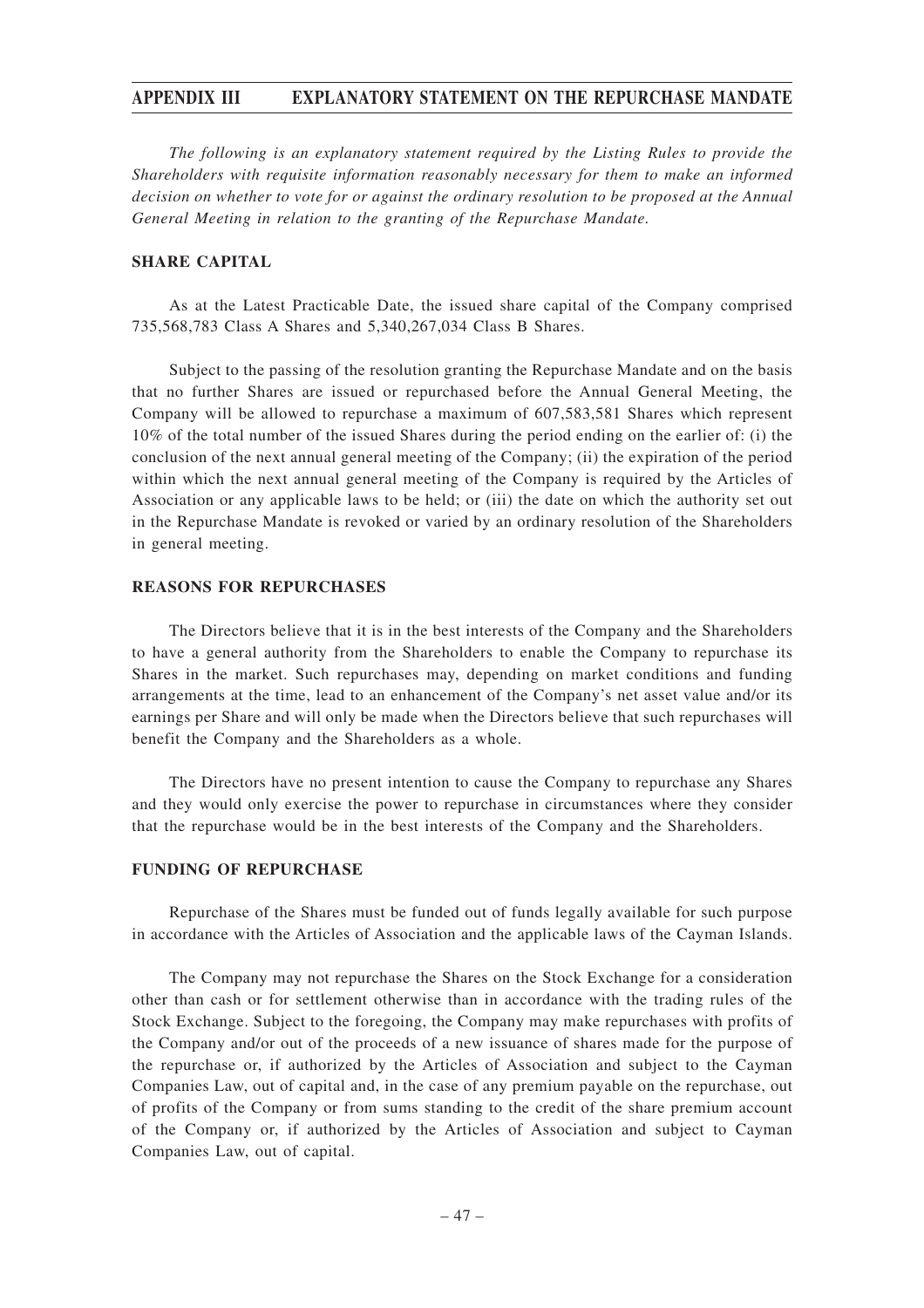## **APPENDIX III EXPLANATORY STATEMENT ON THE REPURCHASE MANDATE**

#### **IMPACT OF REPURCHASE**

The Directors believe that if the Repurchase Mandate is exercised in full, it may not have a material adverse impact on the working capital and gearing position of the Company, as compared with the positions disclosed in the audited consolidated financial statements of the Company as at December 31, 2020, being the date to which the latest published audited consolidated financial statements of the Company were made up. The Directors do not propose to exercise the Repurchase Mandate to such an extent as would, in the circumstances, have a material adverse effect on the working capital requirements of the Company or its gearing levels which, in the opinion of the Directors, are from time to time appropriate for the Company.

## **UNDERTAKING BY DIRECTORS**

The Directors have undertaken to the Stock Exchange that, so far as the same may be applicable, they will exercise the Repurchase Mandate in accordance with the Listing Rules, the Articles of Association and the applicable laws of the Cayman Islands.

## **INTENTION OF DIRECTORS AND CORE CONNECTED PERSONS TO SELL SHARES**

None of the Directors nor, to the best of their knowledge, having made all reasonable enquiries, their respective close associates (as defined in the Listing Rules), have any present intention if the Repurchase Mandate is approved by the Shareholders, to sell any Shares to the Company.

No core connected person (as defined in the Listing Rules) has notified the Company that he or she has a present intention to sell any Shares to the Company, or has undertaken not to do so, if the Repurchase Mandate is approved by the Shareholders.

#### **EFFECT OF TAKEOVERS CODE AND PUBLIC FLOAT**

If as a result of a repurchase of Shares pursuant to the Repurchase Mandate, a Shareholder's proportionate interest in the voting rights of the Company increases, such increase will be treated as an acquisition of voting rights for the purposes of the Takeovers Code. Accordingly, a Shareholder, or a group of Shareholders acting in concert (within the meaning under the Takeovers Code), depending on the level of increase in the Shareholder's interest, could obtain or consolidate control of the Company and thereby become obliged to make a mandatory offer in accordance with Rule 26 of the Takeovers Code.

As at the Latest Practicable Date, to the best knowledge and belief of the Directors, Mr. Wang Xing beneficially owned 573,188,783 Class A Shares and 739 Class B Shares, representing approximately 45.15% of the voting rights in the Company. Pursuant to Rule 8A.15 of the Listing Rules, in the event that the Directors exercise the proposed Repurchase Mandate, the beneficiaries of weighted voting rights must reduce their weighted voting rights in the Company proportionately through conversion of a proportion of their shareholding into Class B Shares, if the reduction in the number of Shares in issue would otherwise result in an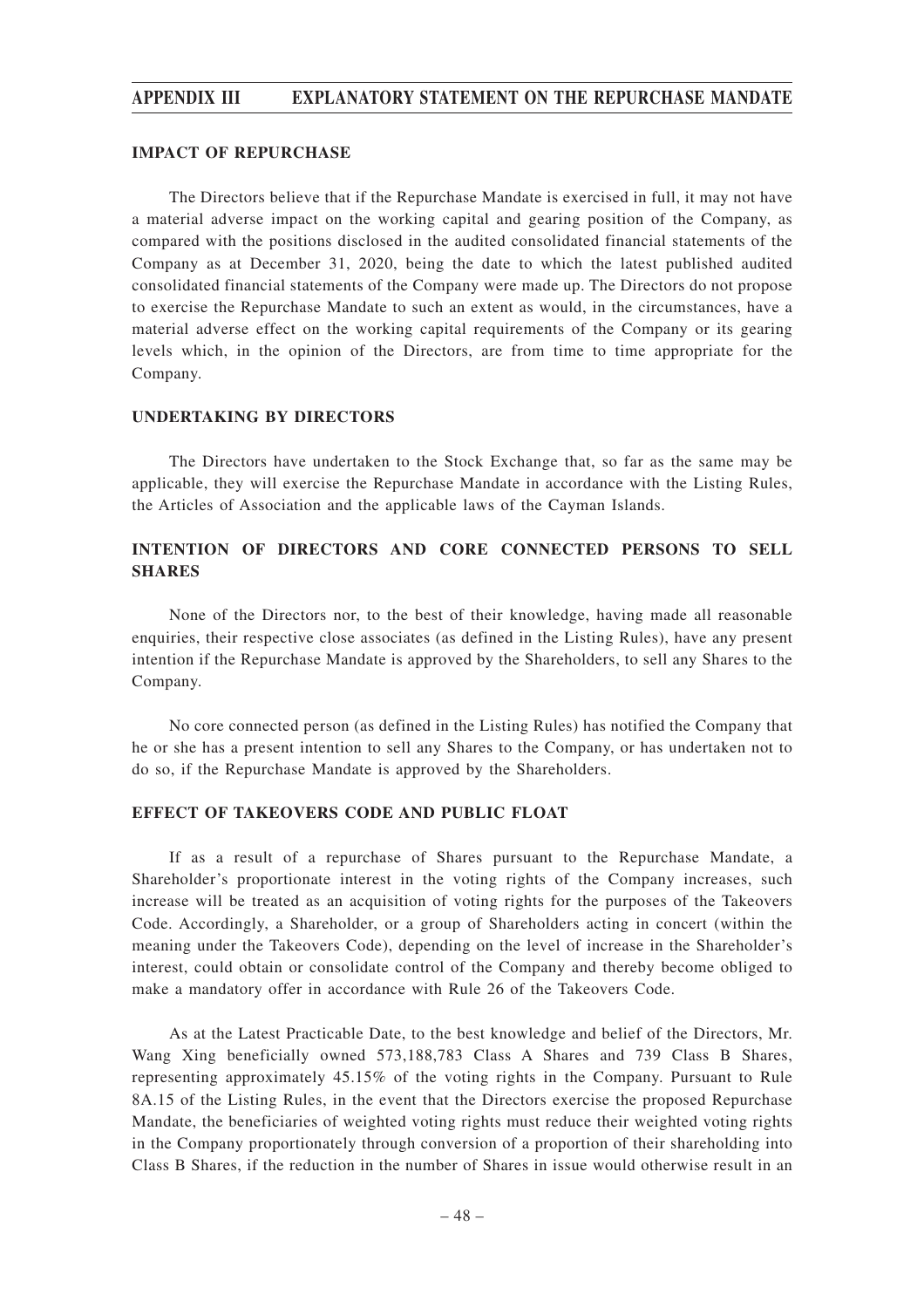## **APPENDIX III EXPLANATORY STATEMENT ON THE REPURCHASE MANDATE**

increase in the proportion of Class A Shares. As such, to the best knowledge and belief of the Directors, the exercise of the Repurchase Mandate is not expected to give rise to an obligation of Mr. Wang Xing to make a mandatory offer under the Takeovers Code. The Directors have no present intention to repurchase the Shares to the extent that will trigger the obligations under the Takeovers Code to make a mandatory offer. The Directors are not aware of any other consequences which may arise under the Takeovers Code as a result of any purchase by the Company of its Shares.

The Listing Rules prohibit a company from making repurchase on the Stock Exchange if the result of the repurchase would be that less than 25% (or such other prescribed minimum percentage as determined by the Stock Exchange) of the total number of issued shares of the company would be in public hands. The Directors do not propose to repurchase Shares which would result in less than the prescribed minimum percentage of Shares in public hands.

## **SHARE REPURCHASE MADE BY THE COMPANY IN PREVIOUS SIX MONTHS**

No repurchase of Shares has been made by the Company during the six months prior to the Latest Practicable Date (whether on the Stock Exchange or otherwise).

## **SHARE PRICES**

The highest and lowest prices at which the Shares were traded on the Stock Exchange during each of the previous 12 months preceding up to and including the Latest Practicable Date were as follows:

|                                         | <b>Highest Price</b> | <b>Lowest Price</b> |
|-----------------------------------------|----------------------|---------------------|
| Month                                   | per Share            | per Share           |
|                                         | $H K$ \$             | HK\$                |
| 2020                                    |                      |                     |
| May                                     | 146.70               | 99.80               |
| June                                    | 180.00               | 144.00              |
| July                                    | 213.40               | 171.60              |
| August                                  | 274.40               | 195.40              |
| September                               | 280.00               | 227.20              |
| October                                 | 300.40               | 242.00              |
| November                                | 338.20               | 270.00              |
| December                                | 299.60               | 258.20              |
| 2021                                    |                      |                     |
| January                                 | 407.60               | 286.40              |
| February                                | 460.00               | 340.00              |
| March                                   | 388.00               | 274.40              |
| April                                   | 335.00               | 274.20              |
| May (up to the Latest Practicable Date) | 297.80               | 240.00              |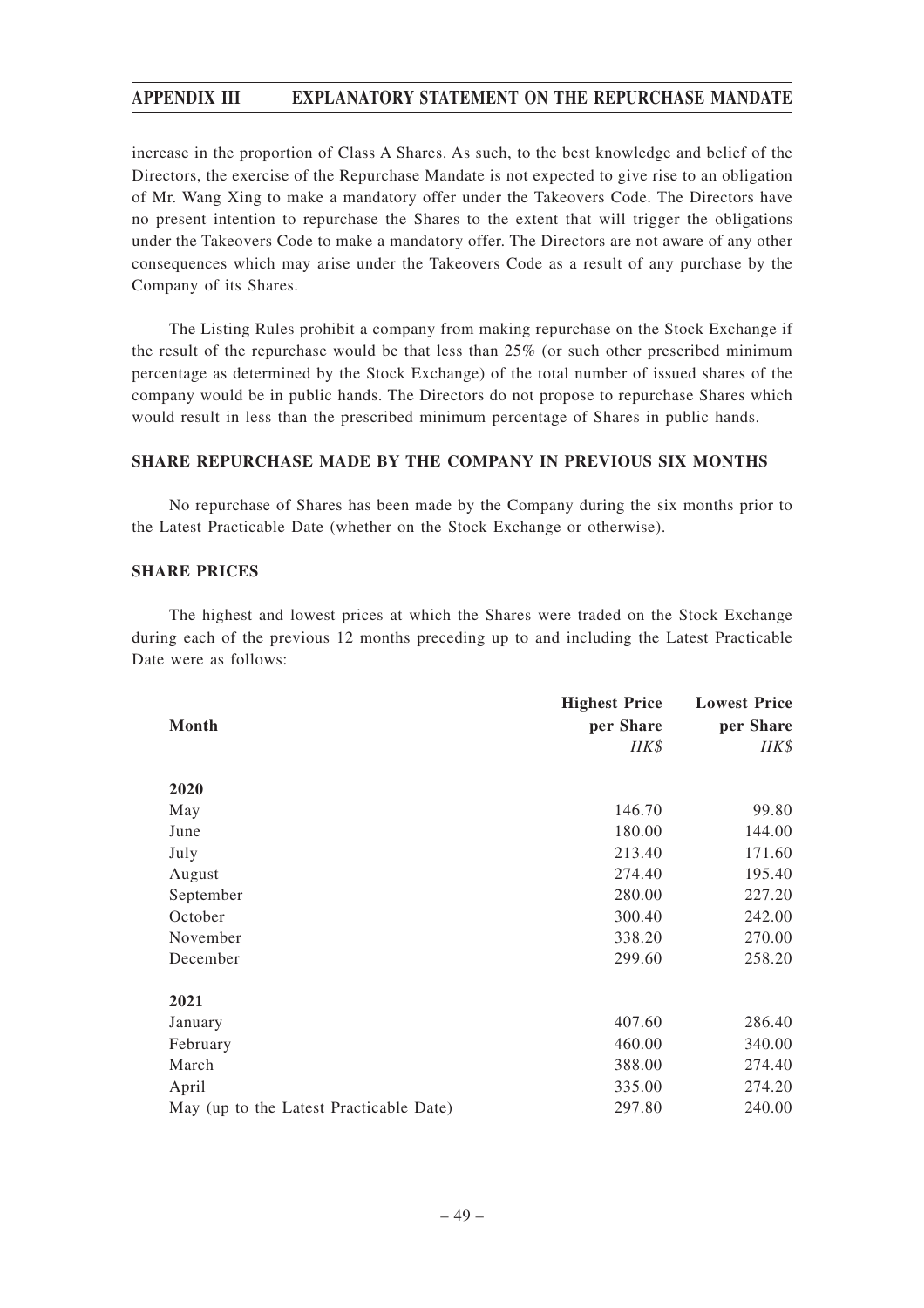

*(A company controlled through weighted voting rights and incorporated in the Cayman Islands with limited liability)* **(Stock code: 3690)**

## **NOTICE OF ANNUAL GENERAL MEETING**

**NOTICE IS HEREBY GIVEN THAT** an annual general meeting of Meituan (the "**Company**") will be held at Command Center of Meituan Beijing Office, Block A, Hengjiweiye Building, No. 4 Wang Jing East Road, Chaoyang District, Beijing, on Wednesday, June 23, 2021 at 2:00 p.m. for the following purpose of considering and, if thought fit, passing, with or without modifications, the following resolutions as ordinary resolutions or special resolution of the Company (unless otherwise indicated, capitalized terms used in this notice shall have the same meanings as those defined in the circulars of the Company dated May 24, 2021):

## **ORDINARY RESOLUTIONS**

- 1. To receive and adopt the audited consolidated financial statements of the Company for the year ended December 31, 2020 and the reports of the Directors and independent auditor thereon.
- 2. To re-elect Mr. Wang Huiwen as an executive Director.
- 3. To re-elect Mr. Lau Chi Ping Martin as a non-executive Director.
- 4. To re-elect Mr. Neil Nanpeng Shen as a non-executive Director.
- 5. To authorize the Board to fix the remuneration of the Directors of the Company.
- 6. To consider and, if thought fit, pass with or without modification the following resolution as an ordinary resolution:

#### "**THAT**

(a) subject to paragraph (c) below, a general unconditional mandate be and is hereby given to the Directors of the Company, exercisable on their behalf by Mr. Wang Xing, during the Relevant Period (as defined in paragraph (d) below) to exercise all the powers of the Company to allot, issue and deal with additional Class B Shares or securities convertible into Class B Shares, or options, warrants or similar rights to subscribe for Class B Shares or such convertible securities of the Company (other than issuance of options, warrants or similar rights to subscribe for additional Class B Shares or securities convertible into Class B Shares for cash consideration) and to make or grant offers, agreements or options (including any warrants, bonds, notes and debentures conferring any rights to subscribe for or otherwise receive Class B Shares) that would or might require the exercise of such powers;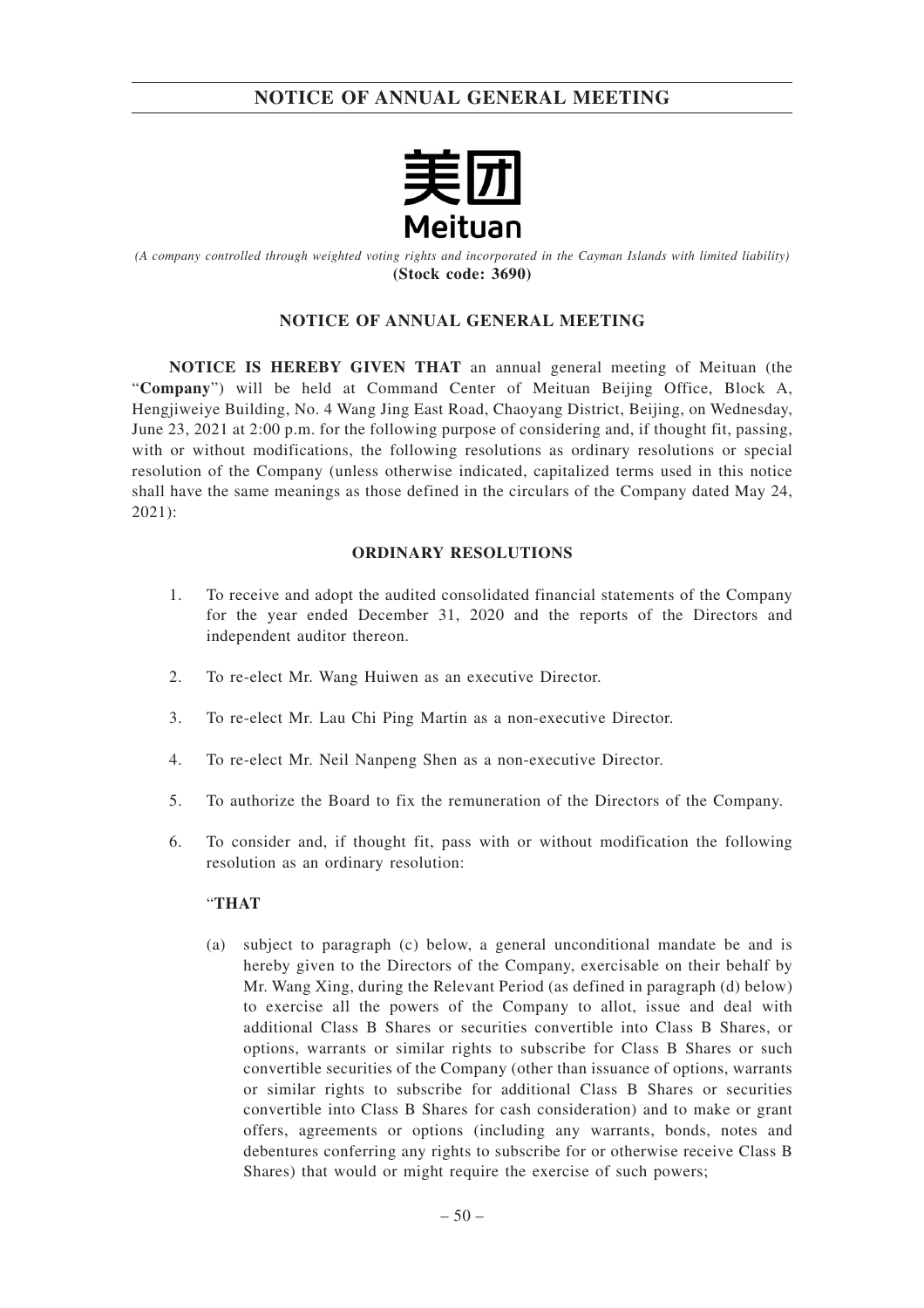- (b) the mandate in paragraph (a) above shall be in addition to any other authorization given to the Directors and shall authorize the Directors to make or grant offers, agreements and/or options during the Relevant Period that would or might require the exercise of such powers after the end of the Relevant Period;
- (c) the total number of Class B Shares allotted or agreed conditionally or unconditionally to be allotted and issued (whether pursuant to options or otherwise) in paragraph (a) above, otherwise than pursuant to:
	- (i) a Rights Issue (as defined in paragraph (d) below);
	- (ii) the grant or exercise of any options under any share option scheme of the Company or any other option, scheme or similar arrangements for the time being adopted for the grant or issue to the Directors, officers and/or employee of the Company and/or any of its subsidiaries and/or other eligible participants specified thereunder of options to subscribe for Class B Shares or rights to acquire Class B Shares;
	- (iii) the vesting of RSUs granted pursuant to the Pre-IPO ESOP or granted or to be granted pursuant to the Post-IPO Share Award Scheme;
	- (iv) any scrip dividend or similar arrangement providing for the allotment and issue of Shares in lieu of the whole or part of a dividend on Shares of the Company in accordance with the Articles of Association of the Company; and
	- (v) a specific authority granted by the Shareholders of the Company in general meeting,

shall not exceed 20% of the total number of issued Shares of the Company as at the date of the passing of this resolution (such total number to be subject to adjustment in the case of any consolidation or subdivision of any of the Shares of the Company into a smaller or larger number of Shares of the Company respectively after the passing of this resolution) and the said mandate shall be limited accordingly.

(d) for the purposes of this resolution:

"**Relevant Period**" means the period from the passing of this resolution until the earliest of:

- (i) the conclusion of the next annual general meeting of the Company;
- (ii) the expiration of the period within which the next annual general meeting of the Company is required to be held by the Articles of Association of the Company or any applicable laws; and
- (iii) the date on which the authority set out in this resolution is revoked or varied by an ordinary resolution of the shareholders in general meeting.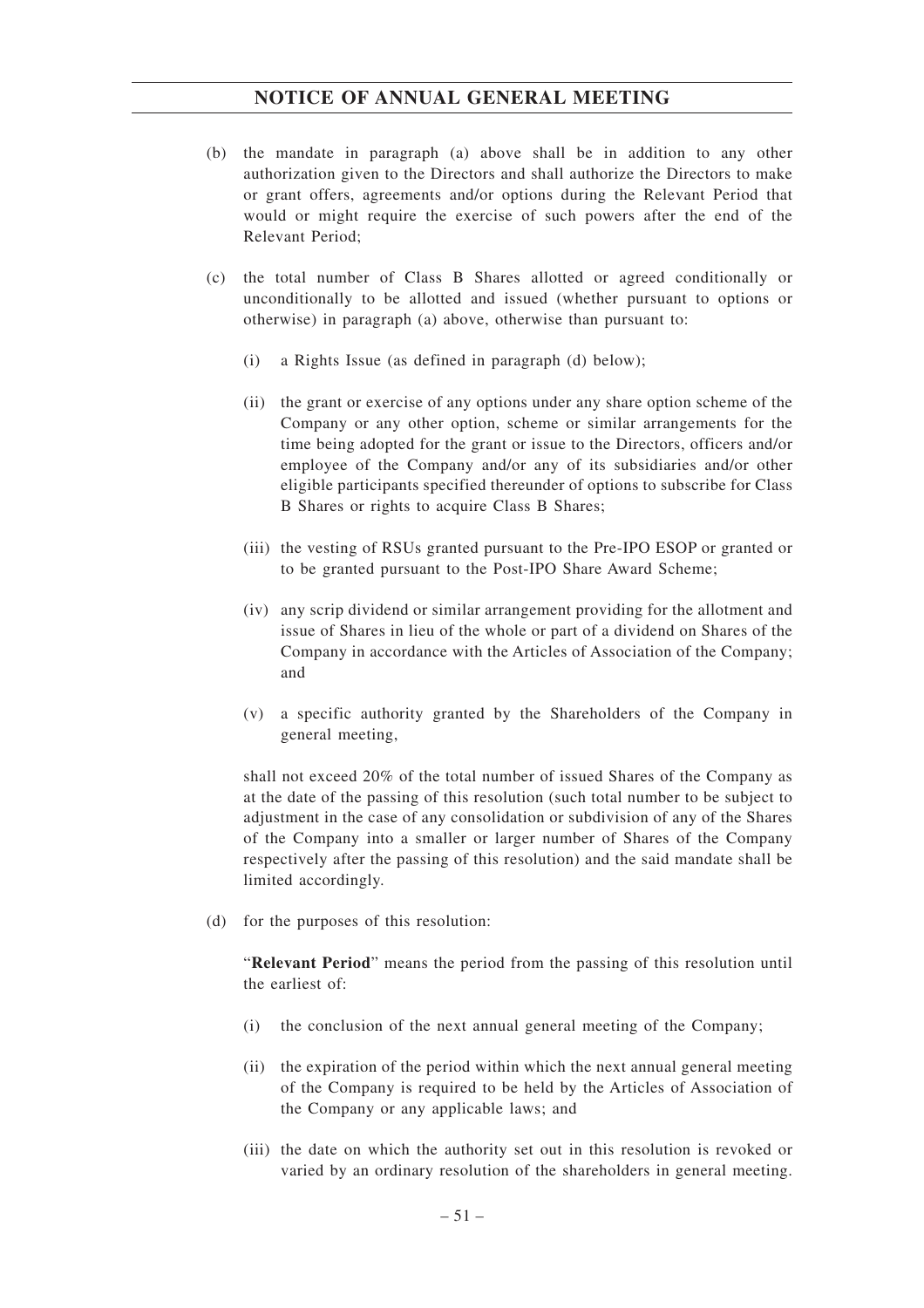"**Rights Issue**" means an offer of Shares of the Company, or an offer or issue of warrants, options or other securities giving rights to subscribe for Shares of the Company, open for a period fixed by the Directors to holders of Shares of the Company whose names appear on the register of members of the Company on a fixed record date in proportion to their then holdings of such Shares of the Company (subject to such exclusions or other arrangements as the Directors may deem necessary or expedient in relation to fractional entitlements or having regard to any restrictions or obligations under the laws of, or the requirements of any recognized regulatory body or any stock exchange in, any territory applicable to the Company)."

7. To consider and, if thought fit, pass with or without modification the following resolution as an ordinary resolution:

## "**THAT**

- (a) a general unconditional mandate be and is hereby given to the Directors of the Company, exercisable on their behalf by Mr. Wang Xing, during the Relevant Period (as defined in paragraph (b) below) to exercise all the powers of the Company to purchase its own Shares on the Stock Exchange or on any other stock exchange on which the securities of the Company may be listed and which is recognized by the Securities and Futures Commission of Hong Kong and the Stock Exchange for this purpose, provided that the total number of Shares of the Company which may be purchased pursuant to this mandate shall not exceed 10% of the total number of issued Shares of the Company as at the date of passing of this resolution (such total number to be subject to adjustment in the case of any consolidation or subdivision of any of the shares of the Company into a smaller or larger number of shares of the Company respectively after the passing of this resolution) and the said mandate shall be limited accordingly; and
- (b) for the purposes of this resolution:

"**Relevant Period**" means the period from the passing of this resolution until the earliest of:

- (i) the conclusion of the next annual general meeting of the Company;
- (ii) the expiration of the period within which the next annual general meeting of the Company is required by the Articles of Association of the Company or any applicable laws to be held; and
- (iii) the date on which the authority set out in this resolution is revoked or varied by an ordinary resolution of the shareholders of the Company in general meeting."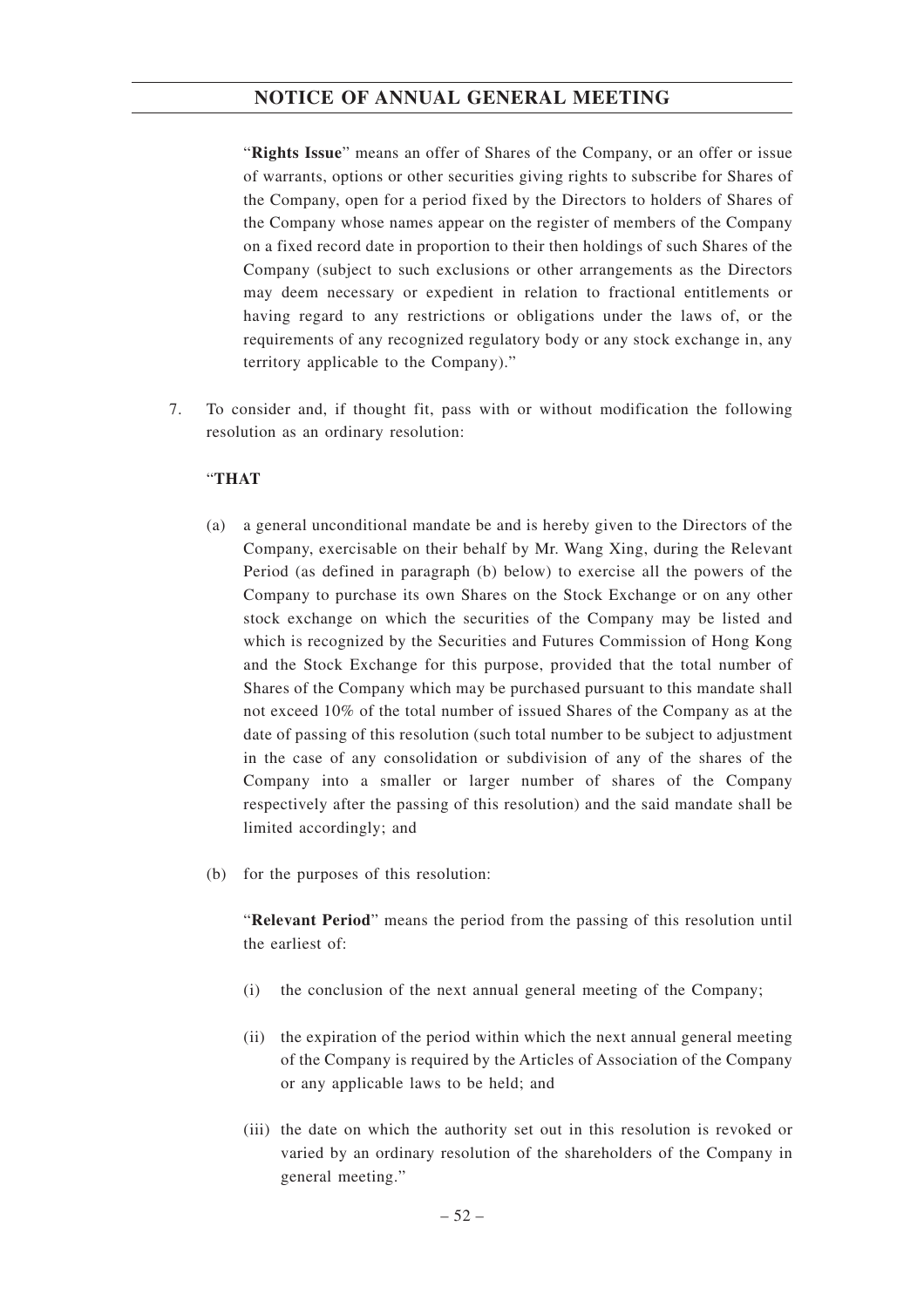8. To consider and, if thought fit, pass with or without amendments, the following resolution as an ordinary resolution:

"**THAT** conditional upon the passing of resolutions set out in items 6 and 7 of the notice convening this meeting (the "**Notice**"), the general mandate referred to in the resolution set out in item 6 of the Notice be and is hereby extended by the addition to the aggregate number of Shares that may be allotted and issued or agreed conditionally or unconditionally to be allotted and issued by the Directors pursuant to such general mandate of the number of shares repurchased by the Company pursuant to the mandate referred to in the resolution set out in item 7 of the Notice, provided that such amount shall not exceed 10% of the total number of issued Shares of the Company as at the date of the passing of this resolution (such total number to be subject to adjustment in the case of any consolidation or subdivision of any of the shares of the Company into a smaller or larger number of shares of the Company respectively after the passing of this resolution)."

- 9. To re-appoint PricewaterhouseCoopers as auditor of the Company to hold office until the conclusion of the next annual general meeting of the Company and to authorize the Board to fix their remuneration for the year ending December 31, 2021.
- 10. To consider and, if thought fit, pass with or without modification the following resolution as an ordinary resolution:

## "**THAT**

- (a) the subscription agreement (the "**Tencent Subscription Agreement**") dated April 19, 2021 (a copy of which has been produced to the meeting marked "A" and signed by the chairman of the meeting for the purpose of identification) and entered into by the Company as issuer and Tencent Mobility Limited ("**Tencent**") as subscriber in relation to the subscription of 11,352,600 new Shares (the "**Tencent Subscription Shares**") at the subscription price of HK\$273.80 per Share and the transactions contemplated therein be and are hereby approved;
- (b) conditional upon, among other things, the Listing Committee of the Stock Exchange granting the listing of, and permission to deal in, the Tencent Subscription Shares, the directors of the Company be and are hereby granted a specific mandate to exercise all the powers of the Company to allot and issue the Tencent Subscription Shares, subject to and in accordance with the terms and conditions set out in the Tencent Subscription Agreement. This specific mandate so granted is in addition to, and shall not prejudice nor revoke any general or specific mandate(s) which has/have been granted or may from time to time be granted to the Directors by the shareholders of the Company at, before or after the passing of this resolution; and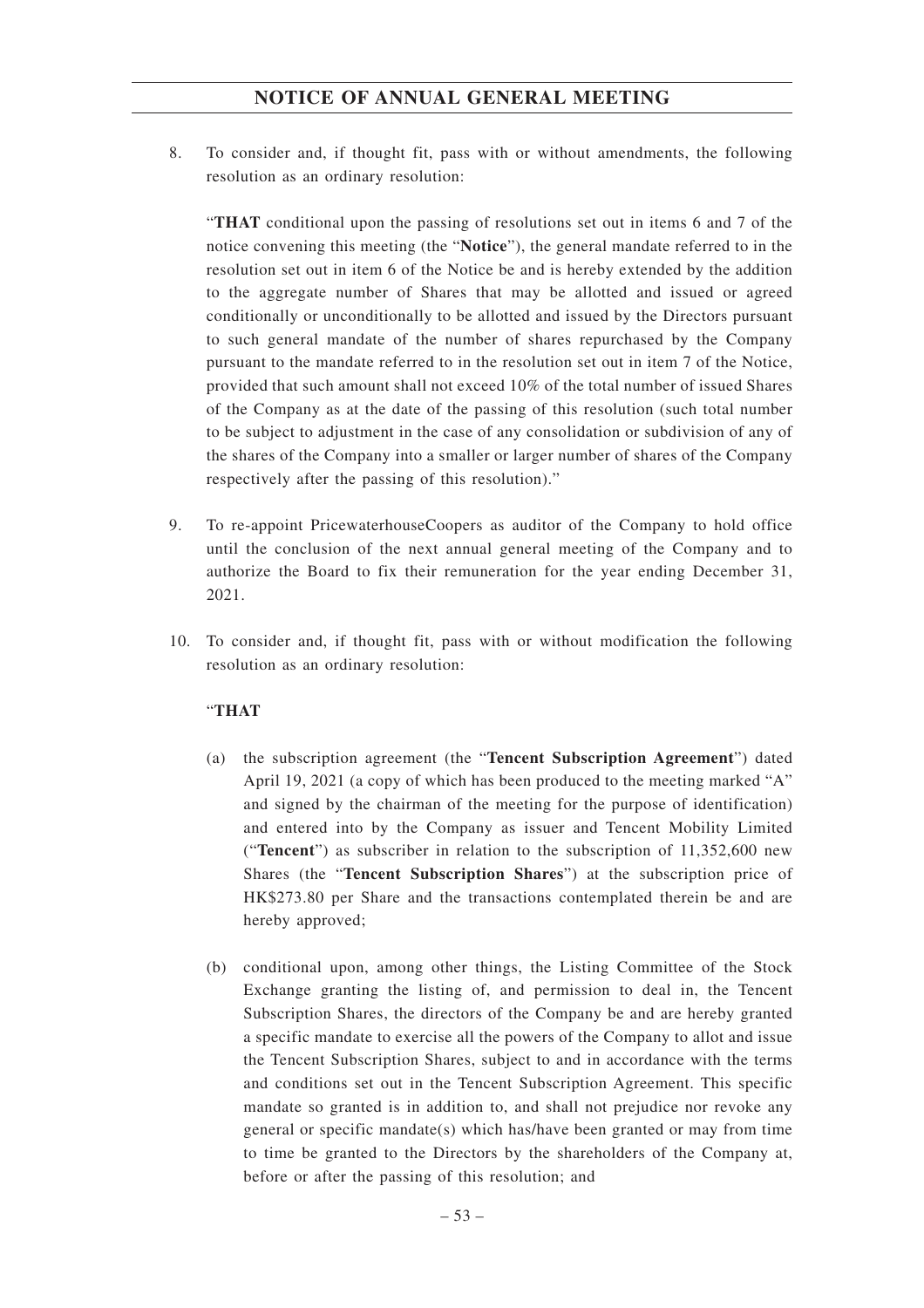(c) any one director of the Company be and is hereby authorised to sign, execute, perfect and deliver all such documents and deeds, and do all such acts, matters and things as are, in the opinion of such director of the Company, desirable or expedient to give effect to the Tencent Subscription Agreement, all the transactions contemplated thereunder and/or any matter ancillary or incidental thereto (including without limitation the allotment and issue of the Tencent Subscription Shares pursuant thereto), to agree to such variations, amendments or waivers to or of any of the provisions of the Tencent Subscription Agreement and all documents ancillary or incidental thereto as are, in the opinion of such director of the Company, not of a material nature and in the interest of the Company, and to effect or implement any other matter referred to in this resolution."

## **SPECIAL RESOLUTION**

11. To amend the Memorandum and Articles of Association to update the name of the Company from "Meituan Dianping" to "Meituan".

> By order of the Board **Meituan Wang Xing** *Chairman*

Hong Kong, May 24, 2021

*Registered Office:* PO Box 309 Ugland House Grand Cayman, KY1-1104 Cayman Islands

*Head Office and Principal Place of Business in China:* Block B&C, Hengjiweiye Building No. 4 Wang Jing East Road Chaoyang District Beijing 100102 China

*Principal Place of Business in Hong Kong:* Level 54, Hopewell Centre 183 Queen's Road East Hong Kong